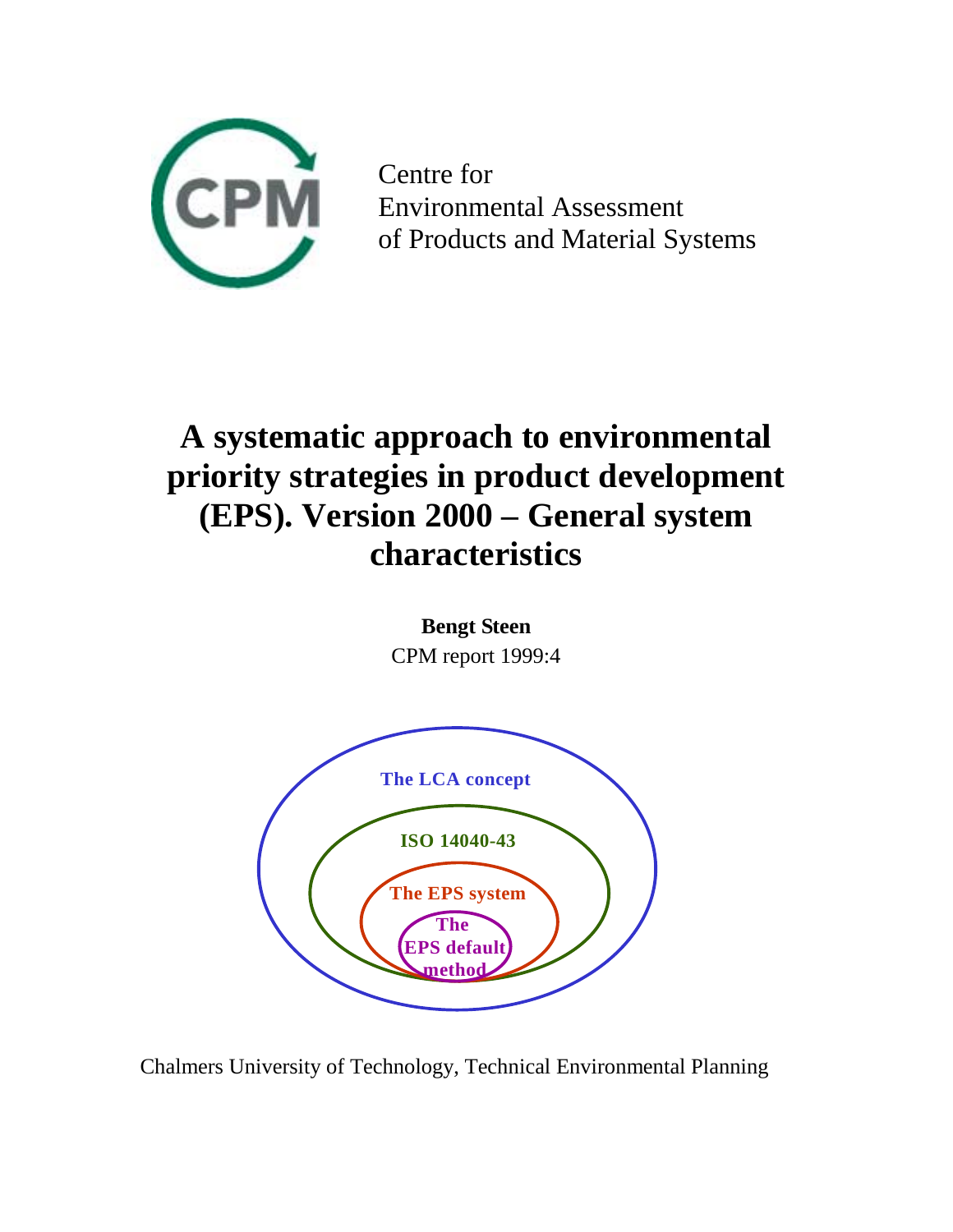# *Foreword*

The present version of the EPS system has been developed within CPM (Centre for the environmental assessment of Products and Material systems) a joint research environment at Chalmers University of Technology with participation from industry. CPM is supported by The Swedish National Board for Technical and Industrial Development. Bengt Steen from the department of Technical Environmental Planning at Chalmers University of Technology has been project leader.

For this report a reference group has been active, consisting of:

Peter Arvidsson, Akzo Nobel Gunnar Borg, Chalmers University of Technology Klas Hallberg, Akzo Nobel Ping Höjding, Swedish Environmental Protection Agency Lennart Karlson, ABB Sophie Louis, Volvo Thomas Rydberg, Volvo Göran Swan, Stora Enso David Weiner, Volvo

The report is describing the general principles and default methodology of the EPS system. The system principles and methodology is based on earlier versions of the EPS system, in particular the version 1996. The present version has been given the number 2000. In comparison with the 1996 version the basic principles are the same, but the description is more detailed and the ISO standard language is adopted.

# *Acknowledgement*

The EPS system, as it is presented in this report, has taken its form through contributions from many individuals and organisations. It has been a privilege to further the achievements from the Swedish Product Ecology project and much valuable input have come from the co-authors of the EPS system report of that project (Ryding et.al. 1995).

Financial support from AFN at the Swedish Environmental Protection agency and from The Swedish National Board for Technical and Industrial Development is greatly acknowledged.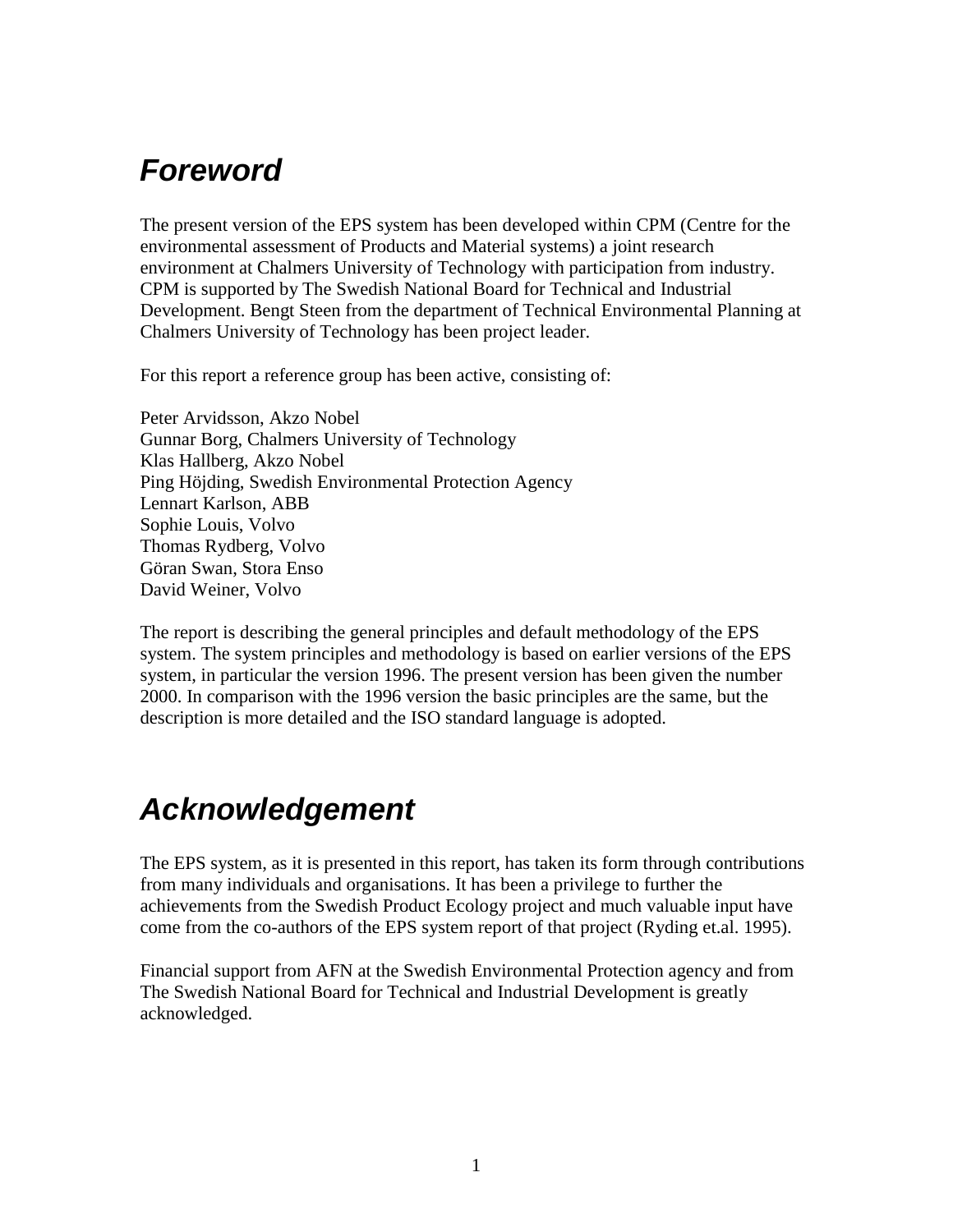A systematic approach to environmental priority strategies in product development (EPS). Version 2000 - General system characteristics.

# **Content**

| 4.3 Selection of default impact categories and category indicators  29             |  |
|------------------------------------------------------------------------------------|--|
|                                                                                    |  |
|                                                                                    |  |
|                                                                                    |  |
|                                                                                    |  |
|                                                                                    |  |
| 4.4 Assignment of emissions and resources to impact categories (Classification) 43 |  |
|                                                                                    |  |
|                                                                                    |  |
|                                                                                    |  |
|                                                                                    |  |
|                                                                                    |  |
|                                                                                    |  |
|                                                                                    |  |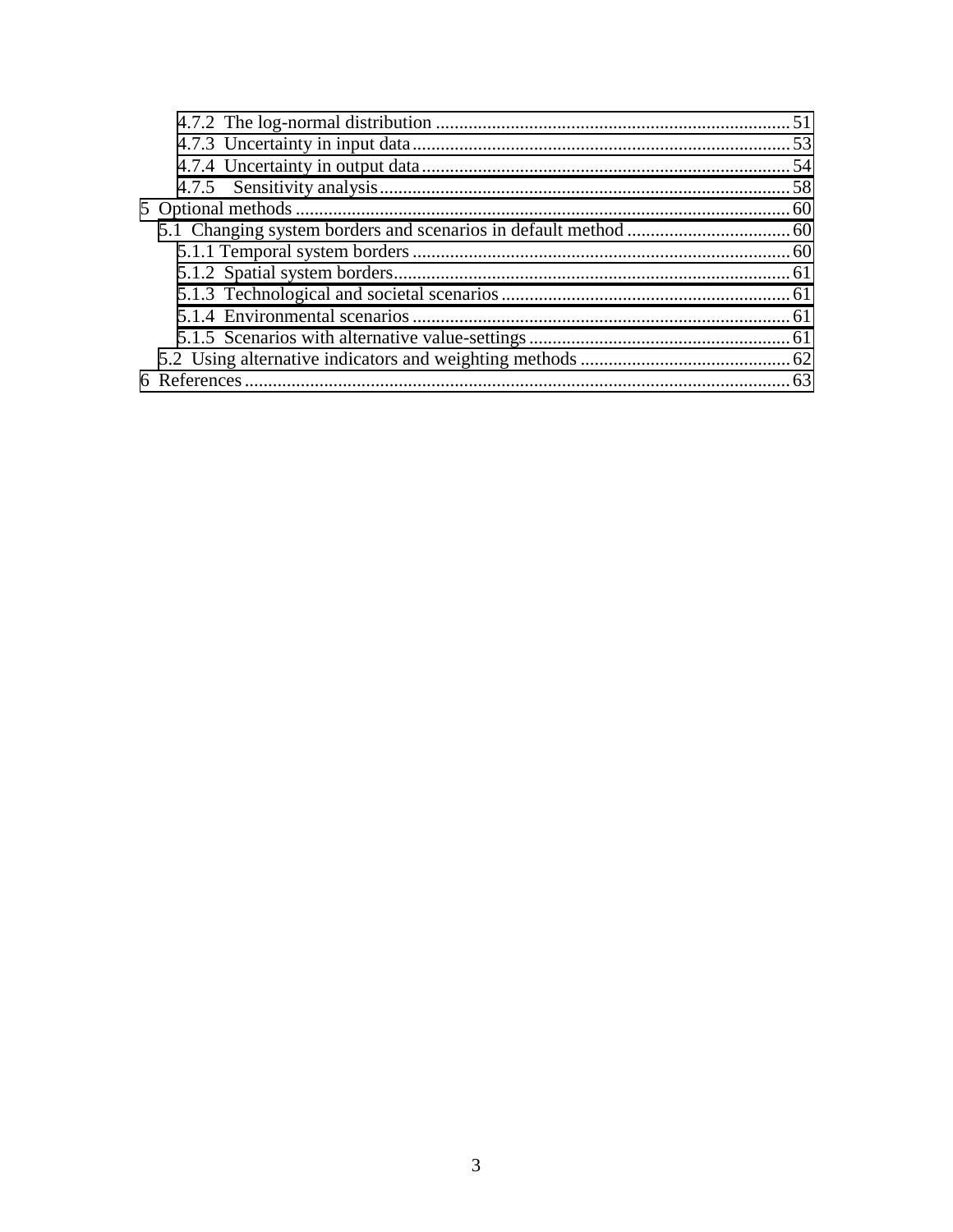# <span id="page-4-0"></span>**Summary**

This report describes the EPS default methodology and the main principles of the EPS system. The present version of the EPS method is an update of the 1996 version (Steen 1996) and of the 1994 version (Ryding et al., 1995).

Compared to the 1996 version, the EPS system principles are the same. The EPS default method is essentially the same, but, since ISO standards on LCA now are available, it is described in ISO terms (ISO 14040 – 14043). In addition the description is more detailed, and the database updated and extended. To some degree this is in line with requirements put forth by ISO and to some degree this is due to experiences made in the use of the EPS system.

Although the main principles are the same, the elaboration of the descriptions means a new development of the system. As the EPS system becomes more and more developed and spread, the identity of the system shifts from being an informal concept of its creators to be defined by its documentation.

As in many complex systems conflicts often arise between different principles and requirements. The EPS system has an outspoken hierarchy among its principles and rules to help in these situations. This hierarchy is based on a top-down principle giving highest priority to the usefulness of the system.

The other subordinate main principles and characteristics of the of the EPS system are (in hierarchical order):

- The 'index' principle, requiring ready-made indices for materials and processes representing weighted and aggregated impacts
- The default principle, requiring an operative method as default
- The uncertainty principle, requiring the uncertainty of input data to be estimated
- Choice of default data and models to determine them

The choice of default data and models to determine them is by far the most workintensive part of the system development. This report covers the system principles and general methodology. Default data and specific models are presented in a separate report.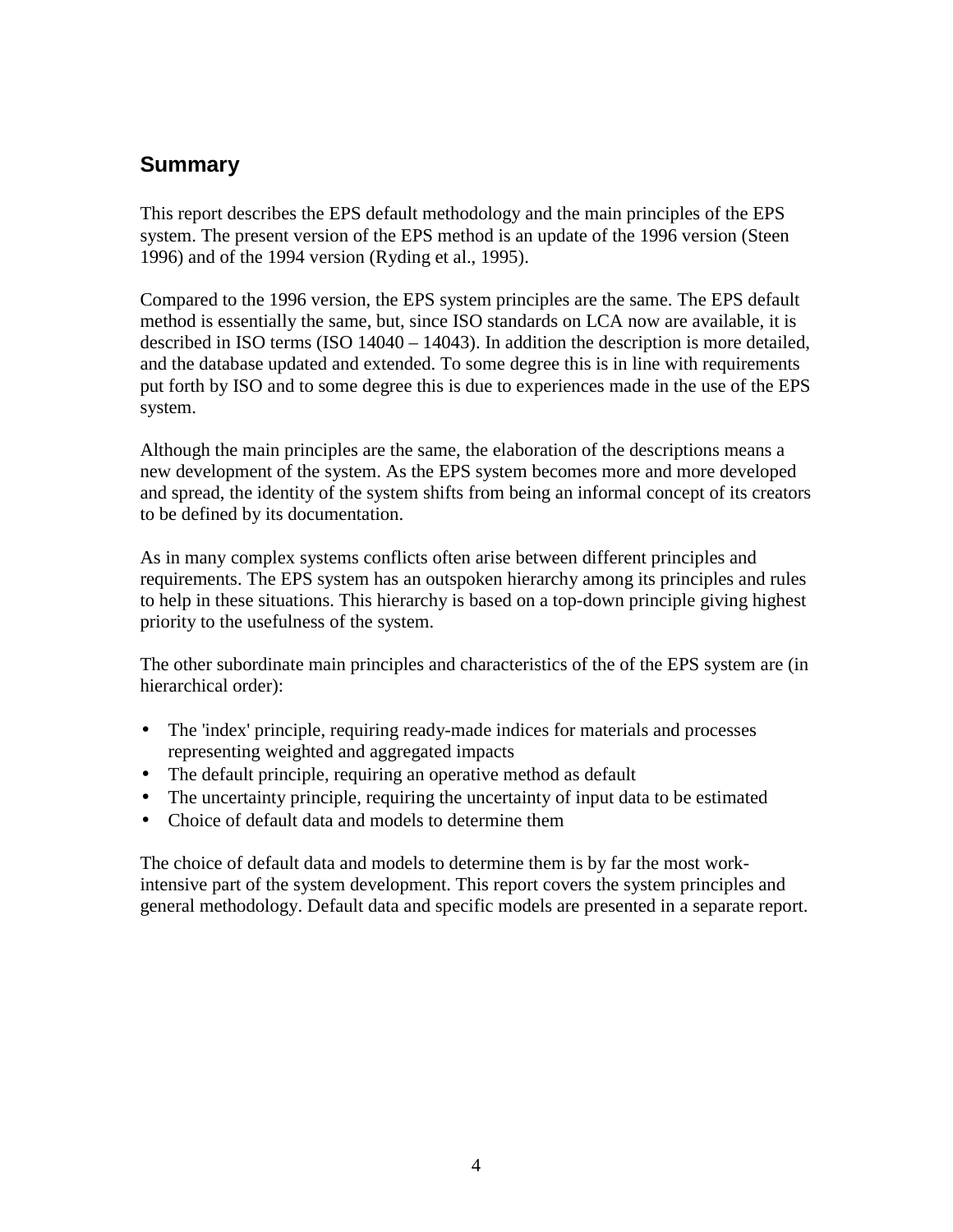# <span id="page-5-0"></span>**1 Introduction**

The need for a better environment is generally accepted in society and numerous activities have evolved with the intention of promoting a sustainable development. The 'Agenda 21' -influenced activities of governments and authorities and the environmental management activities of companies, standardised in the ISO-14000-series, demonstrates this.

Looking back at what has been done so far of the intentions expressed at the Rio conference, you find that there has been an intensive development of management systems.

It is however clear that no management system will do all the jobs necessary for a sustainable development. We need operative tools to decide whether an activity results in an increased or decreased sustainability. For example: a bucket may be made of several types of materials, such as galvanised steel, stainless steel, polypropylene or wood. Which one is to prefer from an environmental standpoint? To answer this question you need not only general guidelines as expressed in the ISO 14000 standards, but also real data and rules how to transform various types of information to a ranking of alternatives.

With a few exceptions operative tools for ranking of alternatives have been designed for the development of 'green' products (i.e. where the environmental performance is the key value of the product) or for assessments of existing products. In both these cases the time available for analysis is in the order of months. The Life Cycle Assessment (LCA) methodology was developed in such contexts in during the 80ies and 90ies.

The tool described here, the EPS system, (EPS stands for Environmental Priority Strategies in product design) was developed to meet the requirements of an everyday product development process, where the environmental concern is just one among several others. The development of the EPS system was started during 1989 on a request from Volvo and as a co-operation between Volvo, the Swedish Environmental Research Institute (IVL) and the Swedish Federation of Industries. Since then it has been modified several times during projects, which have involved several companies, like in the Swedish Product Ecology Project (Ryding et. al 1995) and the Nordic NEP project (Steen et.al, 1996). The last modification is made within the Centre for Environmental Assessment of Products and Material Systems, CPM [\(http://www.cpm.chalmers.se\).](http://www.cpm.chalmers.se)/)

The product development process is often regarded as a systematic process and there are several methods described in the literature. However, the reality offers several unexpected events, and substantial changes of plans are common. In the beginning the degree of freedom is high and the cost for changes low. As the process proceeds the degree of freedom decreases and the cost for changes increases (fig 1.1). A tool thus has to be fast in the beginning of the process and cover as many environmental aspects as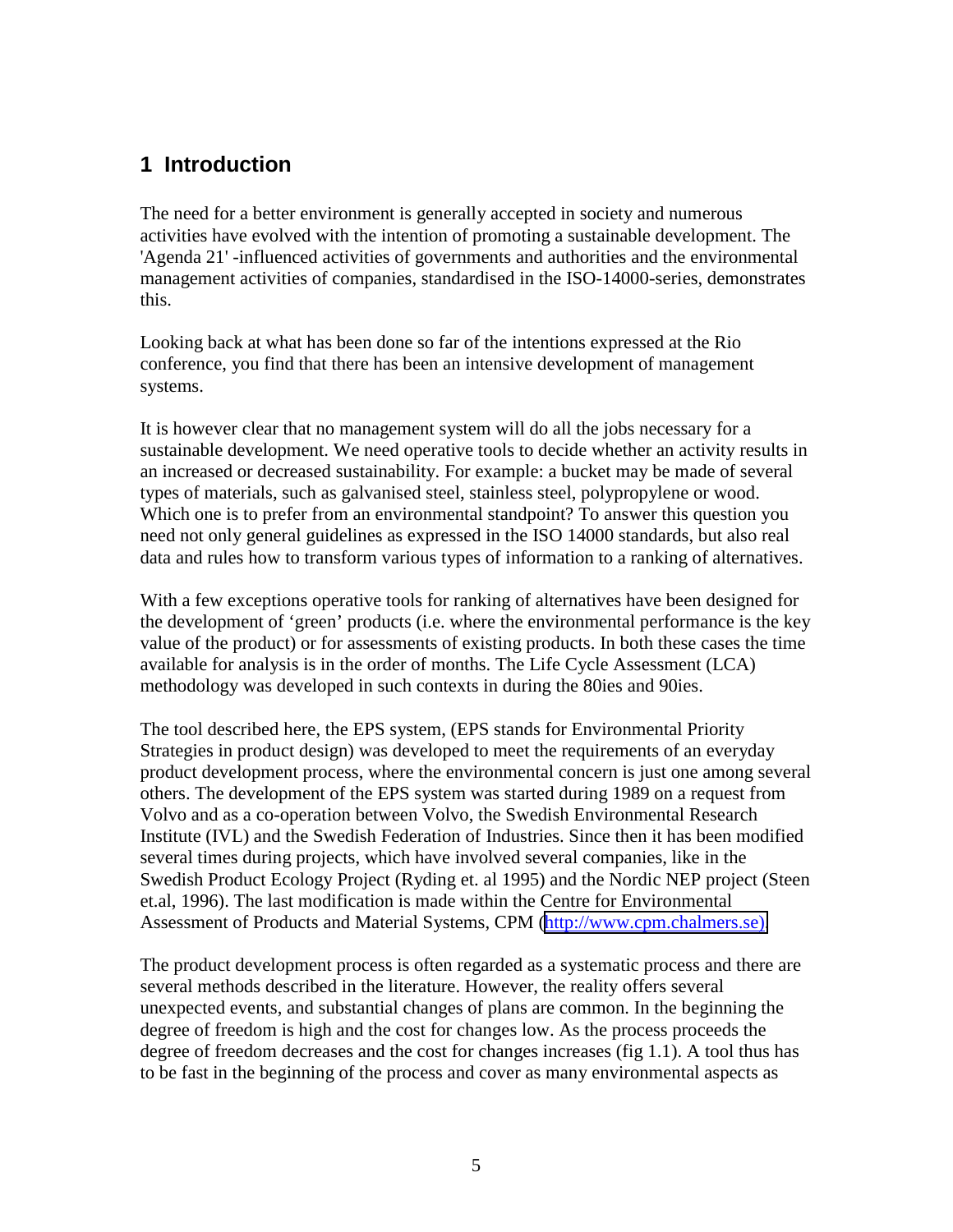possible, while it gradually must be able to allow a more detailed and diversified analysis at later stages.



Figure 1.1 The product development process

As a consequence of the requirement to adopt to an everyday product development environment, there is a demand on the use of a language that is easy to understand without too much training. Otherwise the risk of making a tool that may be good, but not used, is high.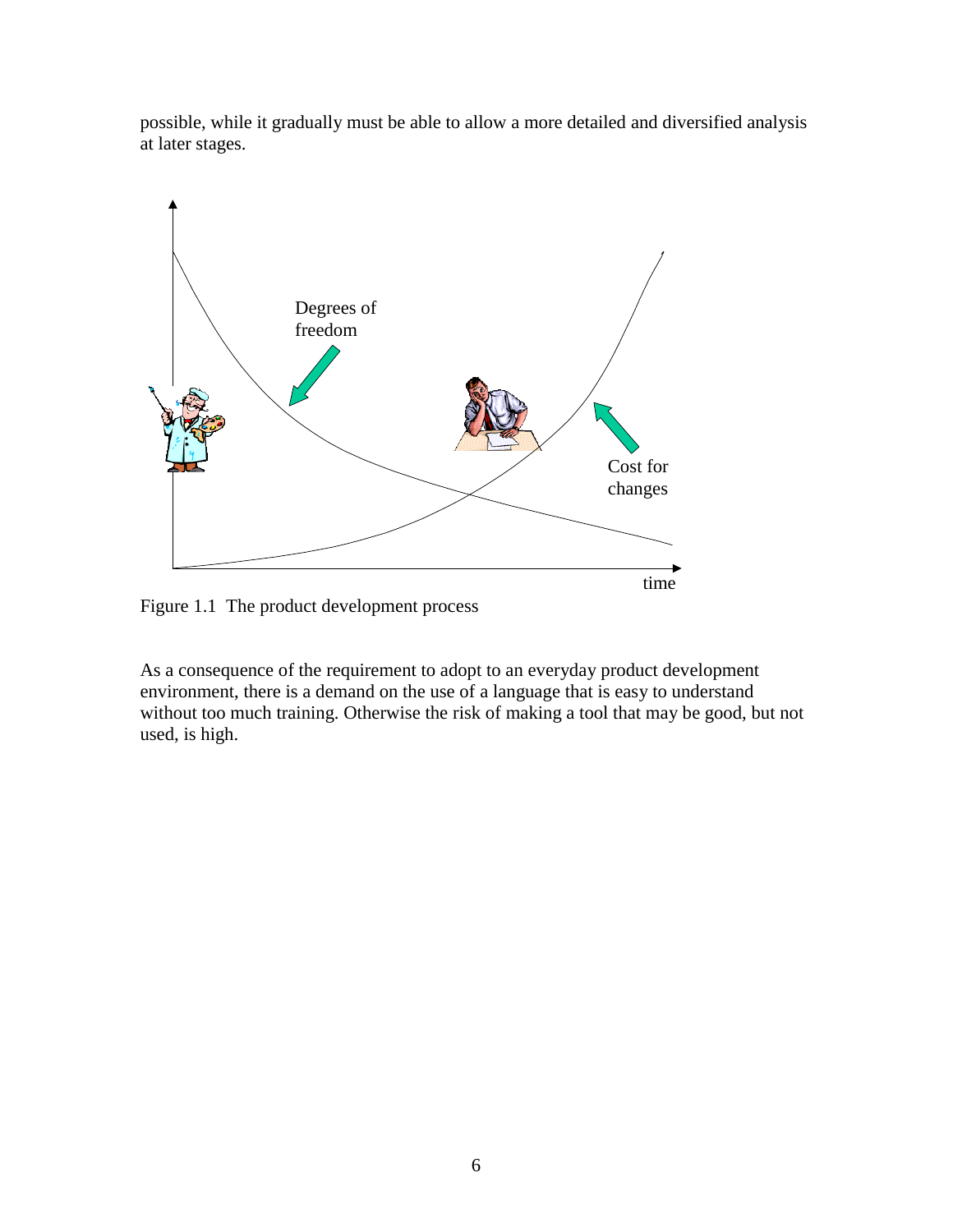# <span id="page-7-0"></span>**2 Goal**

Considering the requirements and expectations mentioned in the introduction, a goal was formulated for the EPS system.

# *2.1 Goal*

*To be operative in a normal product-developing environment and to be able to assess which of two (or more) concepts that has the least impact on the environment*. This means that the system must quickly be able to give recommendations in the early phases of the product development on the basis of general information. During later phases it shall allow more elaborate and precise recommendations and investigations as more detailed and specific information on the concepts become available. The demand about the system being operative contains a demand on usefulness and cost effectiveness. The extra efforts the designer makes are to result in a reasonable improvement for the environment and the product.

*To assess the added value from all types of impacts.* This requirement is partly a consequence of the demand on the system to be operative. It is considered unrealistic to take for granted that a product developer, who already has many technical and economical considerations to make, would be able to handle several different impact numbers. He or she ought to have the possibility of choosing the degree of complexity and detail in the information.

*To communicate an understanding of the magnitude of the impact.* The result of the EPS analysis should be possible to be weighed against other demands on the product.

*To offer a forum for growth of a product related environmental strategy within a company in terms of "the 4 p's": plan, pattern, position and perspective*. A plan is the original meaning of a strategy. A pattern means that it is not all decided from the beginning. A strategy grows as a pattern from various actions taken develops and many actors contribute. Position means that a company's environmental activities are profiled in relation to its market and competitors. Perspective means that it offers a way of learning.

When formulating a goal based on general information about a need and what might be possible to achieve, you make a choice. There are other options for the goal formulations. The choice of goal may be more restrictive, for instance the weighting against other nonenvironmental product properties is not normally subject to consideration in LCA. However, this is the reality for a product developer. In one way or another, it has to be decided how far to go in environmental improvement.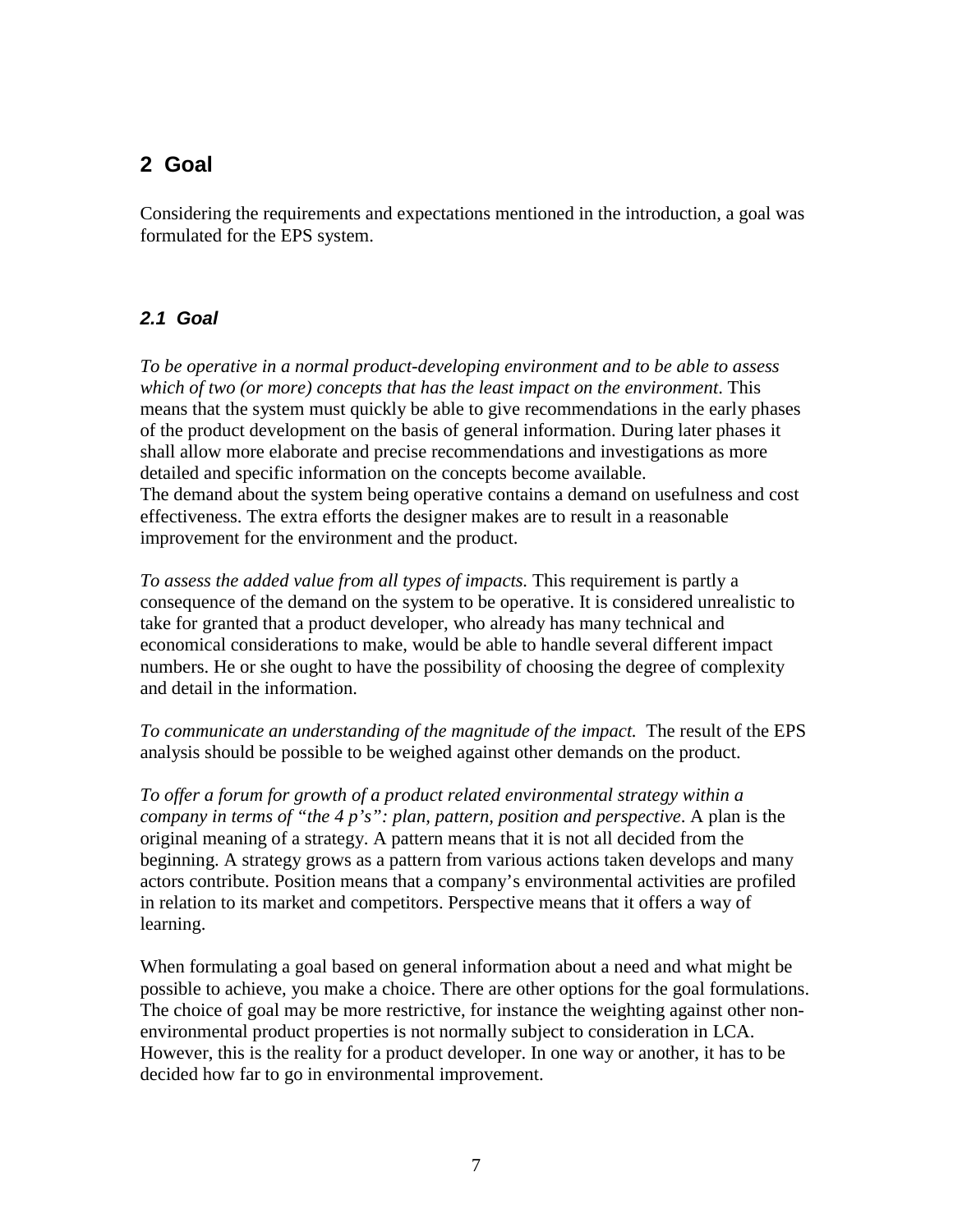<span id="page-8-0"></span>There is an ambition that the EPS system shall be able to give an answer within the order of 5 minutes in the first phases of the product development process and still meet all the requirements on transparency given by the ISO 14040-series. As the development process proceeds and the knowledge increases about whom that might deliver materials and which processes to use in manufacturing, the system must allow the exchange of more general data with more specific. A sensitivity analysis must be possible to make in order to guide the user of the system where to improve the product or the data used for the LCA.

The choice of 5 minutes as a target is based on experiences on what might be needed in a very early stage of the product development process. At that stage, several ideas may be tested and one or two may be chosen for further evaluation. 5 minutes is what it takes to describe the materials and processes of a life cycle of a concept that is not too complicated, like a hammer or a torch. Of course, 5 minutes will not do for a whole car or refrigerator, unless you have made a study before and know what the important parameters are. However, most complicated products are made up of components, and for these, the 5-minute target could be relevant. The time necessary for computation and data collection can be seen as negligible in this context, if adequate software and databases are available.

# *2.2 Scope*

The EPS system is mainly aimed to be a tool for a company's internal product development process. It may be used externally and for other purposes, like for environmental declarations, for purchasing decisions, for education or for environmental accounting, but in those cases, the knowledge of the EPS system and its features and limitations is crucial.

The justification of many of the models used in impact assessments and for estimating inventory data relies on the fact that we analyse product systems. Such systems generally contain many emission or resource depletion events in various places, and we can get a fairly good estimate of the added impacts despite not knowing the individual impacts. Like for an aeroplane, the added weight of its next unknown 200 passengers may be estimated with higher relative precision than the weight of its next unknown passenger.

The models used may therefore not be applicable in other contexts. In particular, care should be taken when using the default models and data given in this work for specific impact assessment cases, like single plants or events.

The EPS system is a strategic tool. Like all LCA's its impact assessment is made in relation to a functional unit. This means that there is no possibility of detecting a violation of an emission or a media quality standard. This has to be done with other methods.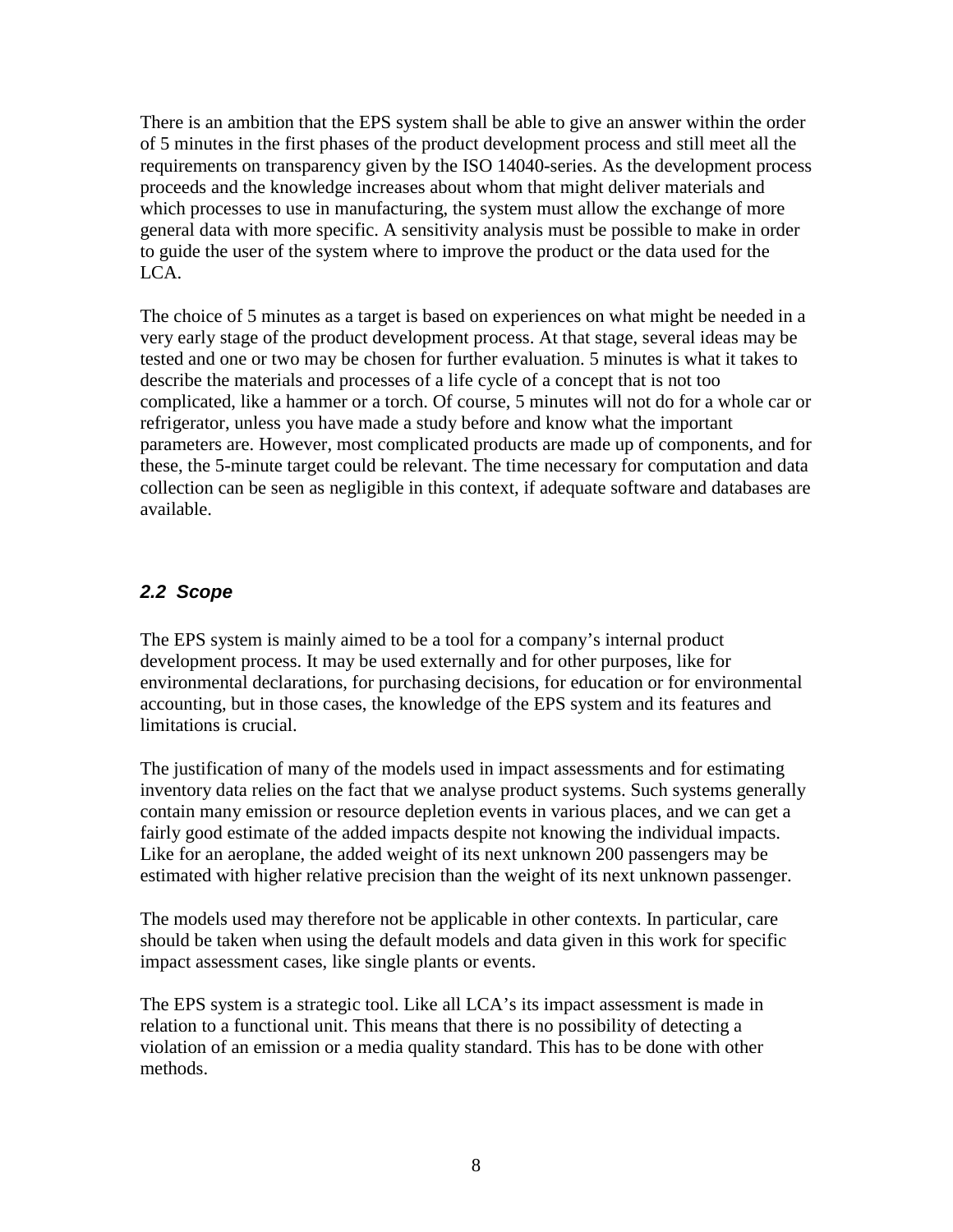# <span id="page-9-0"></span>*2.3 Vision*

In common language there is a concept of environmental 'friendliness'. By experts this term is considered misleading as everything we do seems to have more or less negative impacts on the environment. However there is a kind of thinking of an overall impact on the environment that can be used for comparison. In ISO-terms this would be considered to be a weighed result including all types if impact categories.

When the development of the EPS system started, the designers at Volvo argued that they had several thousand decisions to make each year, and that thousands of persons could be involved. It was therefore desirable to adopt the everyday language and thinking of designers. The flow charts used for mass and energy balances by many LCA practitioners at that time might be familiar to chemical engineers, but not to mechanical engineers, who prefer to think in terms of materials and processes.

The designers therefore outlined a calculation process with indices expressing the overall environmental impact caused by a specific amount of materials or processes. As an example a case with a bucket was given.

Suppose a bucket would be manufactured from polypropylene (PP) using an injection moulding process. We would need 2.7 kg of PP. For the PP there is an environmental impact value of say 1.2 ELU/kg representing the overall impact value for the manufacturing of PP. (A cradle to gate process). ELU stands for Environmental Load Units. For the blow moulding process there is an index of say 0.2 ELU/kg. The total environmental impact value for the manufacturing of the bucket would thus be 2.7 kg\*1.2 ELU/kg + 2.7 kg\*0.2 ELU/kg = 3.78 ELU.

Suppose then that the bucket when it is weird out is deposited in a landfill and an additional impact on the environment occurs. An index of say 0.1 ELU/kg would the give an additional impact of 0.27 ELU.

Other indices could be developed for processes related to PP, like material recycling, energy recovery, incineration etc.

A similar analysis could then be made for a steel bucket to see which life cycle impact were the lowest.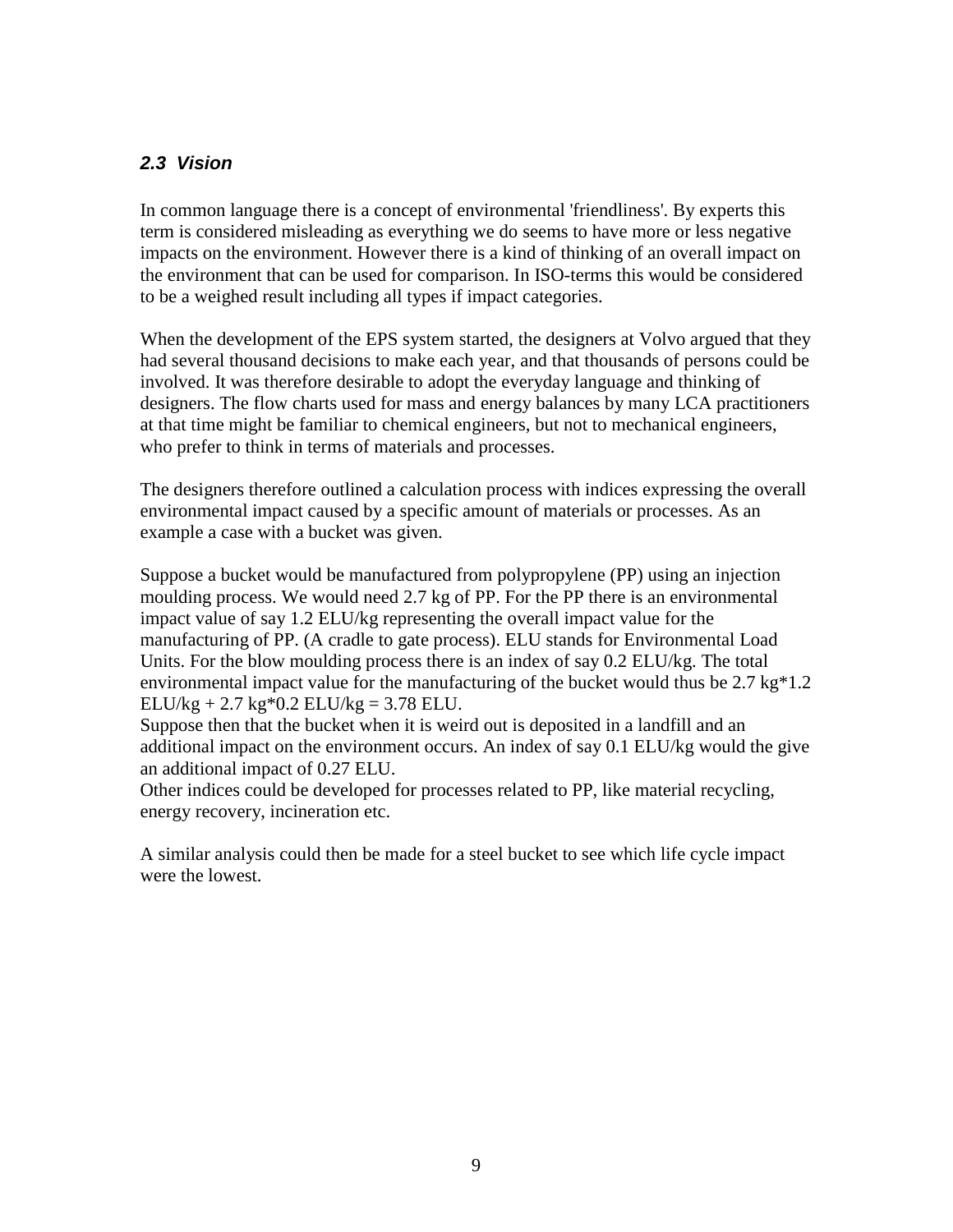# <span id="page-10-0"></span>**3 EPS system principles**

Systems may be described by a set of rules and definitions. The rules of the EPS-system are presented below as 'principles'. The definitions are in agreement with those of the ISO 14040 series. Some terms, which are not used by ISO, are defined in the text.

The development of the EPS system is made in a top-down manner. Starting with the requirements expressed in the formulation of the goal, various methods is developed to produce the data and indices needed for the analysis. In order to make the system operative a default method including a database is developed. The default method is given a version number and is updated at some interval as the knowledge of environmental impacts grows and as current technology changes. The default database could be used in the beginning of the product development phase and the indices gradually exchanged as more specific knowledge of material and processes used develop.

The top-down development of the EPS system leads to a type of hierarchy among the principles and methods used. The top one is for instance demanding ready-made indices representing the total environmental impact and is the most rigid. The bottom ones, like default methods for calculating emissions from various materials in a waste incineration, may be altered as soon as better information is given or in the next version of the system.

Below in this section, the general principles of the EPS system are described in 'hierarchical order'. The intention has been to have as few general principles as possible and as consistently applied as possible. In complex systems the understanding of the results and the possibility of communicating it increase if the system rules are simple. The possibility of understanding the results was one of the major goals for the system development. (See 2.1)

# *3.1 The top-down principle*

When developing a complex system like the EPS system, there will always be parts that are not known or not possible to include because of limited resources for the analysis. Issues in the system must always be dealt with in an economical way. Important issues for the decision(s) at hand are given attention first, and less important issues have to wait. Working in a top down manner is therefore a leading principle. This means two things:

- 1. issues close to the decision are dealt with before those giving the basic information
- 2. rough estimates are made first. The quality are improved if experience from sensitivity analysis of real cases have indicated that it is meaningful compared to other issues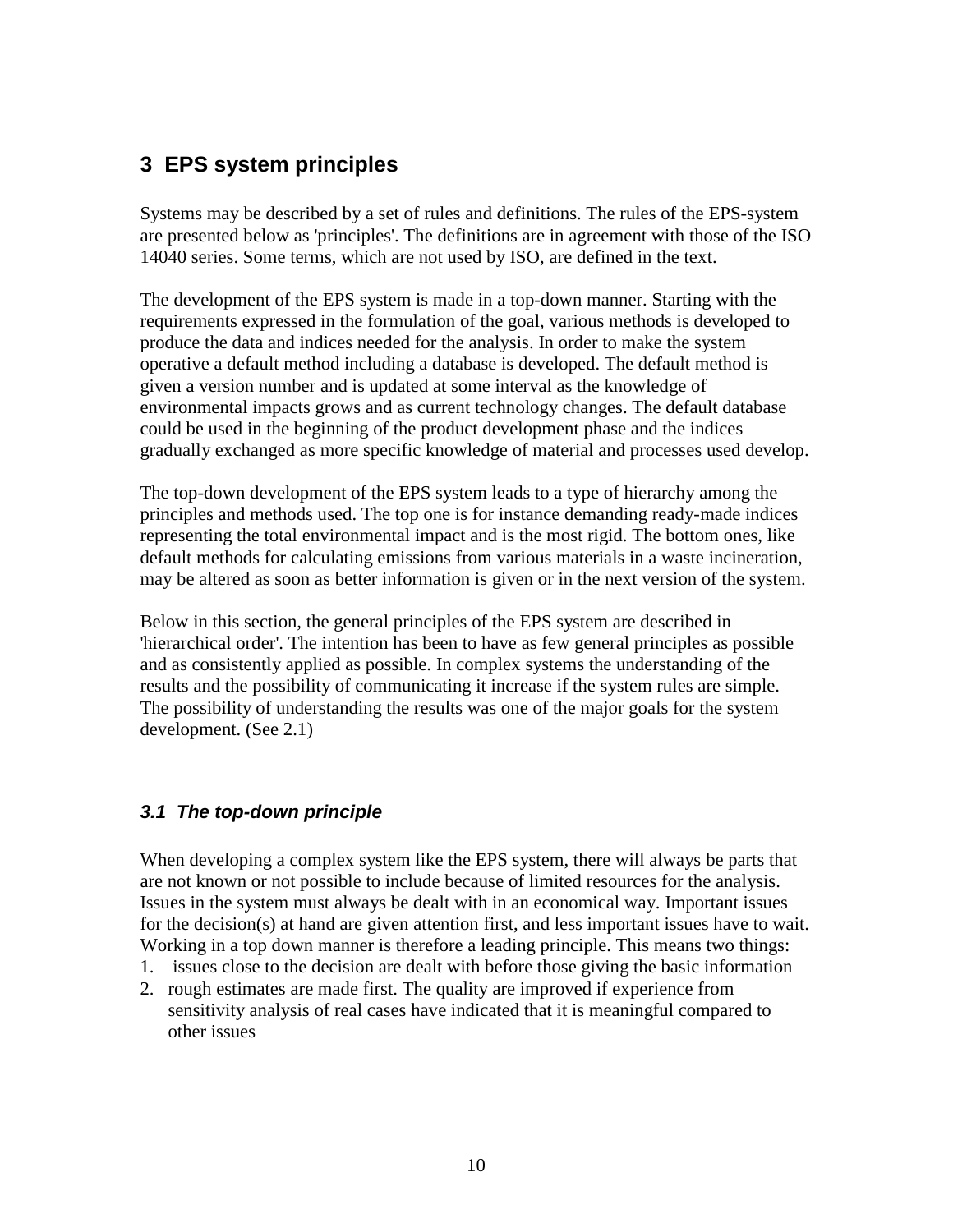# <span id="page-11-0"></span>*3.2 The 'index' principle*

The user of the EPS system shall be able to describe a product life cycle in terms of materials and processes for which ready made weighted impacts assessments shall be available in the form of indices. The indices shall represent the weighted and aggregated environmental impact of the production, processing and waste management of materials.

The LCA made by the EPS system as compared to conventional LCA's is shown in figure 3.1



Figure 3.1 LCA by EPS (first vertical and then horizontal) compared to conventional LCA (first horizontal and then vertical)

There has been a debate going on for many years, where several authors express their dissent of the 'one number concept' fearing that the transparency will be lost when an environmental impact is described in one number, like in an index. On the other side, designers often express their need for practical tools that may be used in their everyday life.

This debate is not motivated by a real methodological dilemma. There is no problem of supplying all the information needed for the one number calculation for those who want to see it, especially not if the calculations are made by computers. The problem is more of a communication type. When people not directly involved in an LCA and not being LCA experts are going to cite the results of an analysis they often leave out the background information as it means little to them and as it is time-consuming to render. If there is a 'one number' available, this is the easiest one to report.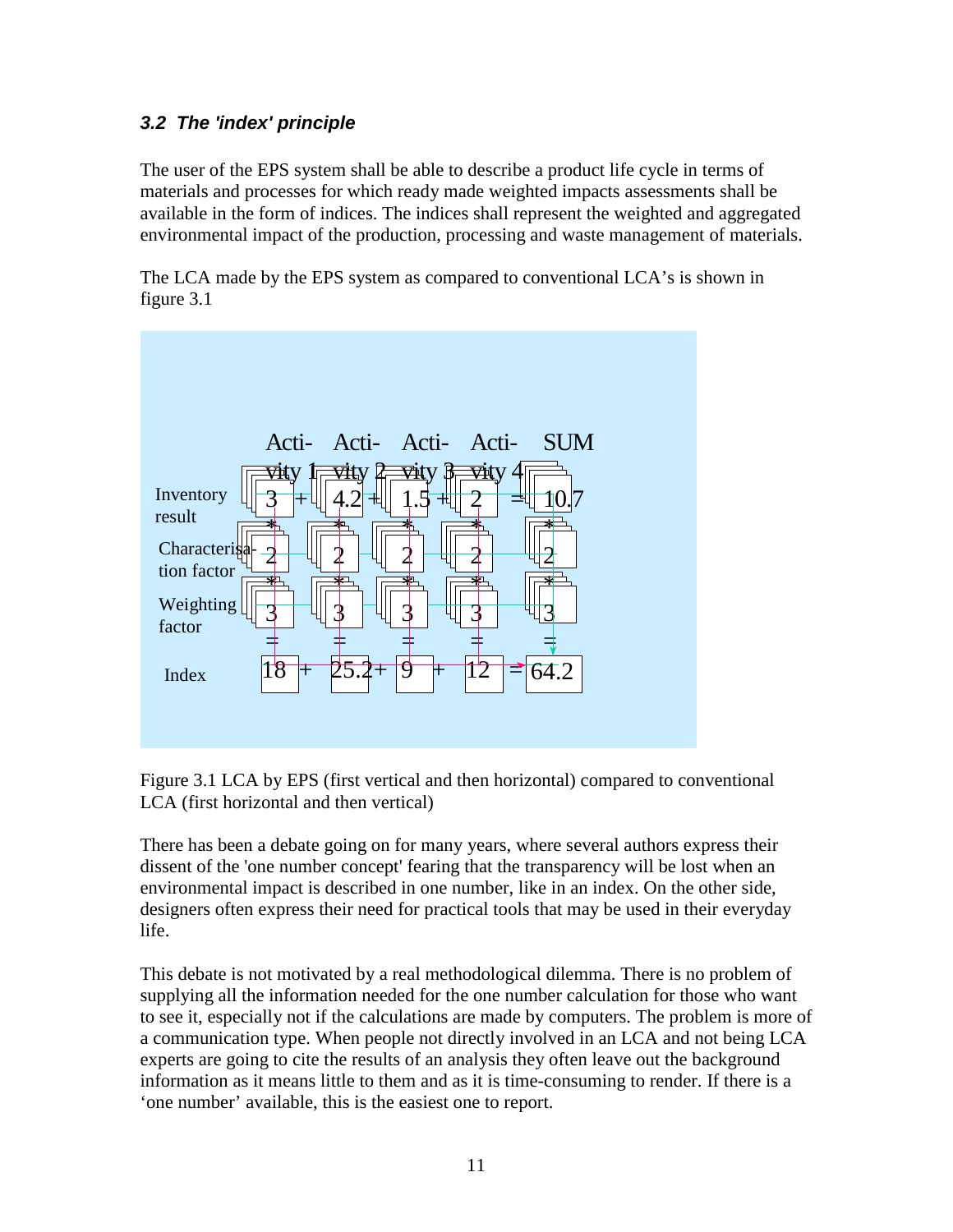<span id="page-12-0"></span>Hopefully, standardisation and education will decrease these problems, but probably not eliminate them. A common way of counteracting misuses of 'one number' results is to use several types of weighting methods or 'one numbers' when communicating with people that are not LCA experts or informed about the limitations and underlying meaning of the 'one number'.

Holistic approaches are recognised in that they consider the parts in relation to the whole. The 'whole' in the EPS system is the total 'environmental impact load' of the product life cycle. The total environmental load or impact is expressed in ELU, environmental load units. In line with the holistic way, we thus prefer to express all parts in ELU too, so that any decision of adding a material or selecting a waste management process can be directly evaluated versus the whole.

To some extent one may see an analogy in the way an ink jet writer operates. In every moment it produces only a spot on a paper, a 'one number' in terms of its position. The information we get comes mainly from the dynamics of the spot, making patterns on the paper. What we see is however not the background processes as such. We see their impact on the ink jet position on the paper. In the same way the information in the 'one number' ELU-value lies not in the value itself, but in how it changes when the model input data changes and how it relates to other numbers.

Sometimes the demand for holism come into conflict with other demands, like quality demands. For instance, when an environmental impact is detected, but its quantitative significance is not subject to scientific consensus, the holistic principle is superior and the impact included in the analysis on the basis of whether it is considered to improve the holistic picture or not. Excluding it would be equal to postulating that the extension of the impact was zero.

In natural science the demand for 'true' and robust impact models is much stricter. This does not mean that the EPS system rejects a scientific background, on the contrary. It only means that its focus is on the product performance and not on the impact model's performance. One may say that it has its focus in engineering science rather than in natural science.

# *3.3 The default principle*

The use of default settings in software is common. For instance in Microsoft Word, there are 'wizards', helping you to create letters and faxes. When you use these there are a few options to choose between. One of these options is already marked, and if you just go on with the process of creating a letter or fax format, this 'default' setting will be the one you get. In the beginning, you may just want to write a letter, and the format does not matter. Later on you may want your own style and consequently may choose another alternative.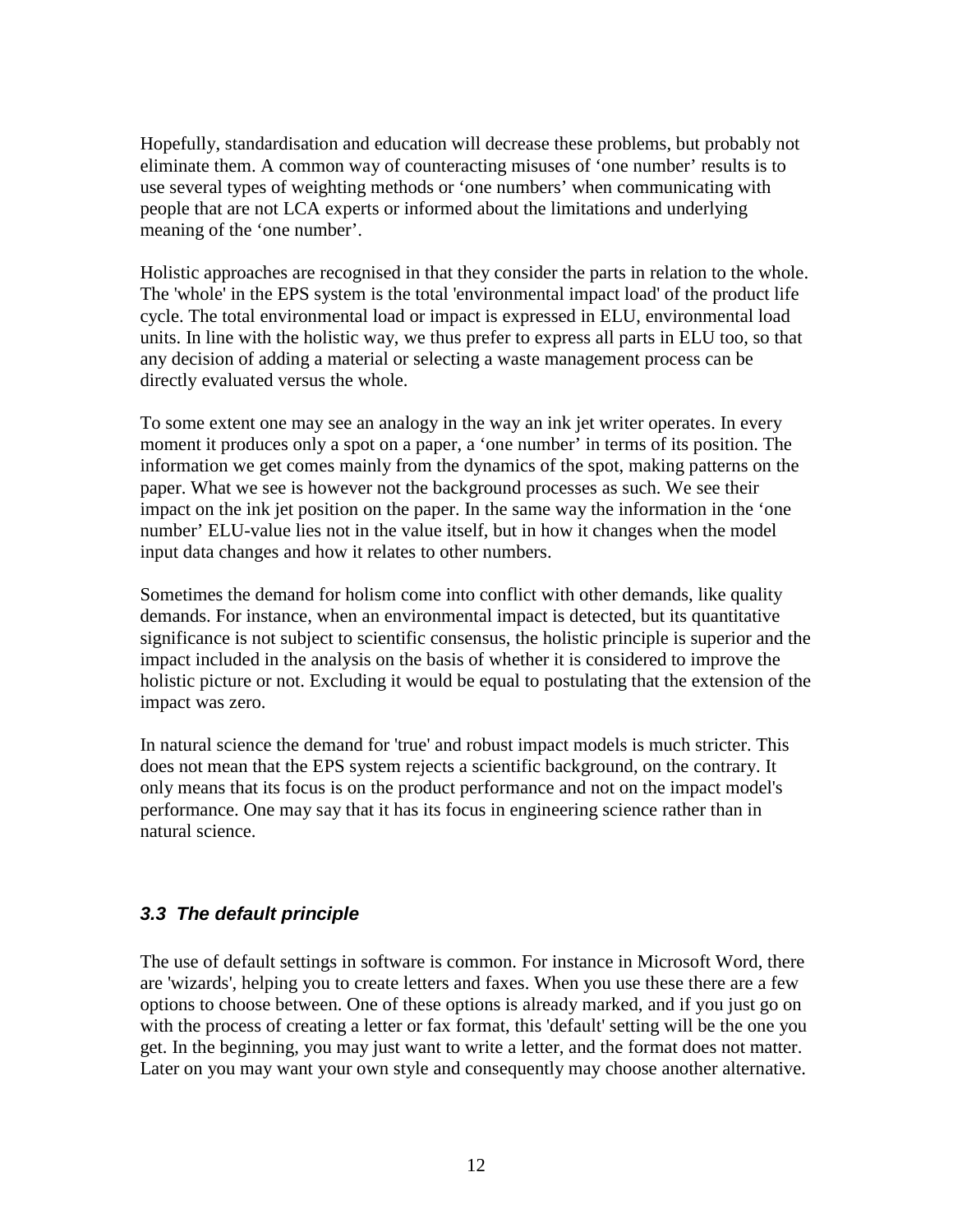<span id="page-13-0"></span>Using a default approach on the EPS system design is a way of handling the conflict of quickly having to come up with one recommendation of which product alternative to prefer and the realisation of the fact that there may be several answers.

The default approach has an advantage in three other respects.

- 1. It fits well with the typical progress of the product development process. In the beginning many product alternatives may be considered and a vague idea exists of which deliverers of materials and process equipment that may be contracted. Later on, more focus on a few alternatives and more specific information may be available.
- 2. The default setting can communicate a company's environmental policy to the designers. The value-laden choices made represent its policy.
- 3. The analytical process will be faster. Instead of performing an LCA in all possible alternative ways and then drawing the conclusions, the default method is used and depending on the results of a sensitivity analysis alternative options are explored.

# *3.4 The uncertainty principle*

In LCA in general, and life cycle impact assessment in particular, large uncertainties are involved. Mostly, the location of an emission is unknown and hence the effects may not be estimated without great uncertainty. Sometimes emission factors are used when there is a lack of site specific data.

The large uncertainties are a reality and must be addressed in some way. Many LCA practitioners recommend the use of the term "potential effects". This term is also used by ISO in the standards 14040 and 14042 to indicate that there is an unclear relation between the outcome of a life cycle impact assessment and real impacts on the environment. However this approach does not say anything about what potential means in quantitative terms and the user of the results are left with a warning he or she cannot easily interpret. In the EPS system, an 'uncertainty principle' was adopted at an early stage, saying that any data used in the analysis should be accompanied of a quantitative estimate of the uncertainty.

Again, this principle may cause a conflict with a demand for true and accurate data. There is seldom any accurate or 'scientific' estimation available on data uncertainty. Still, making the uncertainty principle superior, a rough guess of an uncertainty of, say a factor of 10, is more valuable for the overall analysis than just forgetting about uncertainty and acting as if there is no one.

Having estimated uncertainty of input data, the uncertainty of the calculated values may be determined. The methodology used in the EPS-system is described in chapter 4.7.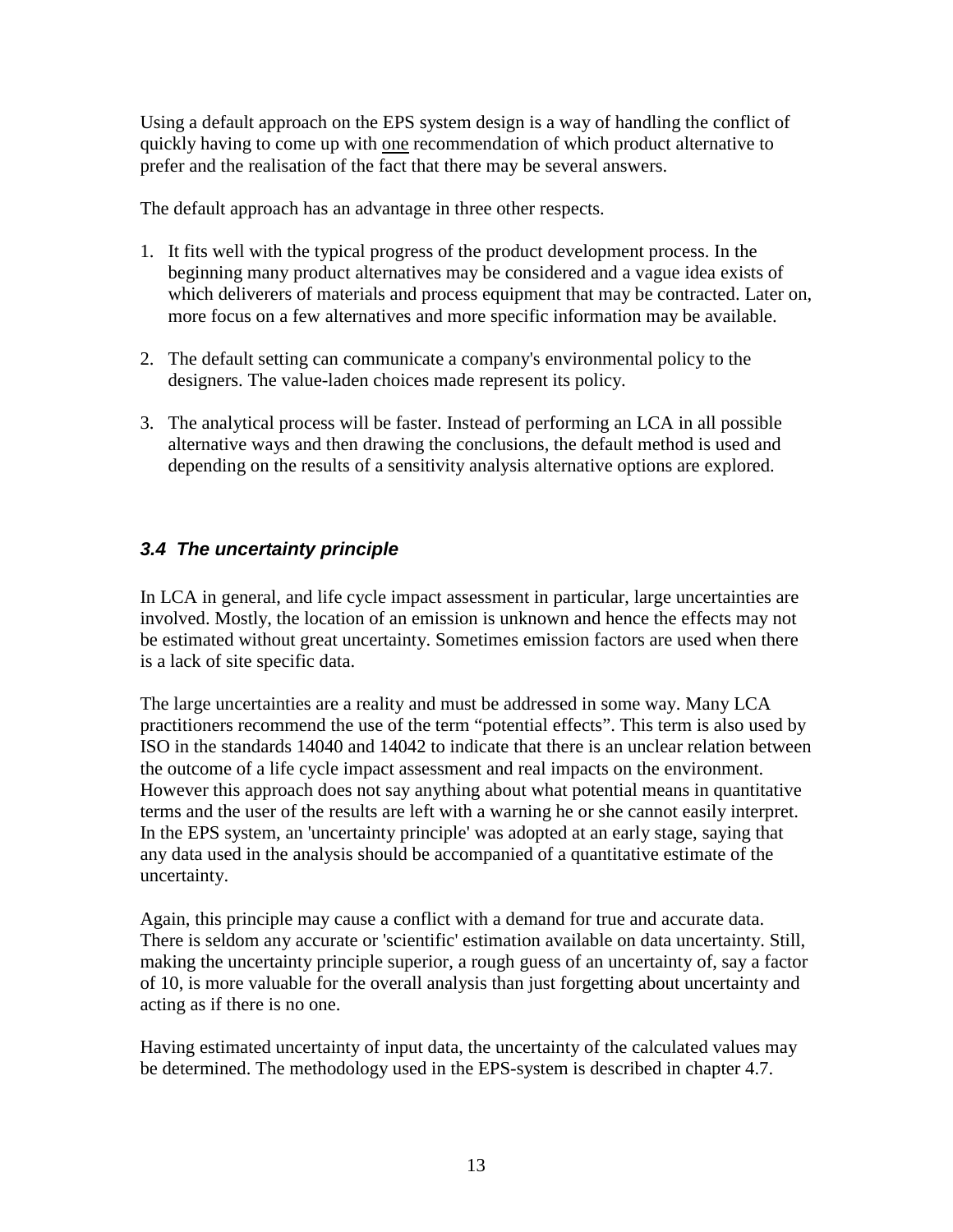<span id="page-14-0"></span>Product development means choices between alternatives. Often this is possible without precise knowledge about the alternative impacts or impact values. (figure 3.2)



Figure 3.2. When choosing between two alternatives you do not have to know the exact consequences of the alternative that you do not choose.

# *3.5 Choice of default indices*

To make an index, most elements in a full LCA have to be included: the goal formulation, the inventory, the selection of impact categories, the assignment of emissions and resources to impact categories, the characterisation and the weighting.

Before looking at these elements, which will be done in chapter 4 below, a few more general system principles will be lined out:

- 1) a default approach in terms of environmental philosophy,
- 2) a 'causality principle' and
- 3) a 'precautionary principle'.

# 3.5.1 Environmental philosophy

In order to be able to find a measure of the environmental impact that could be transformed to an index, we need first to answer two questions: when does the environment improve and how can we determine its value or change in value?

We need thus a reference of some sort and a way of weighing deviations from the reference.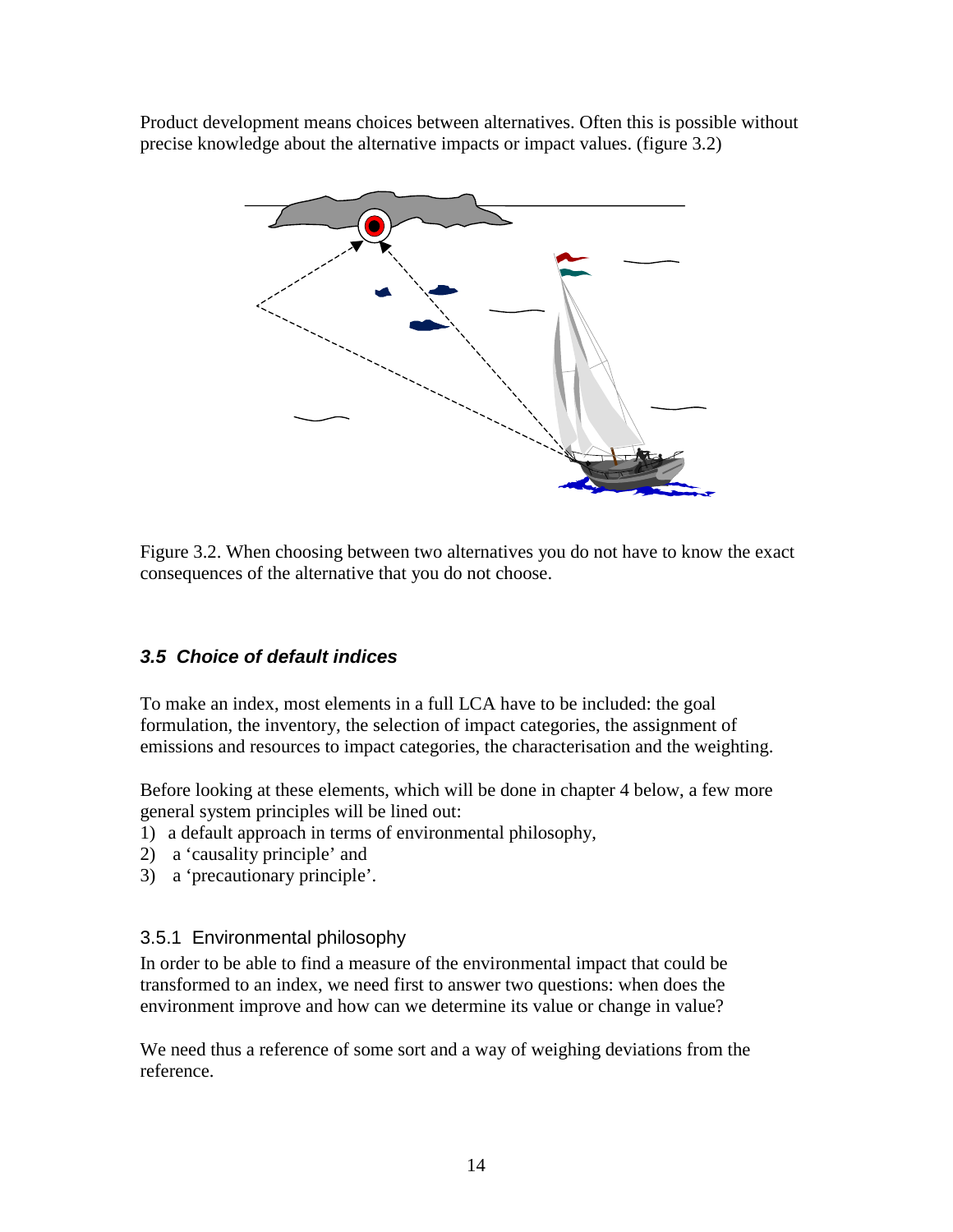Today virtually all methods for weighting impacts across impact categories either use environmental goals or the present situation as a reference.

Environmental goals may be formulated in various ways: from very general attitudes and wishes concerning life qualities to local operative goals for emissions or recycling numbers.

On a general level, goals relate to environmental philosophy or environmental ethics. This is a discipline in itself and there is an extensive literature on the subject e.g. Shrader-Frechette (1991). Human approaches to the environment are often described in various grades of anthropocentricity or biocentricity. Beltrani (1997) discusses ethical approaches in relation to LCA and choice of safe guard subjects.

Hofstetter, (1998) has applied cultural theory to classify people in their approaches as fatalists, individualists, egalitarians, and hierarcists and used this to describe various weighting principles.

On an individual level one may also describe approaches towards the environment or towards other humans and other species in terms of empathic capacity. If a person is rich - in a wide sense – he or she can afford to care more for others than else. If a person is poor, he or she cannot afford to care for others and behaves more egoistic.

In a way the economy for a person represents an egoistic perspective. When choosing a default index method there would not be much of an extra information if the indices represented such an approach. To maximise the 'resolution' of the information given to a designer, the traditional economic perspective ought to be complemented with a measure representing as much of an empathic capacity as possible without abandoning accepted attitudes amongst people, i.e. loose its relevance. In that way the indices would get a maximum information value together with the economic information.

An approach representing a high degree of concern with other individuals and species, but not leaving the anthropocentric perspective is found in the environmental goals set up by the "Earth's Summit" at Rio de Janeiro 1992.

In the development of the EPS system, it was decided to choose a default evaluation of environmental impacts which as much as possible was compatible with the goals set by the earth summit at Rio.

The Rio conference is to a large extent evaluating the environmental impact in terms of its relation to a "sustainable development". This means that the interest of resources increase compared the focus of earlier environmental concern: effects of emissions. The Rio conference deal with resource aspects not only in terms of natural resources but also in terms of society's ability to respond to environmental threats.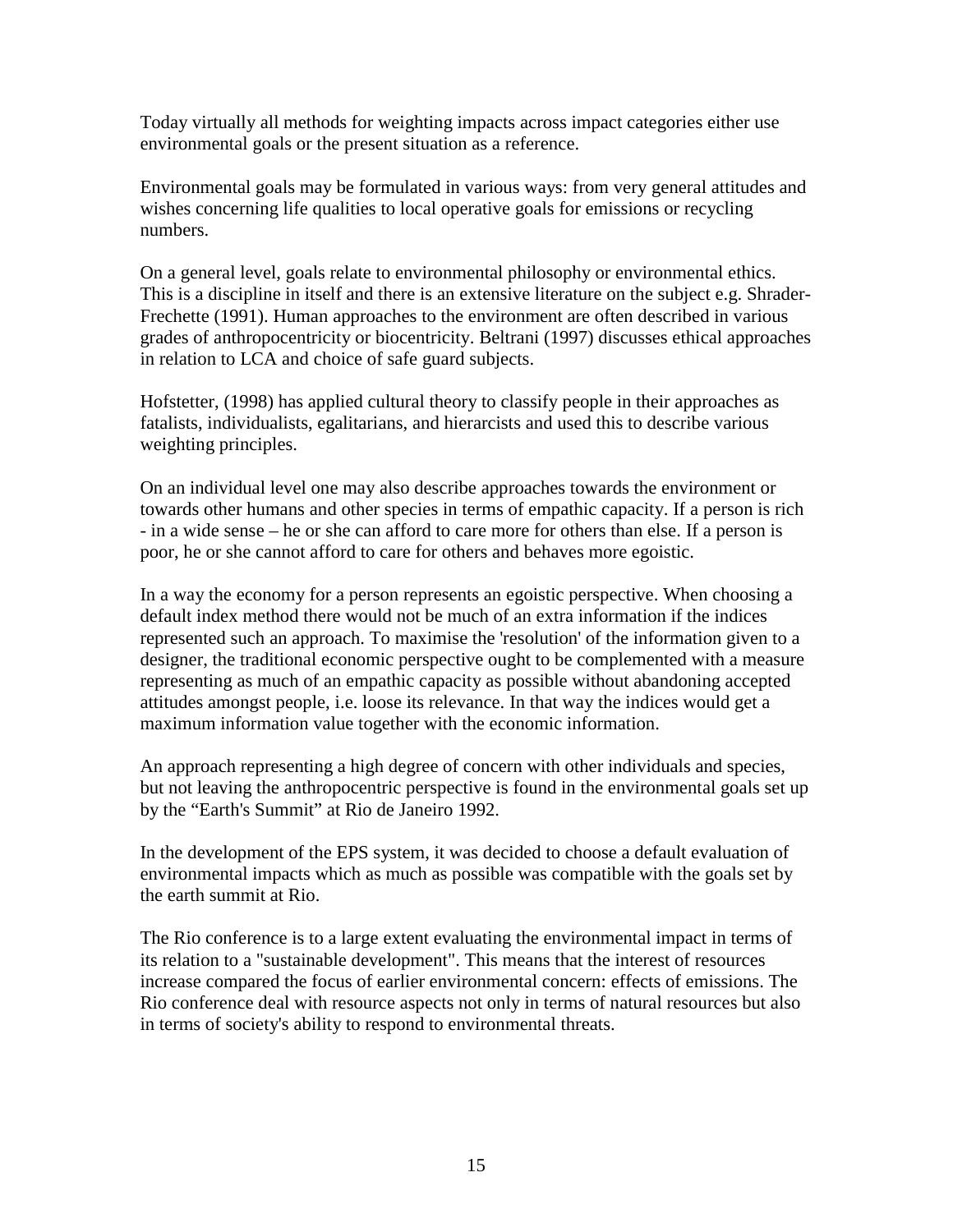It has not been possible to find a measure of society's ability to adjust to environmental threats and in particular to determine how this is influenced by a product concept. Therefore this particular aspect is left out of consideration in the EPS system.

The Rio protocol was not the result of an isolated event. It was to a large extent reflecting the current attitudes on environmental issues, let be of governement 'environmentalists'. The issues brought up in Rio were issues that had been under discussion for many years, issues that you may find in most comprehensive literature on environment and in national environmental goals.

At the Swedish Environmental Protection Agency, environmental issues are described as 'threats' and 'safeguard subjects'. Threats are mechanisms, like acidification and global warming. Safeguard subjects are the things we want to safeguard in the environment, like human health and bio-diversity.

The EPS default method evaluates impact on the environment via its impact on one or several safeguard subjects. These have been chosen from those that were included in the Rio protocol, although not necessarily explicitly formulated there: human health, resources, ecosystem production capacity, bio-diversity and esthetical values. Today the safe guard subject 'esthetical values' is extended and named 'cultural and recreational' values and resources are specified as 'abiotic stock resources'.

You may argue that bio-diversity and ecosystem production capacities are resources or that everything is of interest because it sooner or later impacts on human health. But if you do not know how certain threats will develop, uncertainty may call for a separate guard.

Now, if the default environmental goal used in the EPS system is chosen to be the preservation of the safeguard subjects, a reference state has to be chosen and a way of weighing deviations from the reference state. In line with the goal to produce an understandable answer and to have as few rules as possible, the simplest solution to the reference problem is to chose the current state of the safeguard subjects, and only look for changes in the safeguard subjects. The present state ought to the one that is easiest to describe. Besides, in practical use of LCA tools we can hardly ever use anything else than linear relationships. Under those circumstances, the choice of reference state will not influence the result, at least not in an analysis of incremental environmental changes caused by human activities.

How do we then weight various changes in the safeguard subjects towards each other?

In the goals and superior principles given above there are some requirements that influence the choice of weighting principle. First we have the demand on an understandable measure. Second we have an orientation towards sustainability in our environmental philosophy. Sustainability has very much to do with resources and reserves. On a long-term basis it is more or less impossible to foresee all problems that will occur. A good strategy is to keep resources to be able to solve the problems.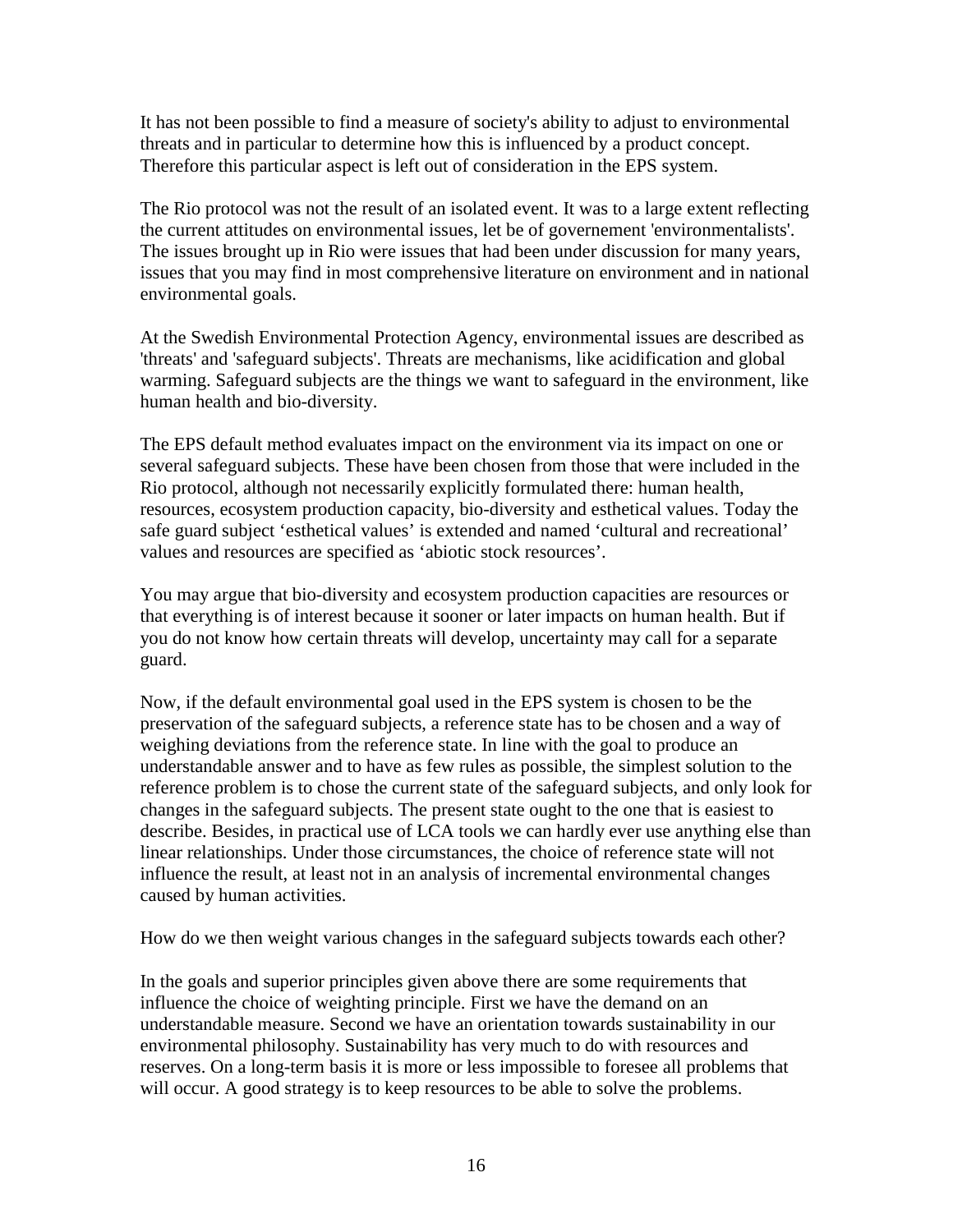Therefore a monetary approach is chosen.

An interesting parallel may be found in psychotherapeutic strategy. If increasing the mental capacity of the patients, they are able to solve the various problems they might face to the best (Pedersen, 1986). This strategy may be compared to the traditional treatment of physicians: to eliminate the problem at hand. Lohman (1969) concludes that in health care, problem elimination is a dominating activity. He explains this with the enormous impact Pasteur and his successors have had on the society and on disciplines outside their own. Pasteur showed that it was possible to find the evil and cure it.

In environmental strategies the 'problem eliminating strategy' is dominating and has been for long. Among LCA experts there is a common way of expressing the environmental goal as "less is better" If there are no emissions or resources used, the environment will be OK.

Looking at some distance at these two strategies, it seems reasonable that the problem eliminating strategy is applied in acute situations and in a short time perspective. For longer planning, a more resource-oriented approach is to prefer.

A resource oriented, widely understood measure is the monetary measure. However this can be expressed in several ways. In the EPS system a kind of 'willingness to pay' (WTP) to restore changes in the safe guard subjects have been chosen as the monetary measure. The WTP is measured in today's OECD population and applied to all those, who are affected by a change. No discounting for future effects are made as future generations have the same right to a good environment as we have (Rio Convention). The basic values of the environment are not considered subject to change. The OECD values of today are used even for impacts on people outside OECD and for future generations. This way of looking at the impacts may be called anthropocentric altruism. Willingness to pay is understood as an expression of an attitude in monetary terms towards a change regardless of whom is guilty to the change. The reason for using the OECD values of today for other populations are mainly two: 1) it is practical in that it is measurable, 2) it is mostly the OECD inhabitant of today that are making the decisions as designers.

An alternative had been to choose the restoration cost, or willingness to accept (WTA). Restoration cost would have given some unrealistic results, since we often chose to live with environmental degradation or positive changes rather than restoring them at unreasonable high cost. Bad odour is one example, noise is another, meadows created by grazing cattle's a third. WTA is more difficult to measure than WTP but given the modifications of WTP expressed above the difference decrease. WTA also has the problem of claims for compensation that are much higher than the available money. This problem is big enough with the WTP approach as it does not 'cost' anything to express a high WTP. To some degree, the technique of determining WTP can decrease this problem, but not fully. Some results, like results from CVM studies, (see 4.6.2), are not directly additive in a strict economic sense. If one wants to use CVM-based WTP:s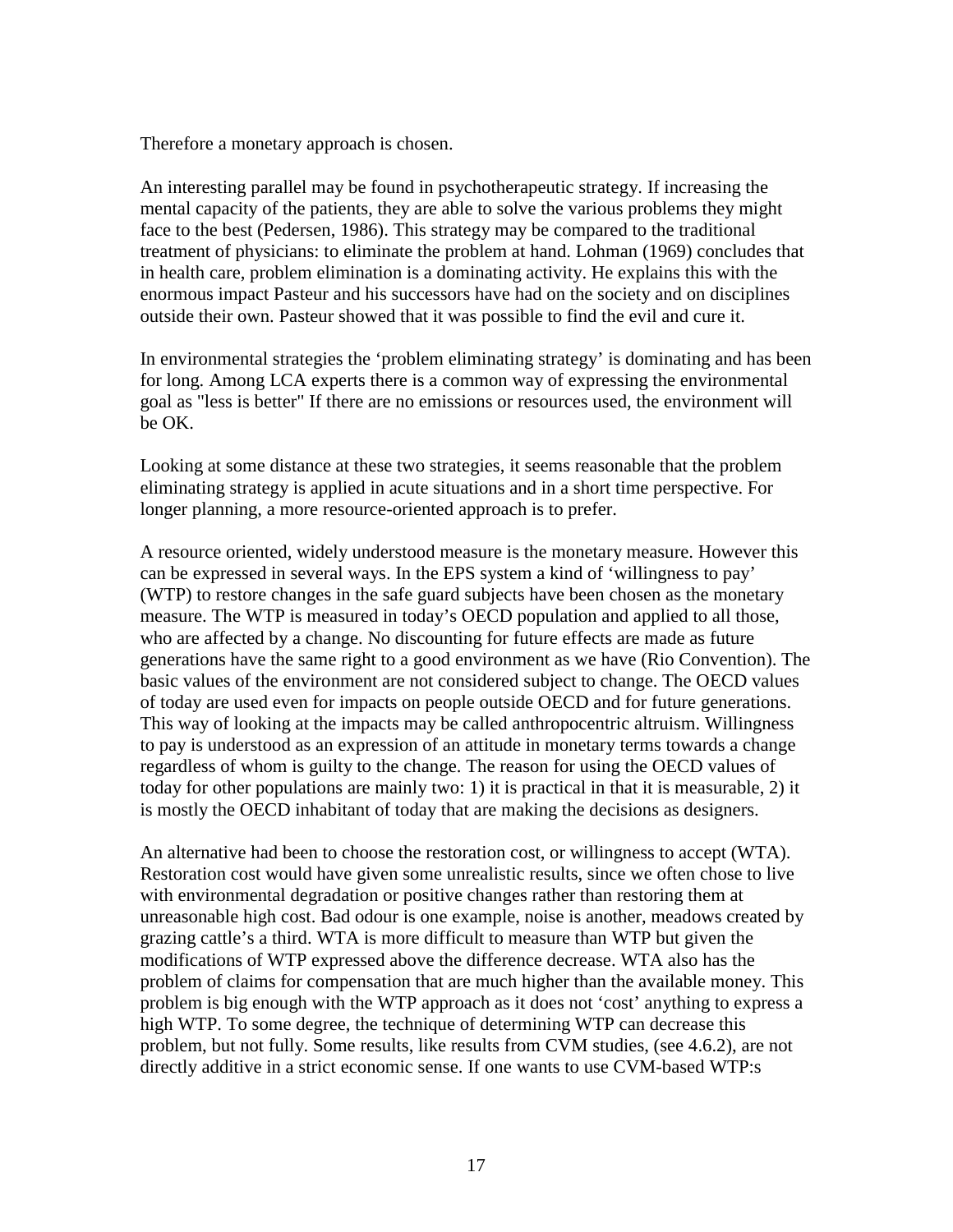<span id="page-18-0"></span>together with WTP determined by other methods, for instance hedonic pricing, one has to 'translate' the levels.

Many environmental economists use various discount rates (ExternE, 1995). However, even at very low discount rates effects lasting for hundreds of years may be overlooked. For instance the greenhouse effect tend to be more or less negligible in some studies (Azar,1996).

The WTP as used in the EPS default weighting method is separate from the WTP used in many cost-benefit studies in that is does not include direct impacts on the economy. For instance, a loss of income due to hospitalisation which is included in the ExternE study (1995) is not included in the EPS default weighting method, as the economic system is not included in the safeguard subjects.

The values of the WTP will change from person to person and from generation to generation. This is not a deficiency, it is simply a part of reality. Different experiences and life situations most likely will result in different attitudes to changes in the environment. For future generations we would ideally like to include their attitudes. But it is very difficult to understand what another person will think about changes in their life conditions. The most common way of approaching this problem is the one we teach our children. We would ask them: what would you think if this happened to you?

The WTP as it is used here is not an ultimate WTP. For instance, if there were very little food available, the WTP for crop would probably be as much as there was money available. The WTP, which is chosen in the EPS default method, relates to everyday life conditions. Normally you are not willing to pay more than it takes.

There is an easy way a designer can understand the default indices and the results of an calculation with the indices. They represent the money he or she together with other OECD inhabitants would be willing to pay, to avoid the impacts from the design he/she considers. Another way of looking at the indices and the impact values is as representing an average risk. Risk is normally understood as a probability of an event times a consequence. The indices express the most probable change in the environment times its consequence in terms of WTP.

# 3.5.2 The causality principle

When looking at results of LCA's, it is sometimes unclear whether the results represent a consequence of a change or an allocated record of some kind. For example if 11 persons have one litre of waste water to get rid of and pore it into a waste water system having a container with a capacity of 10 litre, there will be a spill of 1 litre on the floor. (fig 3.3)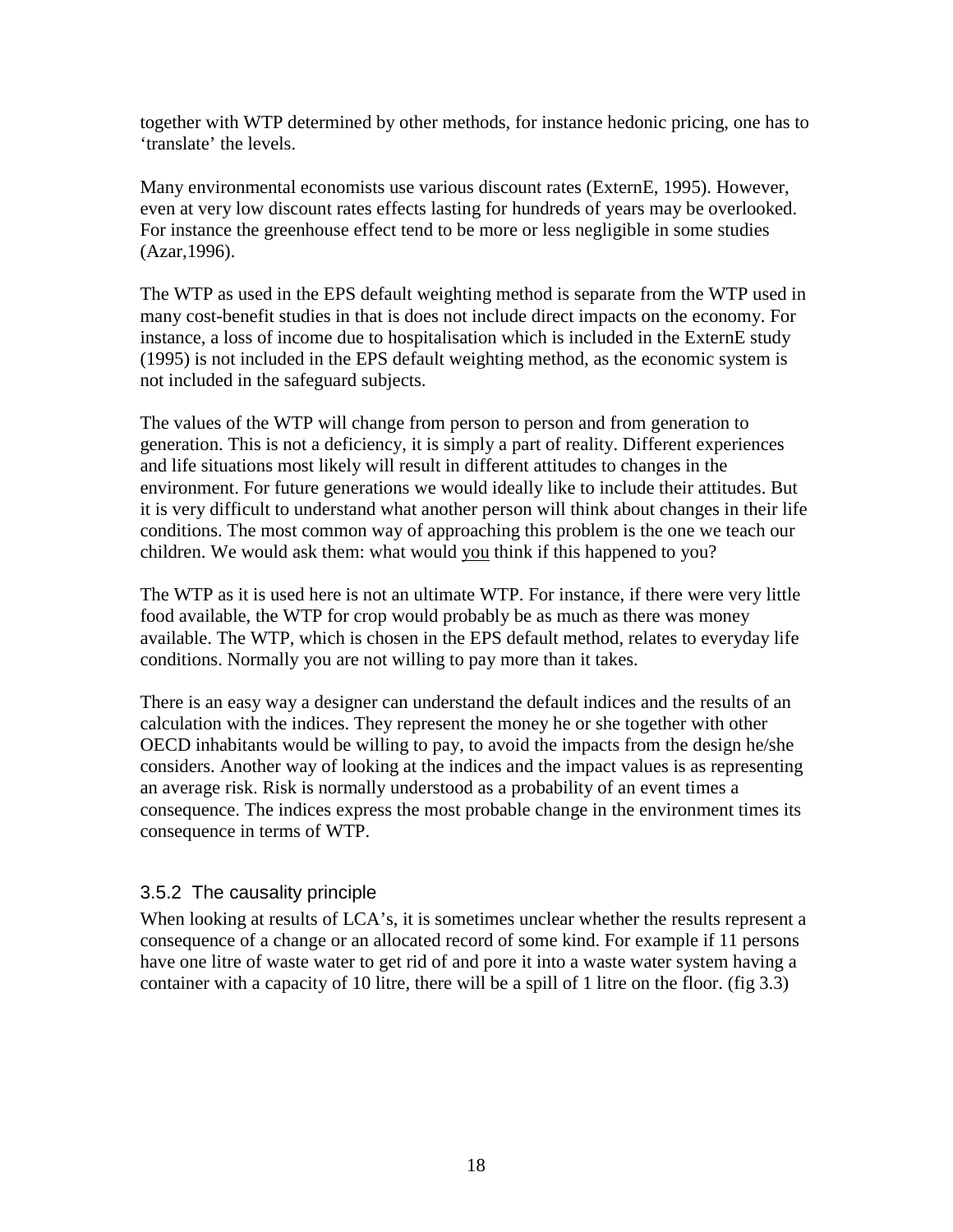

Figure 3.2 Consequence or guilt?

What environmental impact should be allocated to each person? If we think in a guilt perspective, it would probably be 1/11 of a litre, unless they knew that there would be an overflow. During that circumstance we might be reluctant to say that each one who knew that if he or she did not put his/her litre into the waste water system, there would have been one litre less on the floor, would have a guilt of 1 litre. Maybe you can argue that the last person bears most of the guilt, as it was actually he or she that caused the overflow. Anyway, it is obvious that there is no 'scientific' answer to the question of how to allocate 'guilt' or 'benefits' unless they are related to consequences.

The EPS system makes it a principle to estimate environmental consequences of various human activities. Even if this sometimes is more difficult in terms of finding indisputable data there is a 'true' answer that at least can be conceptualised.

The causality principle demanding assessment of consequences has in its turn some very significant implications for the way an EPS analysis is made and on its results. Some implications make it easier to perform an analysis while others make it more complicated.

For instance the consequence of specific individual 'events' are damped or levelled out as large systems in terms of markets and infrastructure are involved. This means that average or long term marginal values can be used instead of a multitude of individual data linked to special process conditions which take place when a individual piece of a product were manufactured.

So, when a customer in a shop buys a red cup instead of a blue, much of the environmental impact connected to that cup has already taken place. The factory making red cups will however note that the sales of red cups have increased and will most likely produce another one and purchase some extra raw material and energy from the market causing some extra emissions and resource depletion on the marginal. Because of the causality principle, the best estimates of these emissions and resource flows are thus the average values or average marginal values and not the very specific emissions that occurred when the cup was produced.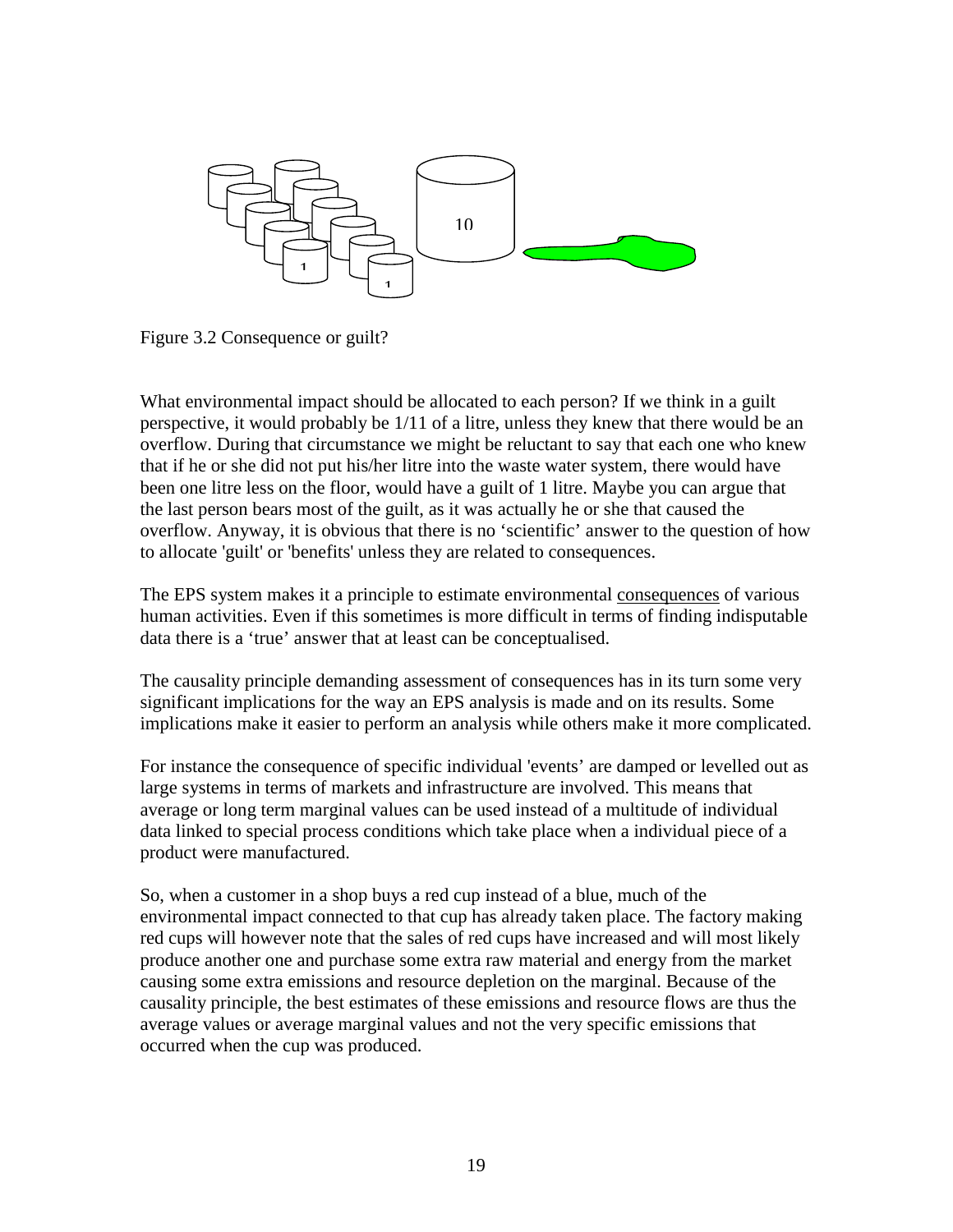A problem with the 'causality principle' is that it is unclear if there is an end to the consequences of a certain human activity. In a way you may change the 'path of history' for each activity you carry out. When a factory is built at some location, the birds have to hedge somewhere else and will possibly form other couples and bring up other individuals. In the long run the number of birds may stabilise at a new level, but the change of individuals from a unique line of successors to another unique line of successors will probably never end.

In order to decrease the problem of unforeseeable consequences, we may limit our analysis to some general properties of the environment - impact categories and indicators representing changes of general properties of the safeguard subjects.

A complication when looking for causalities is that the marginal changes may be difficult to estimate if there are non-linear dose-response functions. For instance if there is an Stype dose-response, or emission-response curve for a particular source, we may have a situation like in figure 3.3.



Figure 3.3 S-shaped emission-response curve for a particular source

If an emission,  $E_1$ , were like indicated in figure 3.3, there is a relatively large change in response,  $\Delta R$  per change in emissions,  $\Delta E$ .  $\Delta R/\Delta E$  is large compared to  $R_1/E_1$ . If the emission would be more or less, the ∆R/∆E would be less.

If there is number of emission events from the same source there may be a situation, like in figure 3.4.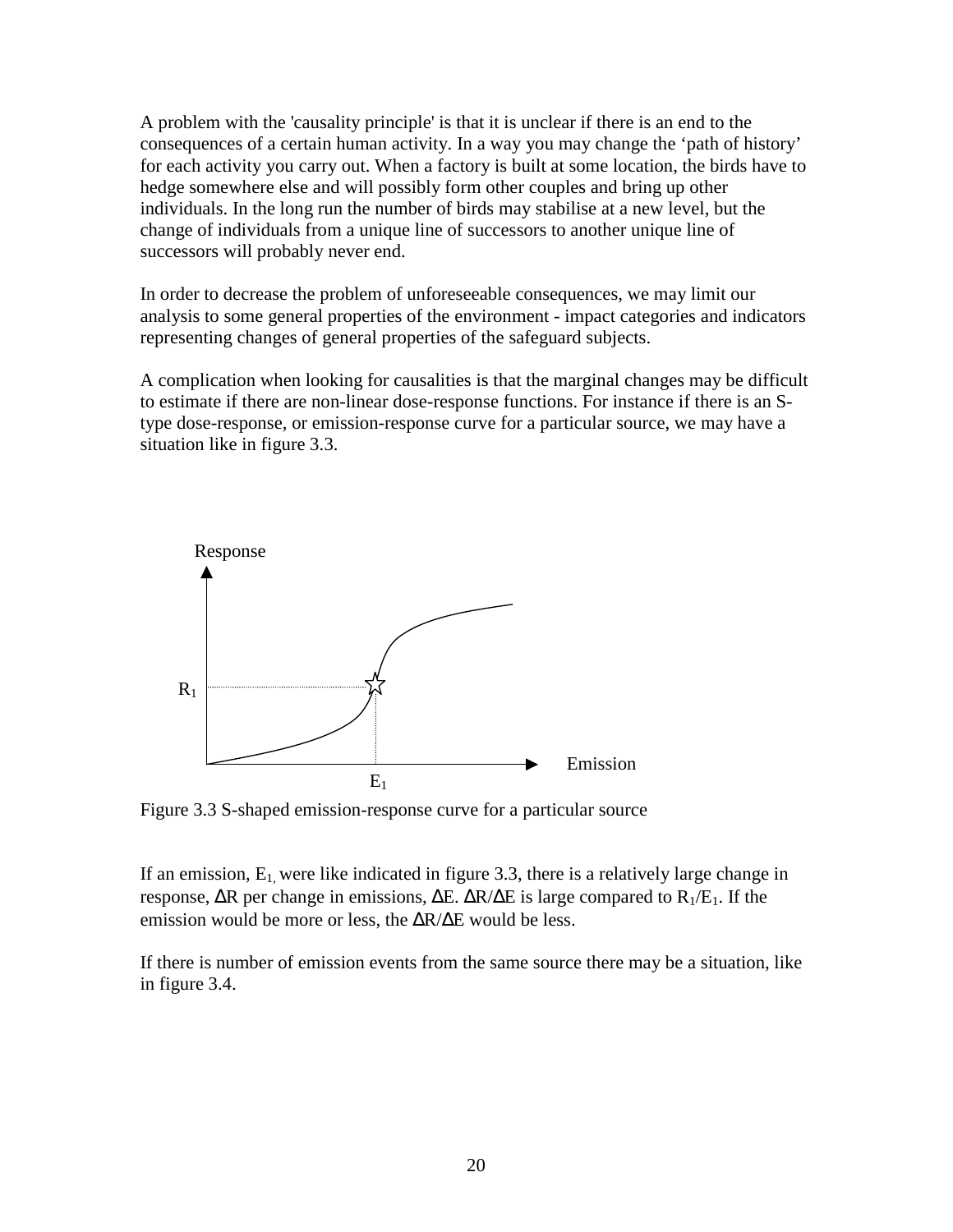<span id="page-21-0"></span>

Figure 3.4 Several emission-response events and an S-shaped emission-response curve for a particular source

If a number of emission events are randomly distributed as indicated in figure 3.4, the average  $\Delta R/\Delta E$  is approximately equal to  $R_m/E_m$ , where  $R_m$  and  $E_m$  are the average values of R and E respectively.

If the position on the emission-response curve is not known,  $R_m/E_m$  is used as a best estimate and the possible variations in ∆R/∆E used to estimate the uncertainty.

# 3.5.3 The precautionary principle

At the Rio Conference, a precautionary principle was adopted.

For the EPS default method, the precautionary principle is applied in two ways.

First, no future technical solutions are encountered. For instance, when modelling the environmental consequences of  $CO<sub>2</sub>$ -emissions future emissions are estimated assuming 'business as usual'.

Second, models of negative impacts are used at an early stage in terms of scientific consensus. The models have to be published by competent scientists, but the demand on general acceptance is moderate.

The reason for the first way of using the precautionary principle is in a way trivial. If you want to develop a tool to show how to improve the environmental performance of products, it would not be very effective if it assumed that problems were solved in advance.

The second way of using the precautionary principle is quite common in society. For instance, when TLV-values are set for occupational exposure of chemicals, a safety factor is added for uncertainty. If the toxic mechanisms are well known, like for CO, the safety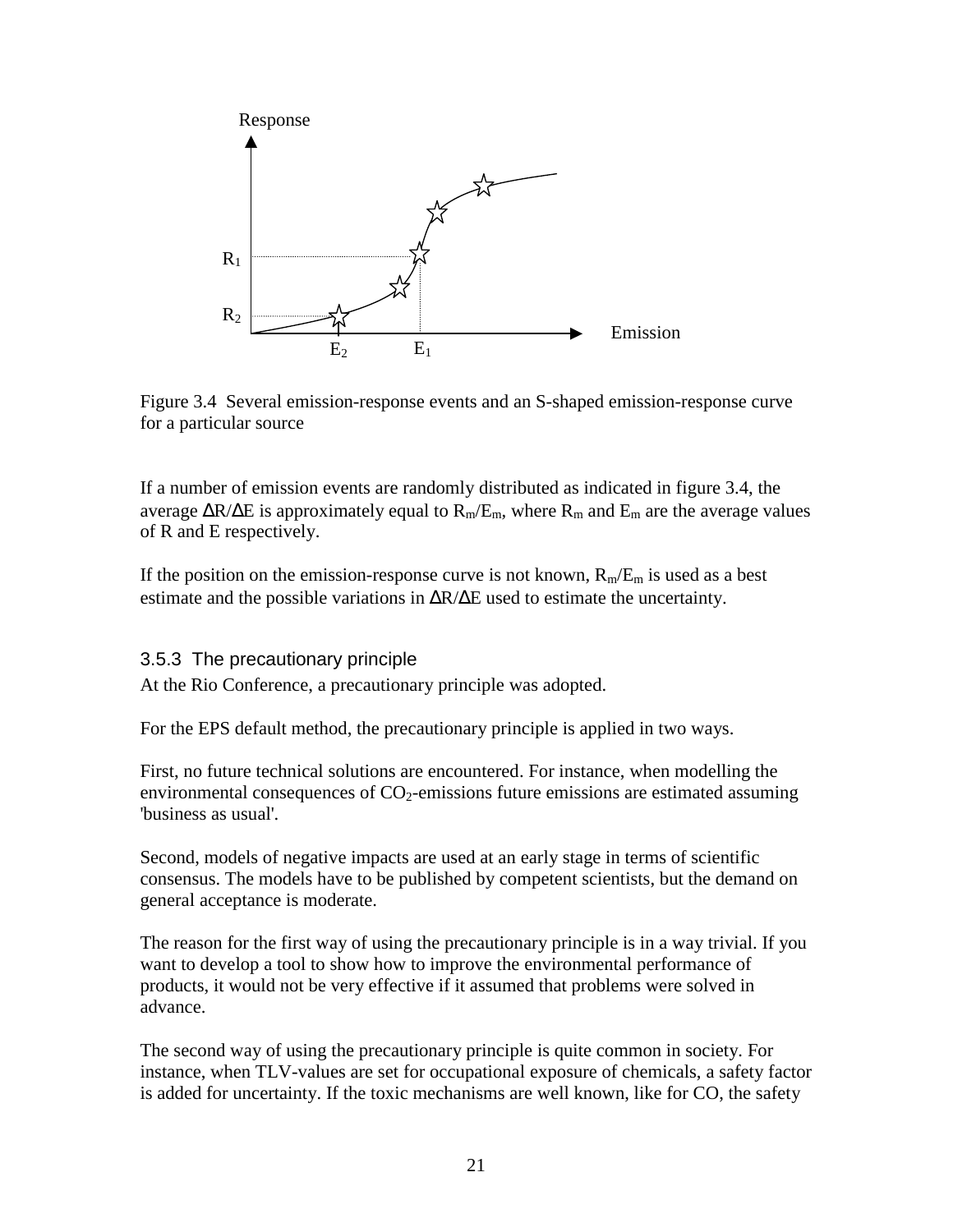<span id="page-22-0"></span>factor between 'no effect level' and the limit value is only about 2-3, while for toluene which has some diffuse effects on the central nerve system, a factor of more than 100 is used.

However when optimising an overall environmental performance of a product, a too ambitious use of safety margins will not be beneficial to the overall solution. If possible it is better to use the uncertainty principle, which calls for a best estimate and a measure of uncertainty. In the EPS system, this principle is superior to the precautionary principle.

# *3.6 Alternative indices*

As indicated in 3.2 there are numerous ways of making indices or LCA:s. Alternative value choices during the inventory and impacts assessment phases most likely result in different indices. During the development of the EPS system in the early 90-ies it was concluded that there was a great need for a structured database and a documentation format to document all these choices and data in an ordered manner. In the Nordic "NEPproject" a data documentation format named SPINE, (Sustainable Product Information Network for the Environment) was developed (Steen, 1995). SPINE consists of about 30 tables. The SPINE concept is described further on the web-site www.cpm.chalmers.se

In this chapter (3.5), some general principles for alternative indices will be discussed.

When interpreting the sustainability concept in a company, it is relevant to ask: sustainability for whom? Is it for the human race, for the culture, for our generation, for any individual or for the company? Depending how we answer this question our indices and the 'optimum' products will be differently shaped.

Indices may thus be designed to represent environmental goals having different extensions in time and space. For instance the five-year national emission goals may be used for a product with a lifetime of less than five years, which is made and used within the country and which cause only local impacts. In those cases a company may reduce the cost for cleaning equipment by selecting products with low emissions of the substances on the reduction list.

There are several weighting principles based on national reduction goals for emissions, the 'Ecoscarcity method' (Ahbe et al.,1990), the 'Environmental theme method'(Baumann et al. 1992) and the 'EDIP method' (Wenzel et al, 1997). Most of them give equal weight to all goals and just weigh according to the relative contribution to achieving the goal. Krozer (1992) has developed a weighting system, which aims at avoiding future costs meet the national emission goals.

In the Tellus method (1992) the weighting is done according to the maximum willingness to pay for cleaning of flue gases.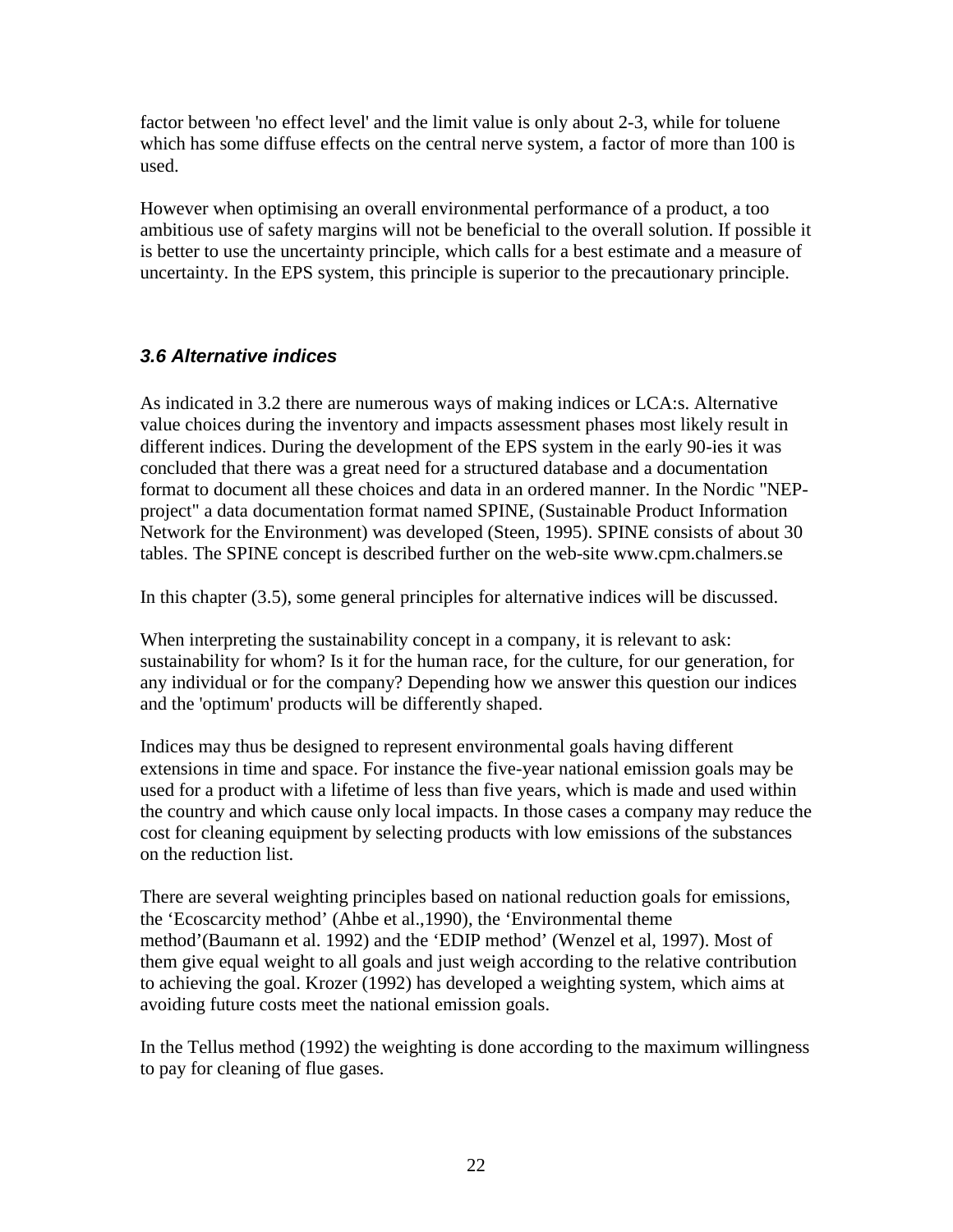The Eco-indicator 98 method (Goekoop et al.,1998) and the EPS default method focus on damage or end point effects. The Eco-indicator 98 use a two step weighting procedure, where the first step is made within each safe guard subject (resources, ecosystem health and human health) following a formal methodology. The second step is of panel type.

Several reviews of weighting methods have been performed in the last years (Lindfors et al., 1994), (Lindeijer, 1996) and (Bengtsson, 1998).

Table 3.1 below is partly based on these, but structured a little different and includes only a few of them to illustrate the principles used.

| <b>Method</b><br>name        | <b>Environ-</b><br>mental goal<br>or reference     | Weighting<br>principle                                                                                           | <b>Spatial</b><br>extension                         | <b>Type of impact</b><br>category indicators                                                                          |
|------------------------------|----------------------------------------------------|------------------------------------------------------------------------------------------------------------------|-----------------------------------------------------|-----------------------------------------------------------------------------------------------------------------------|
| Eco-<br>scarcity             | National<br>emissions                              | Relative reduction<br>of distance to target                                                                      | Switzerland,<br>Netherlands,<br>Sweden or<br>Norway | Emissions                                                                                                             |
| Eco-<br>Indicator<br>98      | Present state                                      | Two step<br>weighting, last step<br>of panel type                                                                | Europe                                              | Damage                                                                                                                |
| <b>EDIP</b>                  | Present state                                      | Separate weighting<br>of emissions<br>(political goals),<br>resources(supply<br>horizon) and work<br>environment | Global and<br>national                              | Normalised impact<br>potentials (person-<br>equivalents)                                                              |
| Environ-<br>mental<br>themes | National<br>critical loads                         | Relative reduction<br>of distance to target                                                                      | Switzerland,<br>Netherlands,<br>Sweden or<br>Norway | Impact potentials based<br>on chemical, physical<br>or biological properties<br>of emitted substances<br>or resources |
| EPS-<br>default              | Present state<br>of<br>environment                 | WTP to avoid<br>changes                                                                                          | Global                                              | End point effects                                                                                                     |
| Tellus                       | Zero<br>emission (not<br>explicitely<br>expressed) | WTP for flue gas<br>cleaning                                                                                     | <b>USA</b>                                          | Emissions                                                                                                             |

Table 3.1 Different weighting methods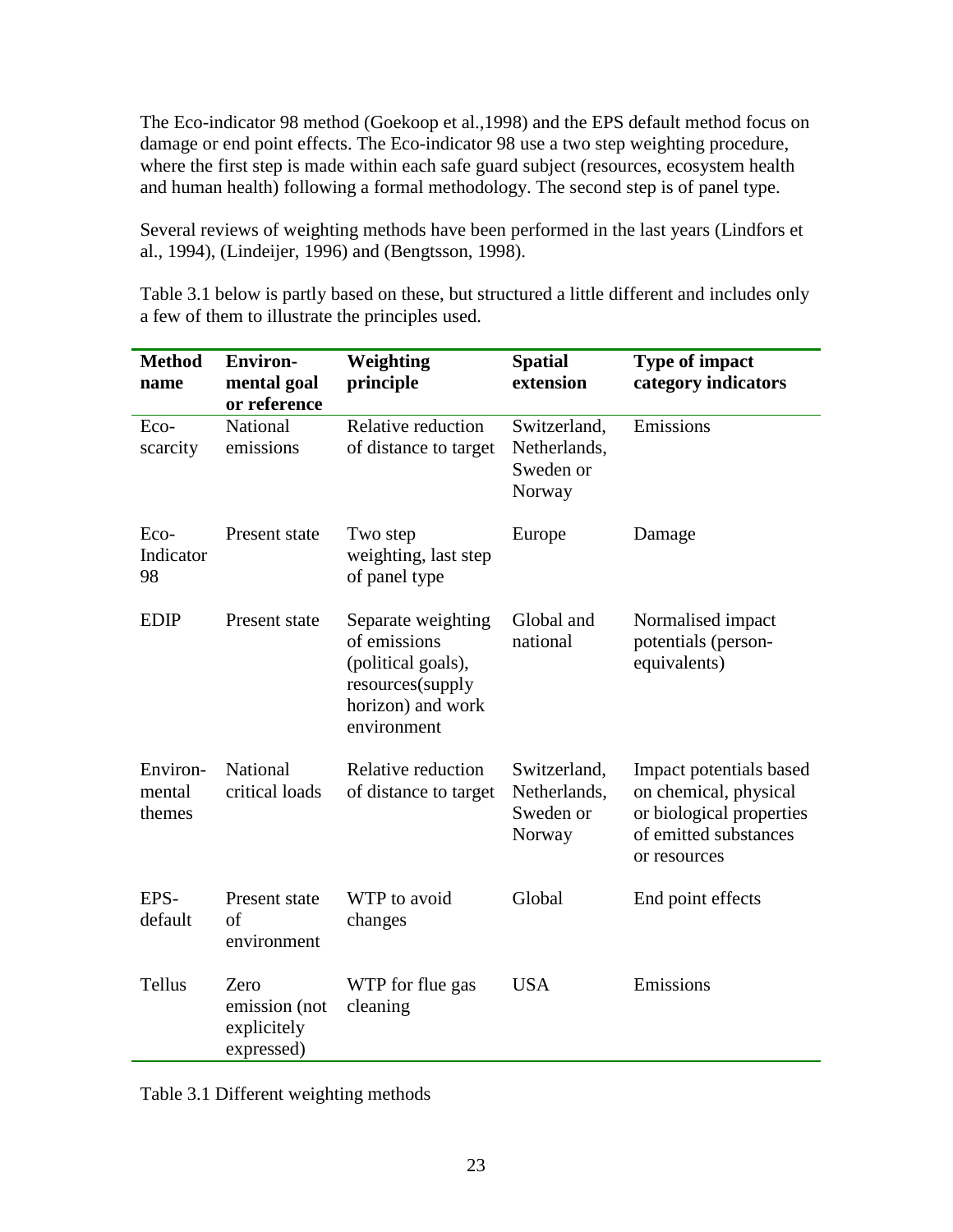EPS default indices can also be modified for other system borders in time and space. Even site-specific data may be determined. As the product development process proceeds, knowledge about the product system increase, and it is possible to introduce data from specific industrial plants and market regions.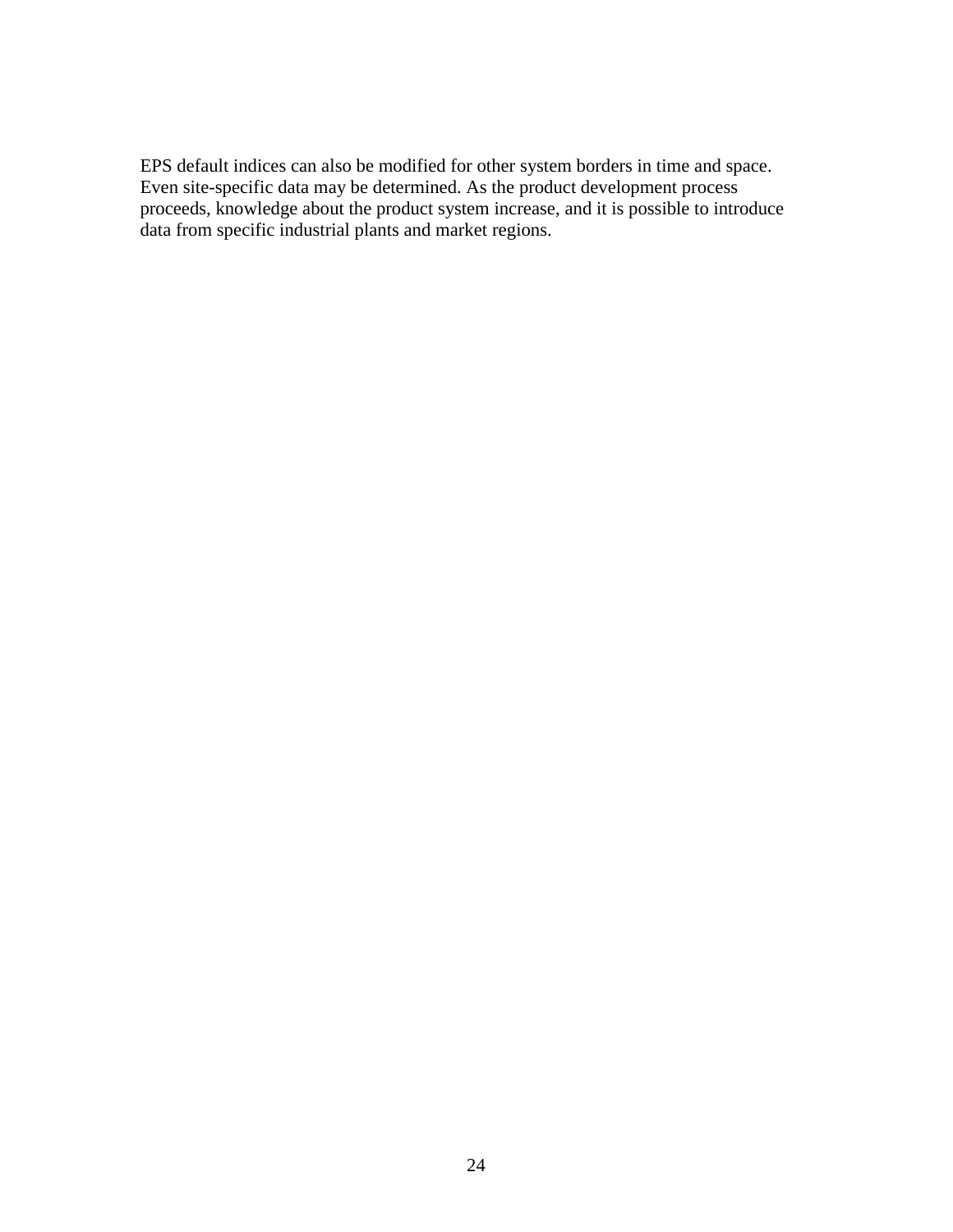# <span id="page-25-0"></span>**4 The EPS default method**

The ISO 14040, 14041, 14042 and 14043 standards are framework standards specifying the necessary elements and steps in performing a standardised LCA. Part of the strength of the LCA concept lies in the communication made possible through simplified models and a harmonised language. There is an advantage in trying to follow the standard as far as possible. In this chapter the EPS system rules and terminology are described in agreement with the ISO framework. However, it is important to remember that the ISO standards were written with respect to specific LCA studies. The EPS system is in itself a framework, although somewhat more specified than the ISO framework. The EPS system contains an even more specified methodology, the EPS default method, which gives a starting point for LCA:s within the EPS system. Figure 4.1, outlines the relation between, the LCA concept, ISO framework, EPS system and the EPS default method.



Figure 4.1 Relation between LCA concept, ISO standard framework, EPS system and EPS default method

# *4.1 Goal and scope*

ISO 14040 requires the description of the goal to include the intended application, the reasons for carrying out the study and the intended audience.

The *intended application* is for choosing between design options in product development.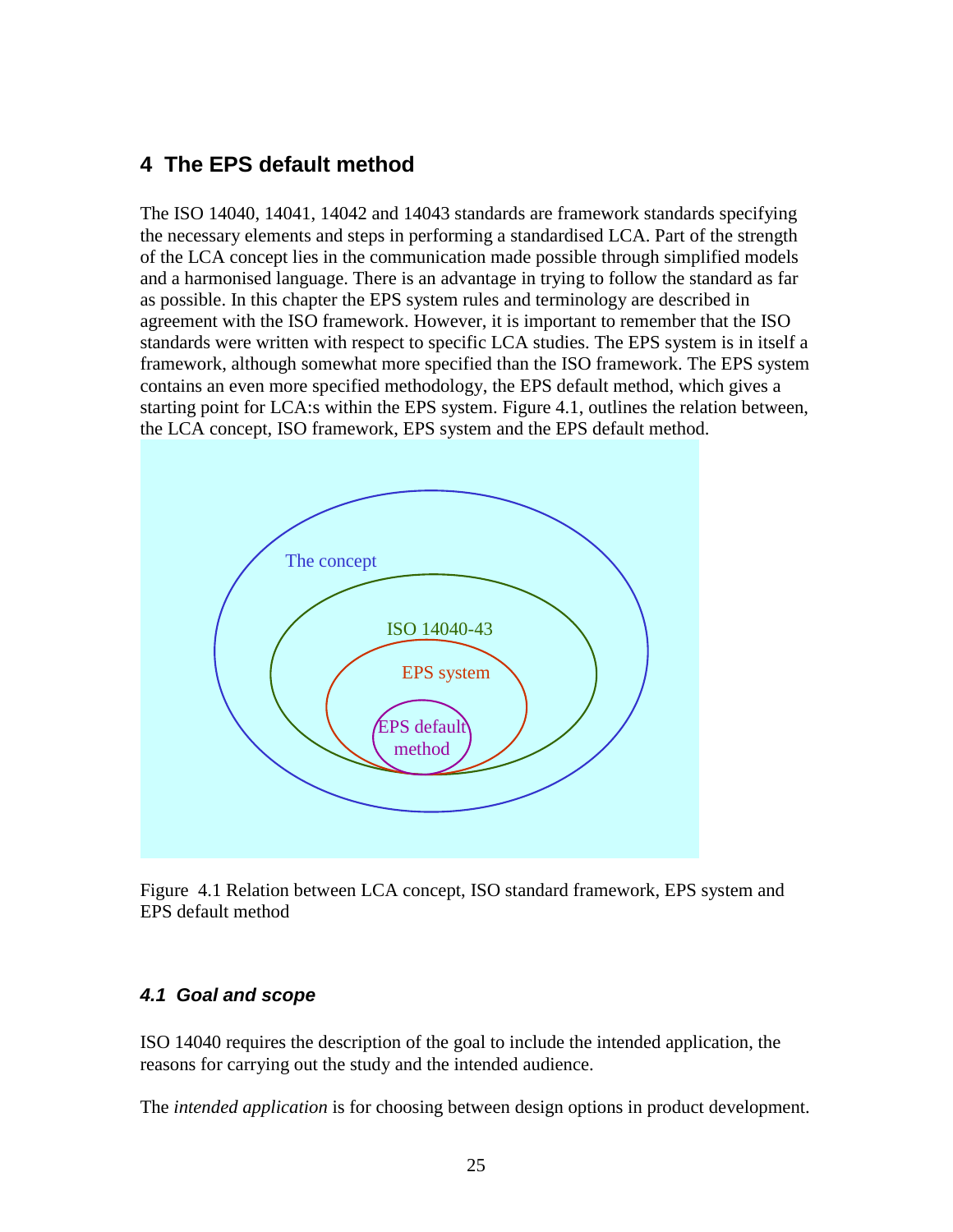<span id="page-26-0"></span>The *reason of carrying out the studies* is to indicate which one of two concepts that are least impacting on the environment.

The *intended audience* is those involved in product development.

In ISO and 14040 there is also list of issues to be covered in the scope formulation of an LCA. This list is repeated and answered in table 4.1.

# *4.2 Inventory*

The inventory required to create an index is by large similar to a conventional life cycle inventory. There is however some characteristic features of the EPS default indices, which will be mentioned here.

One is the development of indices in a 'family' for each material representing various cradle-to gate-, gate to gate- and gate to grave processes. An example of a 'family of indices is shown in table 4.2.

A second is the focussing on the emissions and resources, which have significant weighting factors and give major contributions to the index values (4.2.1).

A third is the concept of 'structural values' (Karlsson 1995) allocating 'avoided emissions and resource depletions' to materials when they are recycled (4.2.2).

A fourth is a set of 'support methods' for estimating emissions from processes or product systems, where no data are available. These methods are presented in a separate report on models and data (Steen 1999).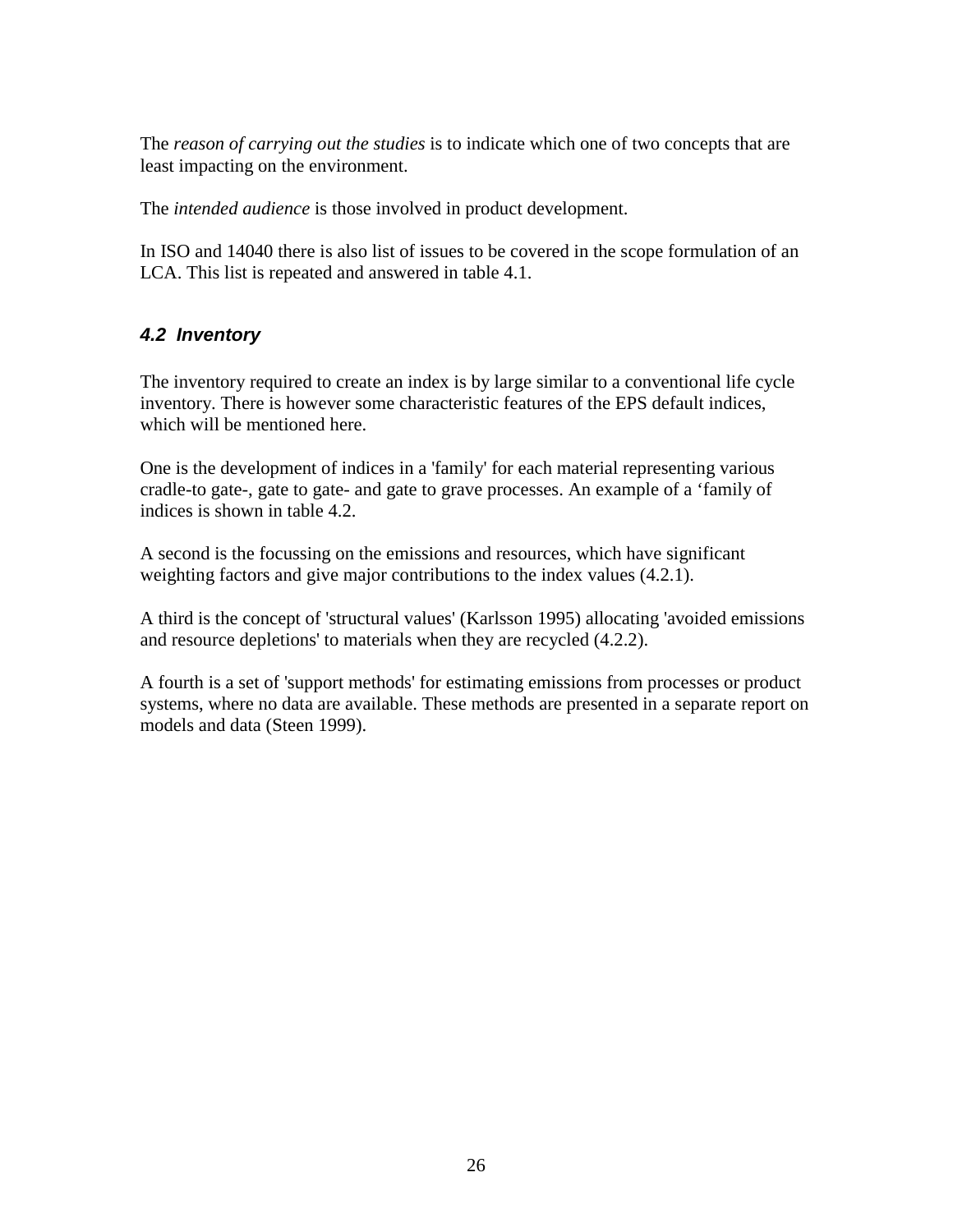| <b>Requirement for goal</b><br>and scope description<br>by ISO 14040                                         | Approach followed in the EPS default method                                                                                                                                                                                                                                                                                                                                                                                                                                                     |
|--------------------------------------------------------------------------------------------------------------|-------------------------------------------------------------------------------------------------------------------------------------------------------------------------------------------------------------------------------------------------------------------------------------------------------------------------------------------------------------------------------------------------------------------------------------------------------------------------------------------------|
| The functions of the<br>product system(s)                                                                    | Defined in the specific study                                                                                                                                                                                                                                                                                                                                                                                                                                                                   |
| The functional unit                                                                                          | Defined in the specific study                                                                                                                                                                                                                                                                                                                                                                                                                                                                   |
| The product system to<br>be studied                                                                          | Product systems are defined for each study, but a database is<br>required containing subsystem LCA's of manufacturing, use,<br>processing and waste management of construction materials.                                                                                                                                                                                                                                                                                                       |
| The product system<br>boundaries                                                                             | Defined in the specific study. The system borders in the sub-<br>systems of the database are: cradle-to-gate, gate-to-gate, manu-<br>facturing-, support- and maintenance processes and gate-to-<br>grave.                                                                                                                                                                                                                                                                                      |
| Allocation procedures                                                                                        | Similarity to economic system (Costs and values), (4.2).                                                                                                                                                                                                                                                                                                                                                                                                                                        |
| Types of impact and<br>methodology of impact<br>assessment, and<br>subsequent inter-<br>pretation to be used | Impacts on five safeguards subjects, where impact category<br>indicators are of damage-type and are chosen late in the cause-<br>effect chain (4.3). WTP for avoiding changes are used for<br>weighting.                                                                                                                                                                                                                                                                                        |
| Data requirements                                                                                            | The designer shall only need to know amount of materials and<br>components, and general data on processes and waste<br>management. The EPS system maintenance staff makes all<br>inventories and modelling of characterisation and weighting<br>factors, which are needed for the database. These data shall<br>consist of a best estimate and a quantitative uncertainty<br>estimate as well as specifications for coverage in time, space<br>and technology. Global data for 1990 is default. |
| Assumptions                                                                                                  | Business as usual is the default scenario for future technology.                                                                                                                                                                                                                                                                                                                                                                                                                                |
| Limitations                                                                                                  | Is not intended to detect violation of local standards and limits.                                                                                                                                                                                                                                                                                                                                                                                                                              |
| Initial data quality<br>requirements                                                                         | Rough estimates are allowed as long as the uncertainty<br>involved also is estimated.                                                                                                                                                                                                                                                                                                                                                                                                           |
| Type of critical review                                                                                      | Defined in the specific study                                                                                                                                                                                                                                                                                                                                                                                                                                                                   |
| Type and format of the<br>report required                                                                    | Defined in the specific study                                                                                                                                                                                                                                                                                                                                                                                                                                                                   |

Table 4.1 Scope of EPS studies.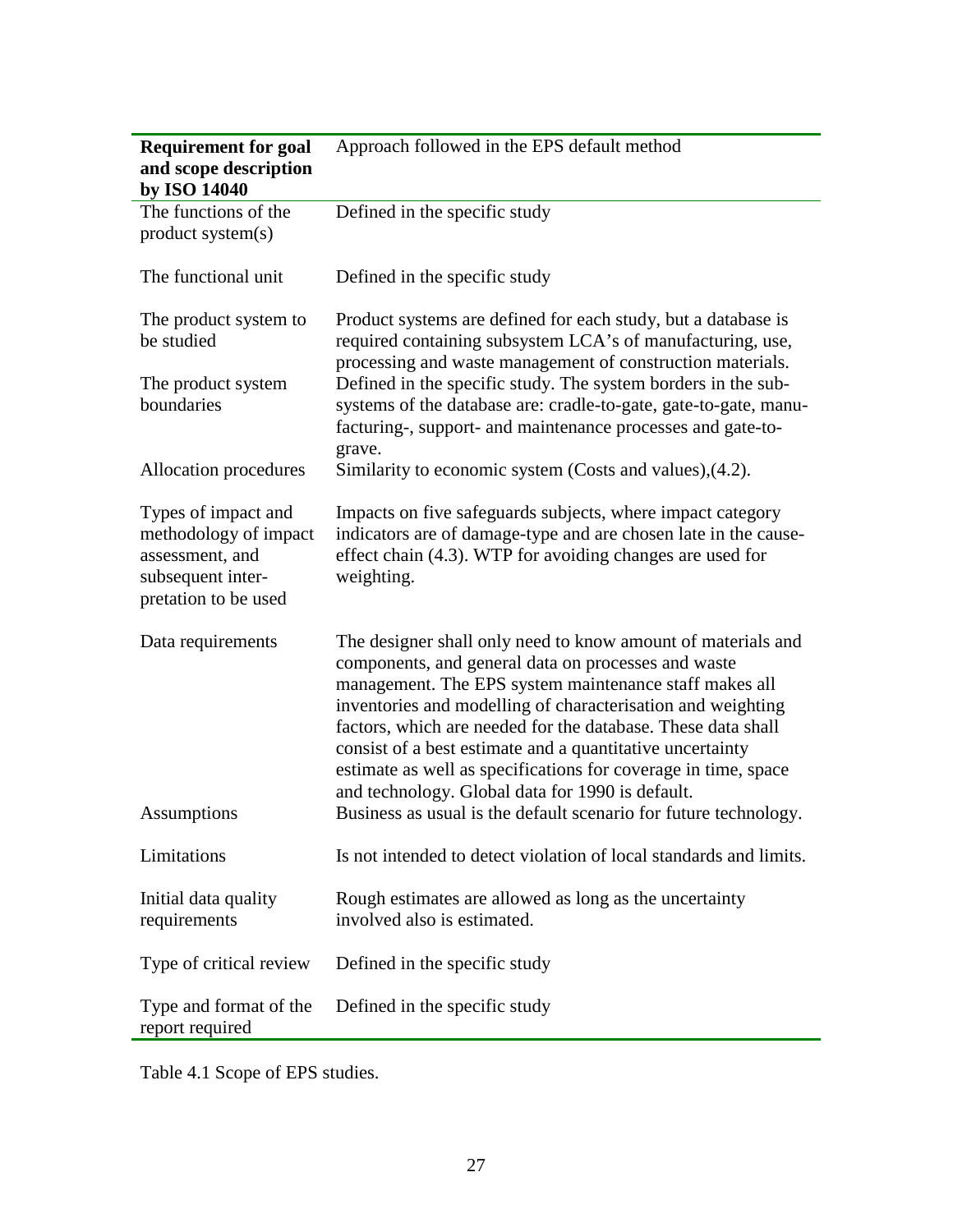<span id="page-28-0"></span>

| Type of process                   | Material              | Index $(ELU/kg)$ |
|-----------------------------------|-----------------------|------------------|
| Manufacturing                     | Polyethylene-LD       | 1.14             |
| Material recycling                | Polyethylene-LD/HQW*) | $-0.912$         |
| Incineration with energy recovery | Polyethylene-LD/HQW   | $-0.0115$        |
| Incineration                      | Polyethylene-LD/HQW   | 0.200            |
| Composting                        | Polyethylene-LD/HQW   | 0.200            |
| Landfill                          | Polyethylene-LD/HQW   | 0.0782           |
| Lost                              | Polyethylene-LD/HQW   | 20.2             |
| Material recycling                | Polyethylene-LD/LQW*) | $-0.570$         |
| Incineration with energy recovery | Polyethylene-LD/LQW   | $-0.0115$        |
| Incineration                      | Polyethylene-LD/LQW   | 0.200            |
| Composting                        | Polyethylene-LD/LQW   | 0.200            |
| Landfill                          | Polyethylene-LD/LQW   | 0.0782           |
| Lost                              | Polyethylene-LD/LQW   | 20.2             |

Table 4.2 Example of a 'family' of indices related to a material. \*) HQW means 'high quality waste', which normally comes from the production process and LQW means 'low quality waste'.

# 4.2.1 Focussing on important emissions and resources

Having chosen a weighting principle you may easier focus on those parameters that are important for the result. In conventional LCA without weighting, you cannot exclude any information, and you often see very long lists of inventory parameters which is very time consuming to collect and which have negligible influence on the decisions made. Much of the data on emissions from industrial activities are there because of a monitoring program, the purpose of which is to ensure that no significant environmental effects occur in the vicinity of a plant. There may thus be a negative correlation between data availability and data importance.

Sometimes important inventory data are not available, because it was not measured or reported. When having a default weighting and valuation method, it helps in asking for inventory data of interest. If no data is available, a rough estimate is considered better than just leaving a data gap.

Making rough estimations or guesses is less devastating for the credibility of the study when an estimate of the uncertainty is made together with the best estimate and when a sensitivity and uncertainty analysis is included in the study.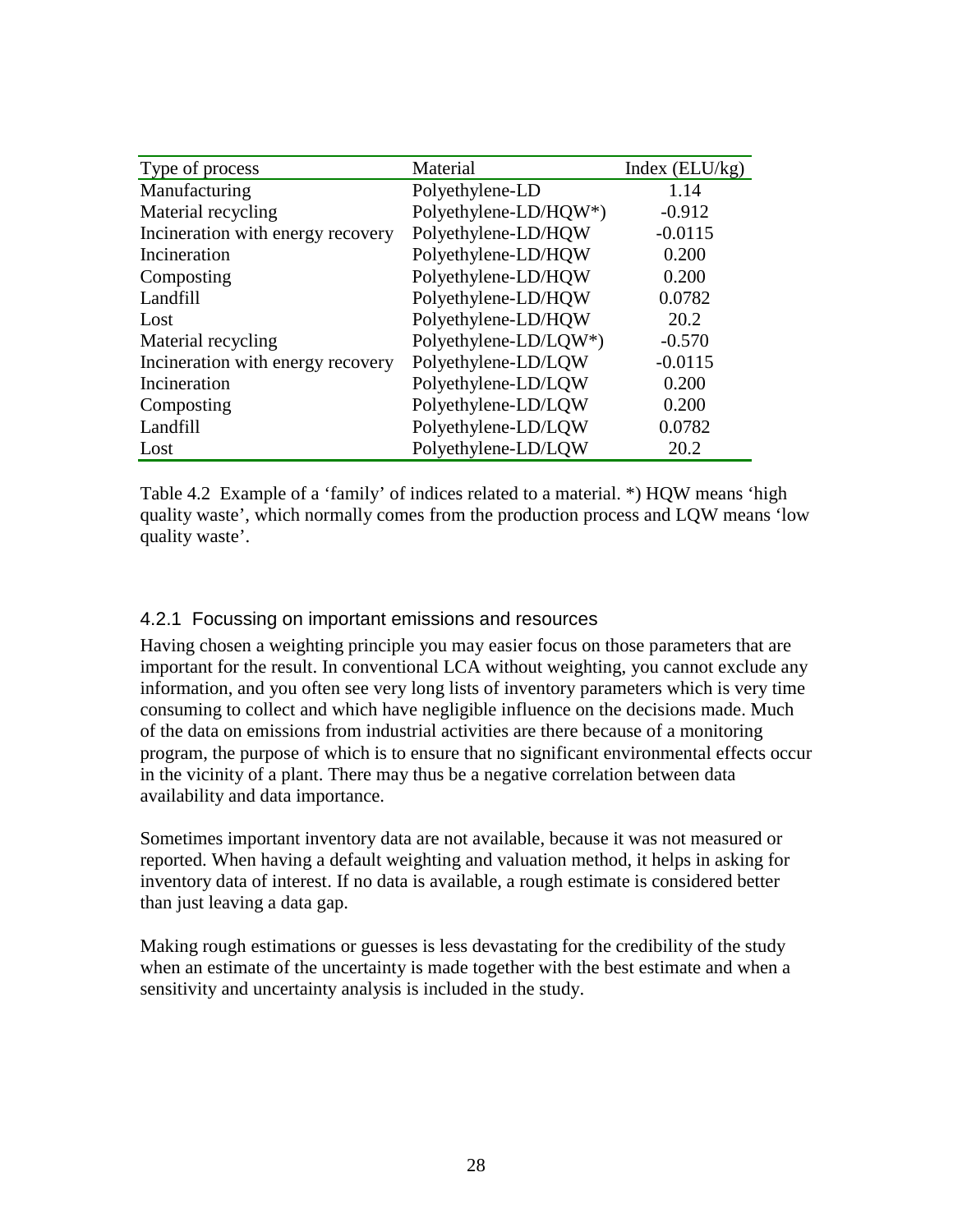# <span id="page-29-0"></span>4.2.2 Allocation

When several products or product systems share the same of emissions and resource flows, problems arise on which part to allocate to which system or product flow. This is a fairly complicated issue that hardly can be investigated in detail in a design process.

In order to conceptualise the allocation result for a material or product system, the term 'structural value' is used. (Karlsson, 1995). The structural value has a similar meaning as an economic value. The structural value is the weighted, avoided emissions and depleted resources, which come as a result of leaving a material or product to a recycling pool or market. The structural value for a material, which is recycled to be used for the same purpose as the virgin material, is equal to, the weighted emissions and depleted resources of producing the virgin material, minus, the weighted emissions and depleted resources when collecting and restoring the qualities of the virgin material.

Following a top-down procedure, the structural values (primarily in terms of emissions and resource amounts) are first estimated by approximate methods and later analysed for more specific cases. Methods used for approximate determination of structural values are presented in the models and data report. (Steen, 1999).

# *4.3 Selection of default impact categories and category indicators*

Various types of impact indicators can be chosen. At an early stage the criteria in table 4.3 for choice of impact categories was formulated for the EPS system.

Criteria for identification and selection of default impact categories and category indicators of the EPS system

1. The impact categories shall fully cover all significant types of environmental effects due to human activities, without overlapping.

2. The impact categories shall allow a quantitative characterisation of emissions and other human activities in terms of category indicators.

3. The impact categories and indicators shall be possible to understand for laymen.

4. The impact categories shall allow weighting of indicators across categories

5. The impact categories and indicators shall be common to all types of environments. A change of a land area from forest to agriculture should be possible to evaluate

Table 4.3 Criteria for identification and selection of default impact categories and category indicators of the EPS system

In the ISO 14042 standard, the requirements made for the selection of impact categories, category indicators and characterisation models in an LCA study are:

a) the selection of impact categories, category indicators and characterisation models shall be consistent with the goal and scope of the LCA study;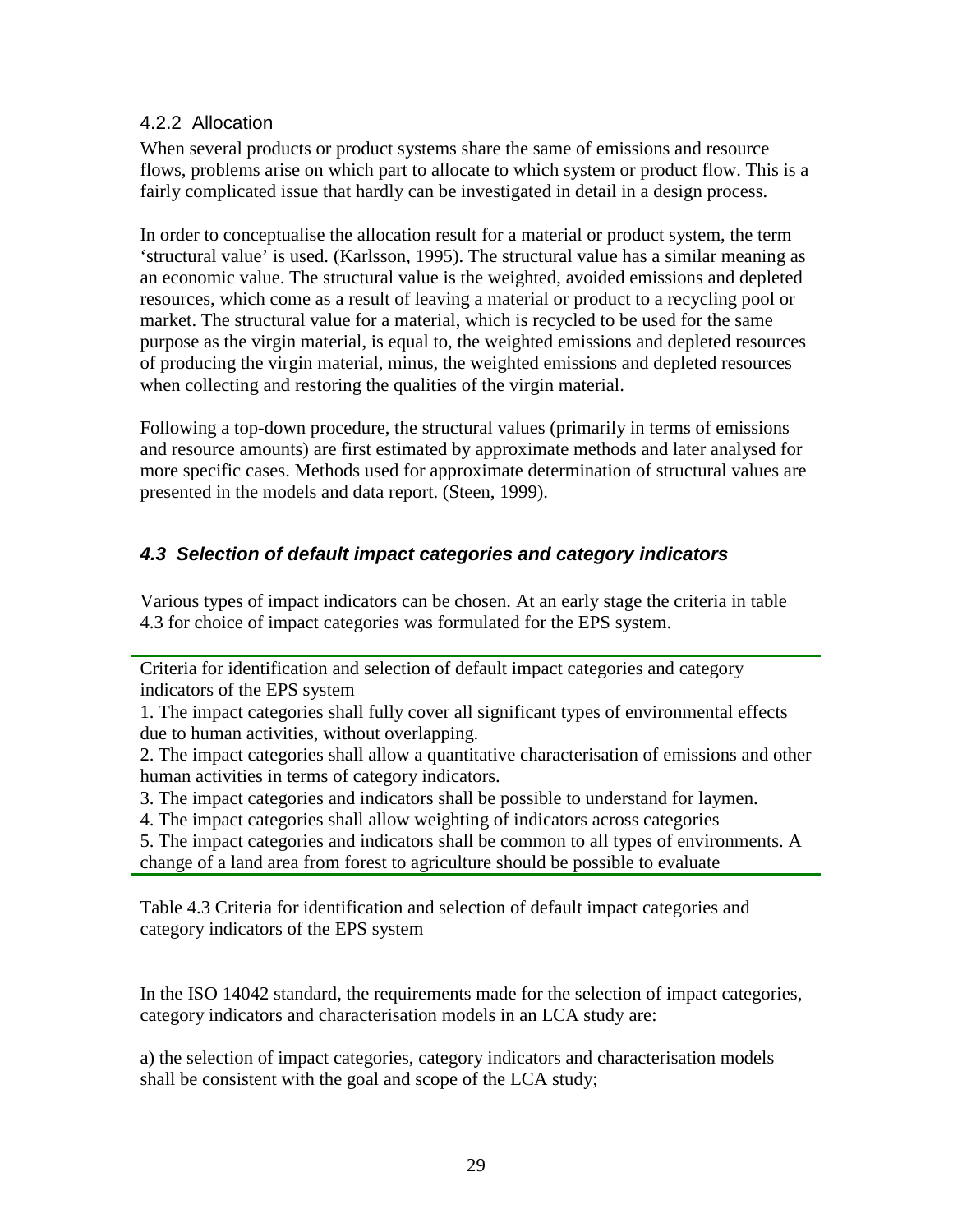b) the sources for impact categories, category indicators and characterisation models shall be referenced;

c) the selection of impact categories, category indicators and characterisation models shall be justified;

d) accurate and descriptive names shall be provided for the impact categories and category indicators;

e) the selection of impact categories shall reflect a comprehensive set of environmental issues related to the product system being studied, taking the goal and scope into consideration;

f) the environmental mechanism and characterisation model which relate the LCI results and category indicator and provide a basis for characterisation factors shall be described; g) the appropriateness of the characterisation model used for deriving the category indicator in the context of the goal and scope of the study shall be described.

In addition, the following recommendations is made for the selection of impact categories, category indicators and characterisation models:

a) the impact categories, category indicators, and characterisation models should be internationally accepted, i.e. based on an international agreement or approved by a competent international body;

b) the impact categories should represent the aggregated emissions or resource use of the product system on the category endpoint(s) through the category indicators;

c) value-choices and assumptions made during the selection of impact categories, category indicators, and characterisation models should be minimised;

d) the impact categories, category indicators, and characterisation models should avoid double counting unless required by the goal and scope definition, for example when the study includes both human health and carcinogenicity;

e) the characterisation model for each category indicator should be scientifically and technically valid, and based upon a distinct identifiable environmental mechanism and/or reproducible empirical observation;

f) the category indicators should be environmentally relevant;

g) it should be identified to what extent the characterisation model and the characterisation factors are scientifically and technically valid.

There is a conflict between the requirement of understandable impact indicators and quantitative information (table 4.3). In a cause-effect chain the quantitative relations between an emission and its environmental consequences are better known for the early stages than for the endpoints. For instance the amount of acid produced from an emission of  $SO_2$  can be fairly well modelled, while the reduction in tree growth is more uncertain. However the possibilities to reach consensus about the value of a certain amount of wood is much better than about the value of a certain amount of acid.

For some types of cause-effect chains (or rather: networks) the knowledge is better than for others. For many human health effects there is an extensive literature describing the emissions-dispersion-exposure-dose-response-chain and an end point effect may be described in terms of morbidity or nuisance. For bio-diversity however, it is more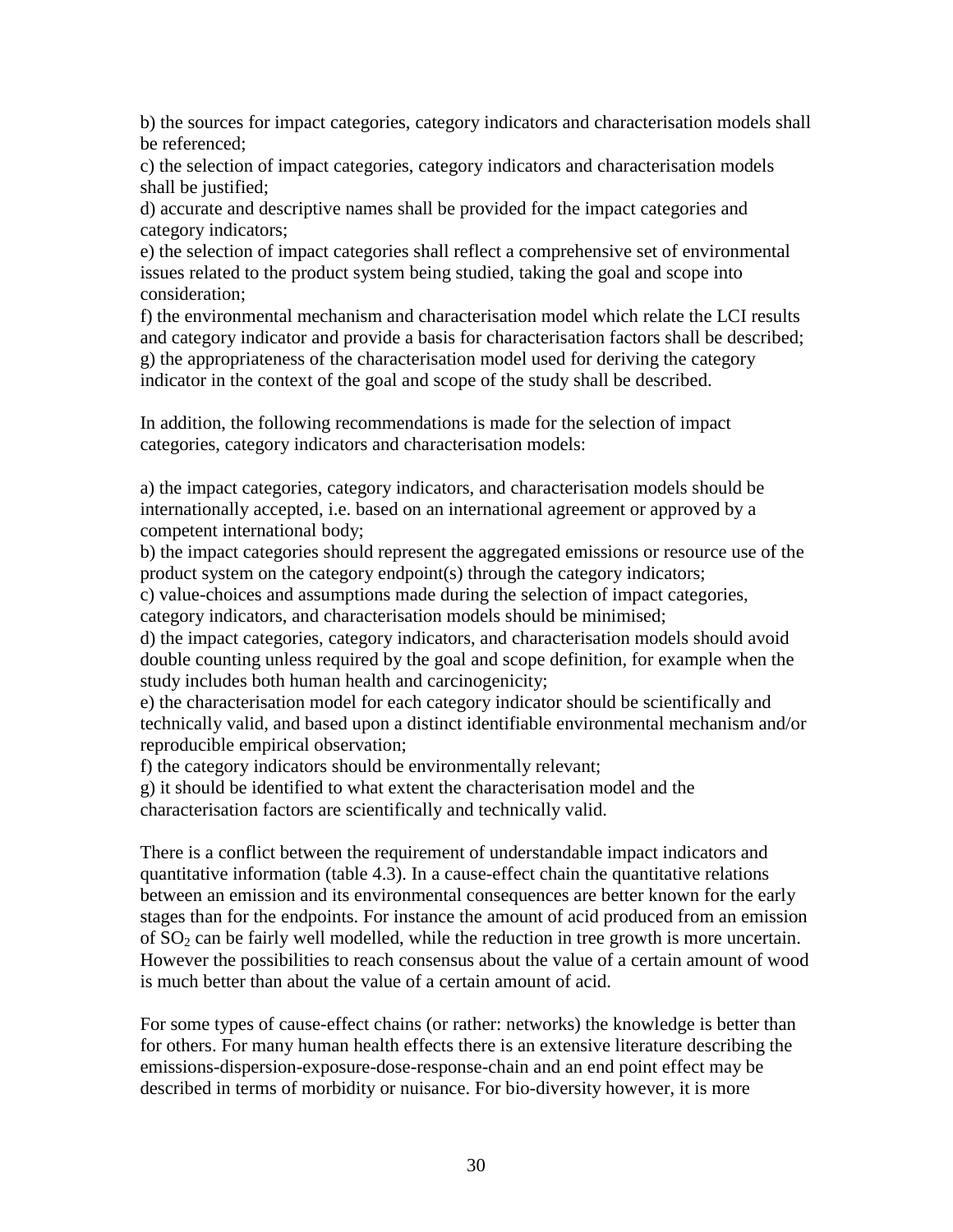<span id="page-31-0"></span>difficult to follow the cause-effect chains. Our understanding of the problem is immature in a quantitative sense and it seems necessary to choose impact categories at a relatively early stage in the chain.

An important criterion for choosing impact classes is full coverage of all types of impacts. The types of impacts that should be covered in an LCA are fairly well agreed upon. ISO/DIS 14040 and SETAC code of practice request the same types of effects that were main themes at the earth's summit in Rio: human health, ecosystem health and natural resources.

In the EPS system the impact categories are identified from five safe guard subjects: human health, ecosystem production capacity, abiotic stock resources, bio-diversity and cultural and recreational values.

In earlier versions the third safe guard subject was named 'natural resources' or 'resources', but is now specified as 'abiotic stock resources'. The last safeguard subject was named aesthetic values, but has now been renamed to 'cultural and recreational values' to cover a broader aspect.

# 4.3.1 Human health impact indicators

A wide spectrum of environmental impacts on human health is described in literature. Some of the impacts have known mechanisms and some is known from epidemiological studies. The epidemiological studies are valuable as they result in quantitative relations and as they use response parameters which are experienced by individuals. This meets the second and third criteria mentioned in table 4.3 for the selection of impact categories. However epidemiological studies do not cover all types of health effects and therefore information from dose-response studies and other studies must be added in order to select category indicators that can fit into characterisation models.

When choosing impact categories, category indicators and characterisation models there are a similar situation as when deciding upon air quality criteria (WHO, 1987). Basic information is compiled in a comprehensive way, but there are many elements of judgement involved to make the final recommendation. For instance, when individuals are exposed to various concentrations of air pollutants and respiratory resistance is measured. The concentration where no effects are measured is determined. Often information is given about how the individuals in a medical sense reacts on elevated concentrations, like increase in respiratory resistance, but generally no description of how the test persons feel are given.

Strand (1991) and ExternE (1995) has reviewed human attitudes towards changes in health conditions in terms of willingness to pay, and from these studies it is possible to see for which types of health category indicators one may find a WTP estimate.

Human health impact indicators may be chosen either to be numerous and very specific, or to be less and more general. The first may be tempting for the medical expert, but the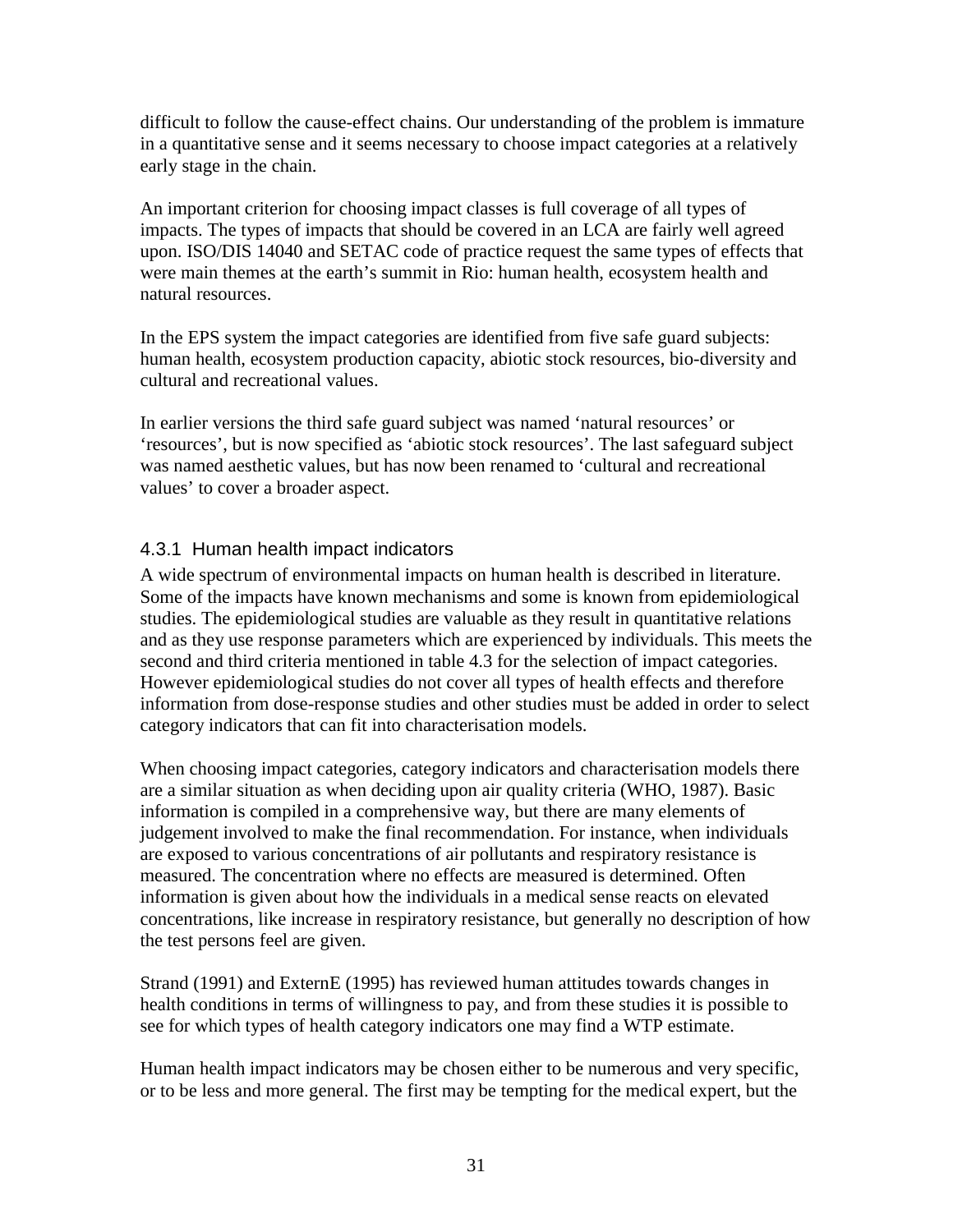information on corresponding cause-effects available today does not allow the use of diagnostic refinements more than in a few cases. There is also a limitation of studies of attitudes to many environmental related health effects. Besides if there is too many indicators, it will be difficult to obtain a comprehensive view of the indicator results. This together speaks for a limited number of health impact categories. In table 4.4 impact categories and category indicators chosen for the EPS system are shown.

| <b>Impact category</b><br>name    | Category<br>indicator name                  | <b>Indicator</b><br>unit | <b>Notes</b>                                                          |
|-----------------------------------|---------------------------------------------|--------------------------|-----------------------------------------------------------------------|
| Life expectancy                   | Years of lost life,<br>(shortname:<br>YOLL) | personyear               | Instead of excess mortality,<br>which was used in earlier<br>versions |
| Severe morbidity<br>and suffering | Severe morbidity                            | personyear               | Including starvation                                                  |
| Morbidity                         | Morbidity                                   | personyear               | Like a cold or flue                                                   |
| Severe nuisance                   | Severe nuisance                             | personyear               | Would normally cause a<br>reaction to avoid the nuisance              |
| Nuisance                          | Nuisance                                    | personyear               | Irritating, but not causing any<br>direct action                      |

Table 4.4 EPS default impact categories and category indicators for human health effects

It may be relevant to separate morbidity from starvation, as starvation is an important end point for environmental impacts and different in character to normal morbidity, but at present the understanding of what starvation means is poor for laymen in the industrial world.

The choice of impact category and category indicators is evaluated against the ISO 14042 in tables 4.5 and 4.6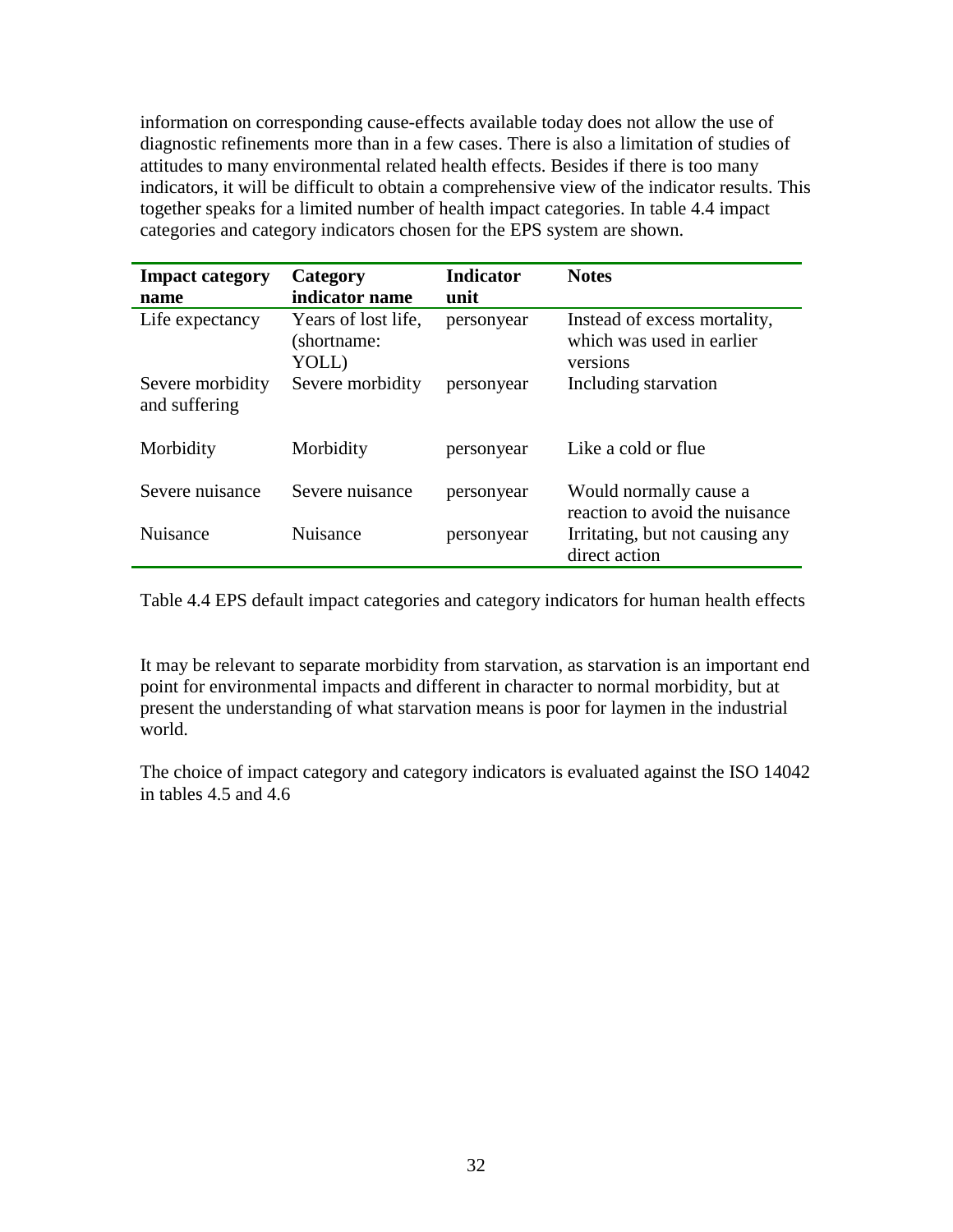| <b>ISO</b> requirement                                                                                                                                 | How the choice of EPS<br>default health                                |
|--------------------------------------------------------------------------------------------------------------------------------------------------------|------------------------------------------------------------------------|
|                                                                                                                                                        | indicators comply                                                      |
| The selection of impact categories, category indicators and<br>characterisation models shall be consistent with the goal and<br>scope of the LCA study | Allows weighting and<br>communication                                  |
| The sources for impact categories, category indicators and                                                                                             | Through this report and                                                |
| characterisation models shall be referenced;                                                                                                           | the models and data<br>report (Steen, 1999)                            |
| The selection of impact categories, category indicators and<br>characterisation models shall be justified                                              | Through this report and<br>the models and data<br>report (Steen, 1999) |
| Accurate and descriptive names shall be provided for the                                                                                               | The names are descrip-                                                 |
| impact categories and category indicators                                                                                                              | tive, but the accuracy is<br>not fully obtained<br>through the name    |
| The selection of impact categories shall reflect a                                                                                                     | Meets requirement of                                                   |
| comprehensive set of environmental issues related to the                                                                                               | including human health                                                 |
| product system being studied, taking the goal and scope into<br>consideration                                                                          |                                                                        |
|                                                                                                                                                        |                                                                        |

Table 4.5 EPS default indicators compliance with ISO 14042 requirements for the selection of impact categories and category indicators for human health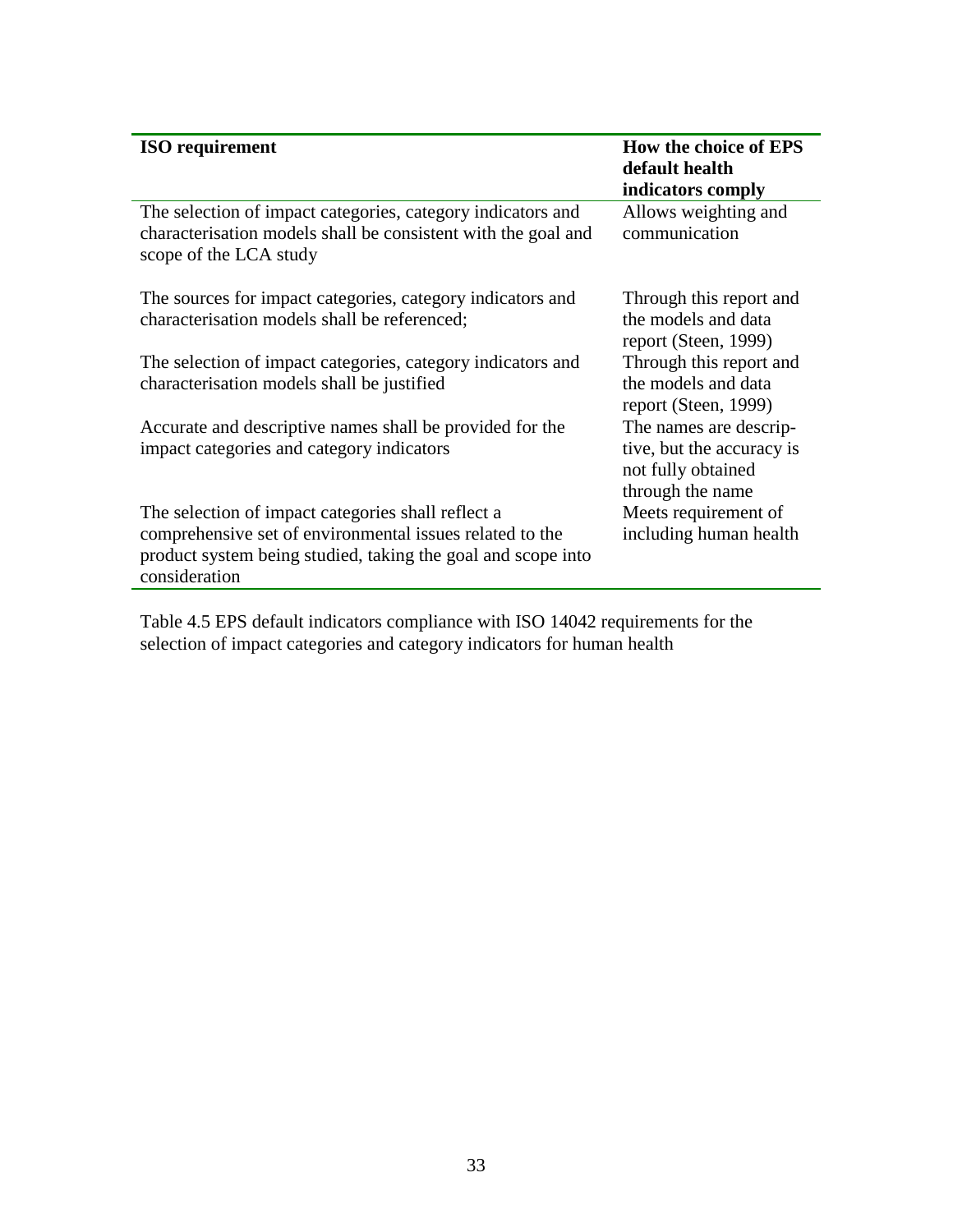| <b>ISO</b> recommendations                                                                                                                                                                                                                | How the choice of<br><b>EPS</b> default health                                                                  |
|-------------------------------------------------------------------------------------------------------------------------------------------------------------------------------------------------------------------------------------------|-----------------------------------------------------------------------------------------------------------------|
|                                                                                                                                                                                                                                           | indicators comply                                                                                               |
| The impact categories, category indicators, and characterisation<br>models should be internationally accepted, i.e. based on an<br>international agreement or approved by a competent<br>international body                               | Limited compliance at<br>present stage                                                                          |
| The impact categories should represent the aggregated<br>emissions or resource use of the product system on the<br>category endpoint(s) through the category indicators                                                                   | Compliance because<br>indicators are chosen at<br>the endpoint level                                            |
| Value-choices and assumptions made during the selection of<br>impact categories, category indicators, and characterisation<br>models should be minimised                                                                                  | The intention is<br>followed, but the<br>compliance is difficult<br>to verify                                   |
| The impact categories, category indicators, and characterisation<br>models should avoid double counting unless required by the<br>goal and scope definition, for example when the study includes<br>both human health and carcinogenicity | Reasonably well met.<br>There are some risks of<br>double counting with<br>cultural and<br>recreational values. |
| The category indicators should be environmentally relevant                                                                                                                                                                                | Documented through<br>this report and the<br>models and data report<br>(Steen, 1999)                            |

Table 4.6 EPS default indicators compliance with ISO 14042 recommendations for the selection of impact categories and category indicators for human health

An alternative way of defining a health impact indicator is used by Goedkoop et al. (1997). They use WHO's concept of DALY, 'disability adjusted life years'. It covers almost all health effects. For each type of health effect the degree of disability or similar is multiplied with its duration resulting in a figure corresponding to "lost person-years".

There is an advantage in using the DALY system in that it gives an overview of all health effects. The reason for not adopting it at present as a default method for the EPS impact indicators is that it includes a large portion of weighting, and that it belongs to the weighting step. Another reason is that a practical degree of resolution when presenting a life cycle assessment in terms of category indicator results would contain about ten indicators. Health effects being perhaps the most important of effects may be expressed in more indicators than the other. A closer look at what types of health effects that are related to environmental issues, we find cancer, respiratory effects, starvation, odour and soiling as common effects. It is regarded desirable to match these types of effects in the category indicators chosen.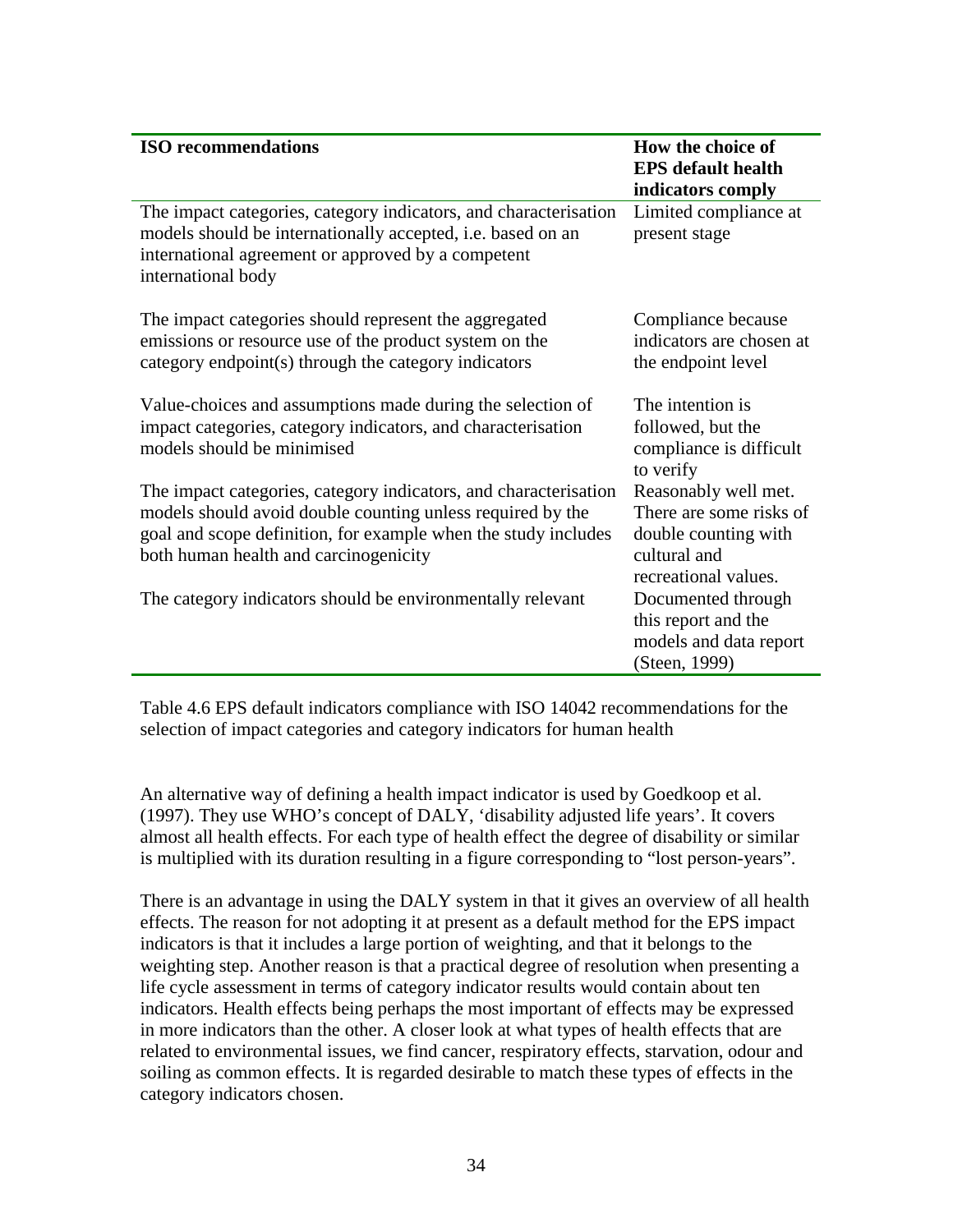<span id="page-35-0"></span>However this does not mean that there could not be a harmonisation against the DALY concept.

# 4.3.2 Production capacity of ecosystems

Decreased yields of crop, fish&meat, wood and freshwater are end point effects associated with production capacity of ecosystems. Different types of crops are grouped together as they may be exchangeable as a source of carbohydrates. Different types of fish&meat may be exchangeable as a protein source. Different types of wood may be exchanged in most applications in a modern society. The indicator chosen for these impact categories is a decreased production capacity of 1 kg. The weight refers to harvest weight for crop and fish&meat, while the dry substance weight is used for wood. Choosing dry weight basis for all three had given the most accurate measure, but normally dry weights are not available for crops or fish&meat while the forest industry often monitors the humidity of the wood it is buying.

| <b>Impact category</b><br>name     | <b>Category indicator</b><br>name                                                | <b>Indicator</b><br>default<br>unit | <b>Notes</b>                                                                                 |
|------------------------------------|----------------------------------------------------------------------------------|-------------------------------------|----------------------------------------------------------------------------------------------|
| Crop production<br>capacity        | Crop production capacity<br>(shortname: crop)                                    | kg                                  | Weight at harvest                                                                            |
| Wood production<br>capacity        | Wood production<br>capacity (short-name:<br>wood)                                | kg                                  | Dry weight basis                                                                             |
| Fish&meat pro-<br>duction capacity | Fish&meat production<br>capacity (short-name:<br>fish&meat)                      | kg                                  | Full weight of animals                                                                       |
| Base cat-ion<br>capacity           | Base cat-ion capacity                                                            | $H^+$ mole<br>equivalent<br>S       | Used only when models<br>including the other<br>indicators is not available                  |
| Production<br>capacity for water   | Production capacity for<br>irrigation water<br>(shortname: irrigation)<br>water) | kg                                  | Must be acceptable for<br>irrigation, e.g. with<br>respect to persistent toxic<br>substances |
| Production<br>capacity for water   | Production capacity for<br>drinking water<br>(shortname: drinking)<br>water)     | kg                                  | Fullfilling WHO criteria<br>on drinking water (1997)                                         |

The default impact categories and category indicators are summarised in table 4.7 and their compliance with ISO requirement and recommendations evaluated in 4.8 and 4.9 respectively.

Table 4.7 EPS default impact categories and category indicators for ecosystem production capacity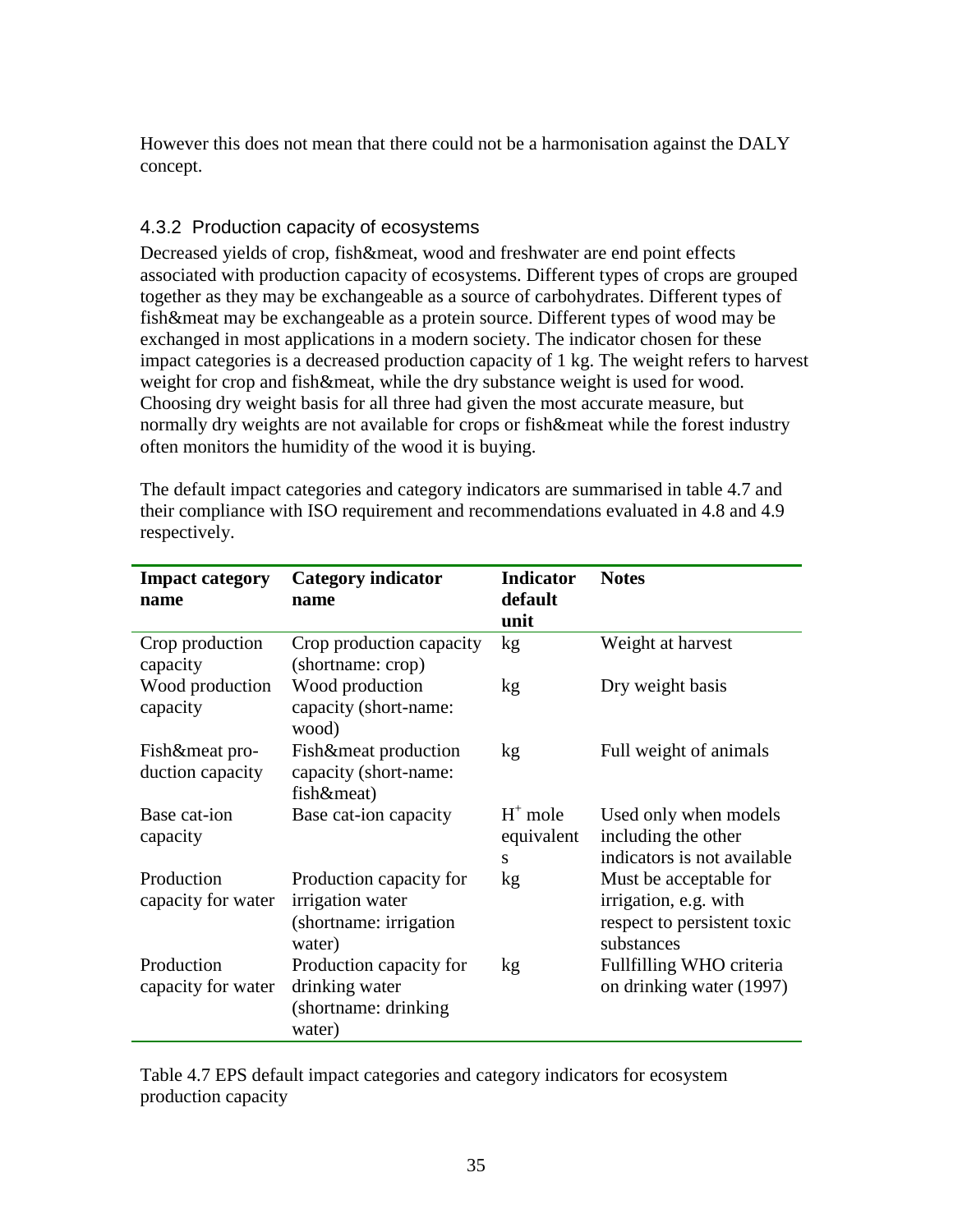| <b>ISO</b> requirement                                                                                                                                                                           | <b>How the choice of EPS default</b><br>ecosystem production capacity<br>indicators comply |
|--------------------------------------------------------------------------------------------------------------------------------------------------------------------------------------------------|--------------------------------------------------------------------------------------------|
| The selection of impact categories, category indicators<br>and characterisation models shall be consistent with<br>the goal and scope of the LCA study                                           | Allows weighting and<br>communication                                                      |
| The sources for impact categories, category indicators<br>and characterisation models shall be referenced;                                                                                       | Through this report and the<br>models and data report (Steen,<br>1999)                     |
| The selection of impact categories, category indicators<br>and characterisation models shall be justified                                                                                        | Through this report and the<br>models and data report (Steen,<br>1999)                     |
| Accurate and descriptive names shall be provided for<br>the impact categories and category indicators                                                                                            | Fairly well                                                                                |
| The selection of impact categories shall reflect a<br>comprehen-sive set of environmental issues related to<br>the product system being studied, taking the goal and<br>scope into consideration | Includes significant ecosystem<br>production services, but not all                         |

Table 4.8 Compliance of EPS default indicators for ecosystem production capacity with ISO 14042 requirements for the selection of impact categories and category indicators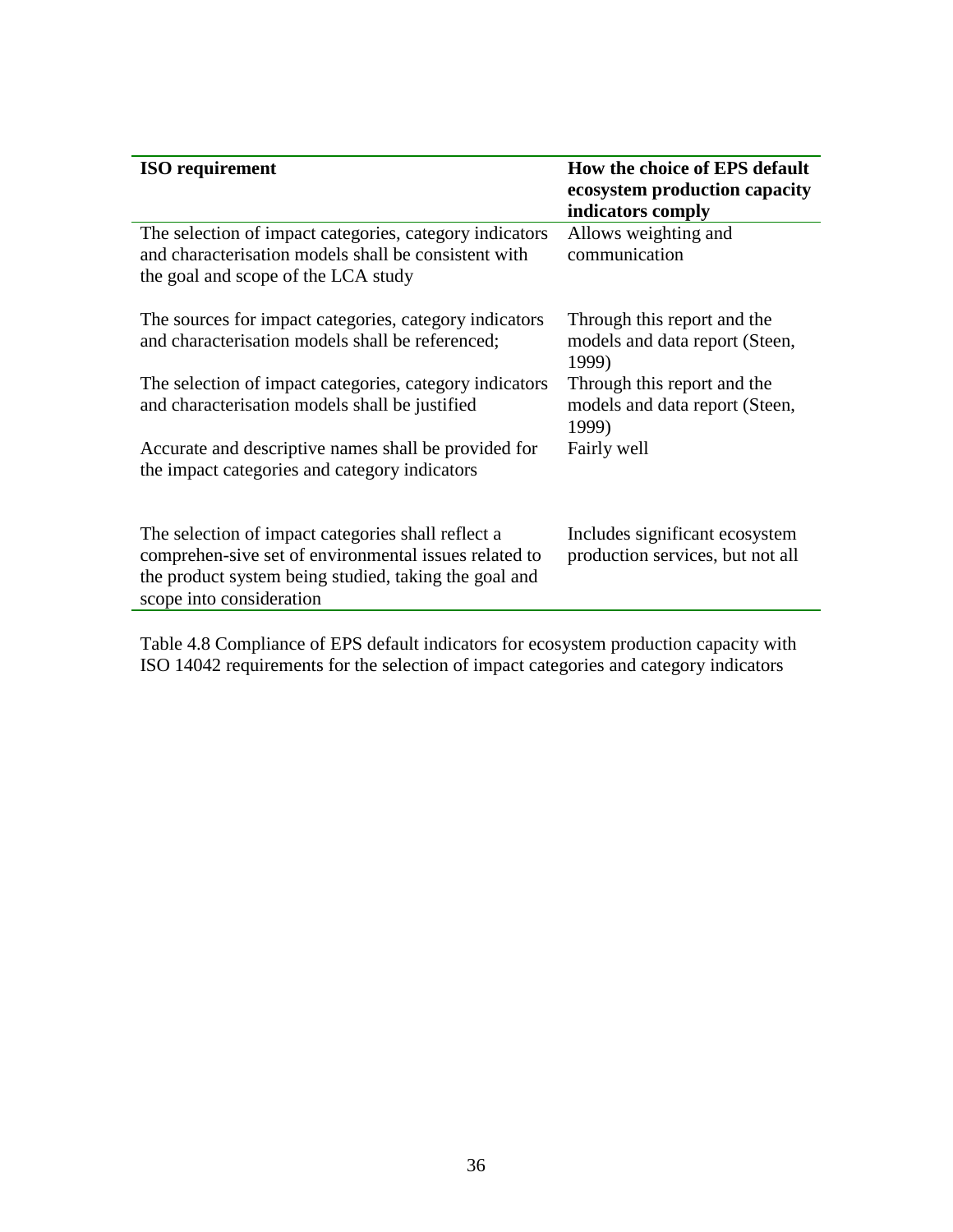<span id="page-37-0"></span>

| <b>ISO</b> recommendations                                                                                                                                                                                  | <b>How the choice of EPS</b><br>default ecosystem<br>production capacity<br>indicators comply |
|-------------------------------------------------------------------------------------------------------------------------------------------------------------------------------------------------------------|-----------------------------------------------------------------------------------------------|
| The impact categories, category indicators, and<br>characterisation models should be internationally accepted,<br>i.e. based on an international agreement or approved by a<br>competent international body | Poor compliance at<br>present stage                                                           |
| The impact categories should represent the aggregated<br>emissions or resource use of the product system on the<br>category endpoint(s) through the category indicators                                     | Compliance because<br>indicators are chosen at<br>the endpoint level                          |
| Value-choices and assumptions made during the selection of<br>impact categories, category indicators, and characterisation<br>models should be minimised                                                    | The intention is followed,<br>but the compliance is<br>difficult to verify                    |
| The impact categories, category indicators, and<br>characterisation models should avoid double counting unless<br>required by the goal and scope definition,                                                | Reasonably well met.<br>Some risks of double<br>counting with bio-<br>diversity.              |
| The category indicators should be environmentally relevant                                                                                                                                                  | Documented through this<br>report                                                             |

Table 4.9 Compliance of EPS default indicators for ecosystem production capacity with ISO 14042 recommendations for the selection of impact categories and category indicators

# 4.3.3 Abiotic stock resource indicators

#### Natural stock resources

Some authors have suggested impact indicators where several resources are characterised due to their use to reserve ratio or due to their abundance (Lindfors et al., 1994). The reason for this is mainly to be able to highlight the use of scarce resources in an LCA, but it doubtful if this can be regarded as a characterisation based on natural science. It includes a large part of weighting when aggregating resources, many of which find very different use, in one measure. There is no common mechanism like in the formulation of the GWP that applies to the consequences of depletion of different resources.

In the choice of category indicators for the EPS default method, a resource, such as a metal ore is considered unique with regard to the metal. It is only exchangeable with regard to its concentration, chemical composition and location. The impact indicator is therefore defined as 1 kg of the resource in a reference state from which it is mined, i.e. in the state, which is normally referred to as reserves.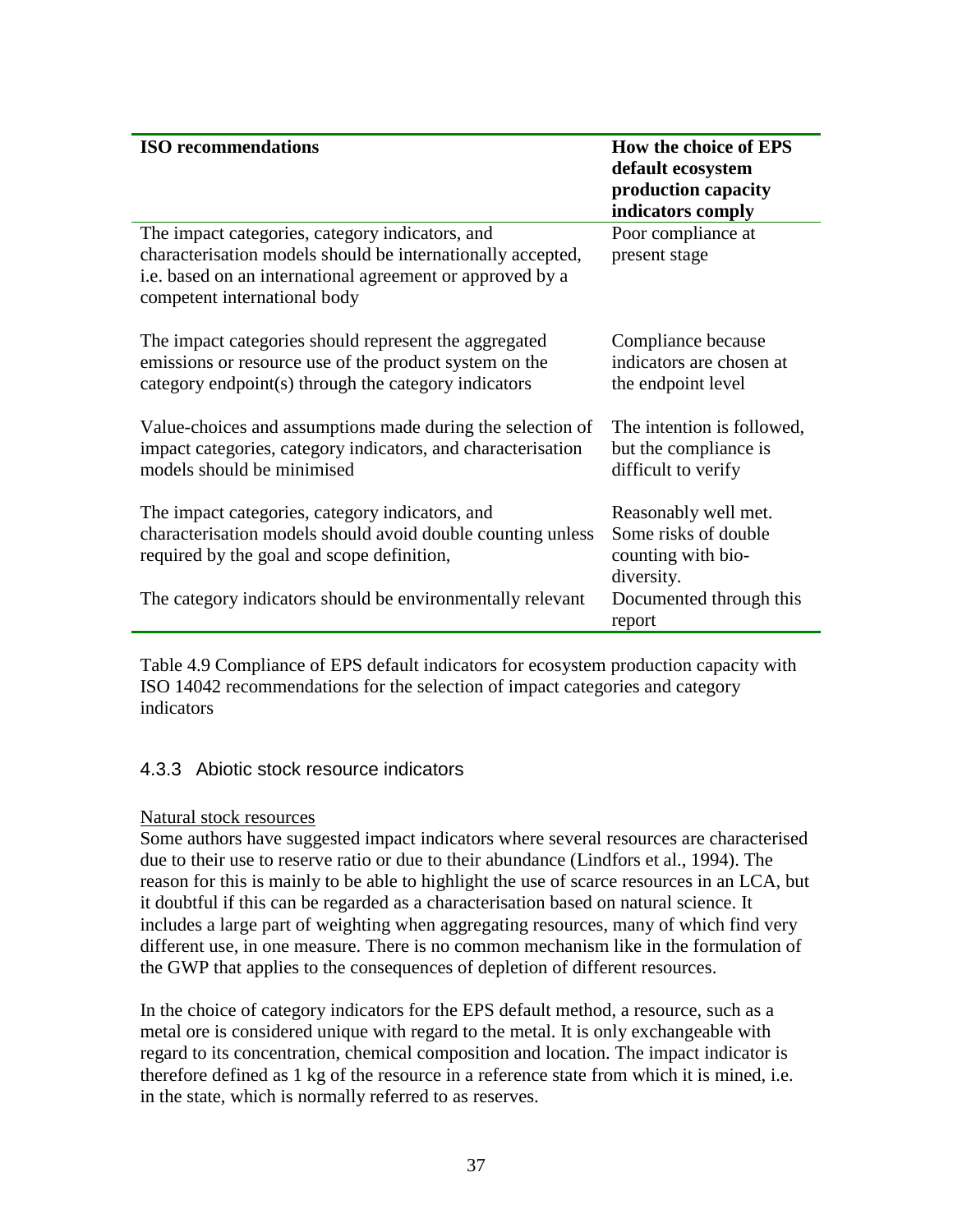Land area is sometimes treated as a resource. Following the second and fifth of the original principles (in table 4.3) for the identification of impact categories and indicators, we find that no change of global surface areas is possible due to human activities. It is only the quality of areas that can be changed. The quality is described by the impact categories: production capacity, bio-diversity and aesthetic values. The qualitative change between land/water may be described by those impact categories.

#### Anthropogenic stock resources

Buildings, machines, construction materials etc. represent values that can be destroyed by environmental impacts such as corrosion and soiling. There is no separate indicators formulated for these, but the impacts may still be accounted for in the impact modelling. For instance if there is a destruction of steel by corrosion from  $SO<sub>2</sub>$ , impacts on the safe guard subjects are modelled through just including new pathways in the model. These pathways includes impacts from emissions and resource depletion when substituting and repairing the steel constructions

The default impact categories and category indicators are summarised in table 4.10 and their compliance with ISO requirement and recommendations evaluated in 4.11 and 4.12.

| <b>Impact category</b><br>name   | Category<br>indicator name     | <b>Indicator</b><br>default unit | <b>Notes</b>            |
|----------------------------------|--------------------------------|----------------------------------|-------------------------|
| Depletion of<br>element reserves | $=$ "element name"<br>reserves | kg of element                    | E.g. Cu reserves, kg Cu |
| Depletion of<br>fossil reserves  | Natural gas<br>reserves        | kg                               | The hydrocarbon part    |
| Depletion of<br>fossil reserves  | Oil reserves                   | kg                               |                         |
| Depletion of<br>fossil reserves  | Coal reserves                  | kg                               |                         |
| Depletion of<br>mineral reserves | $=$ "mineral name"<br>reserves | kg                               |                         |

Table 4.10 EPS default impact categories and category indicators for abiotic stock resources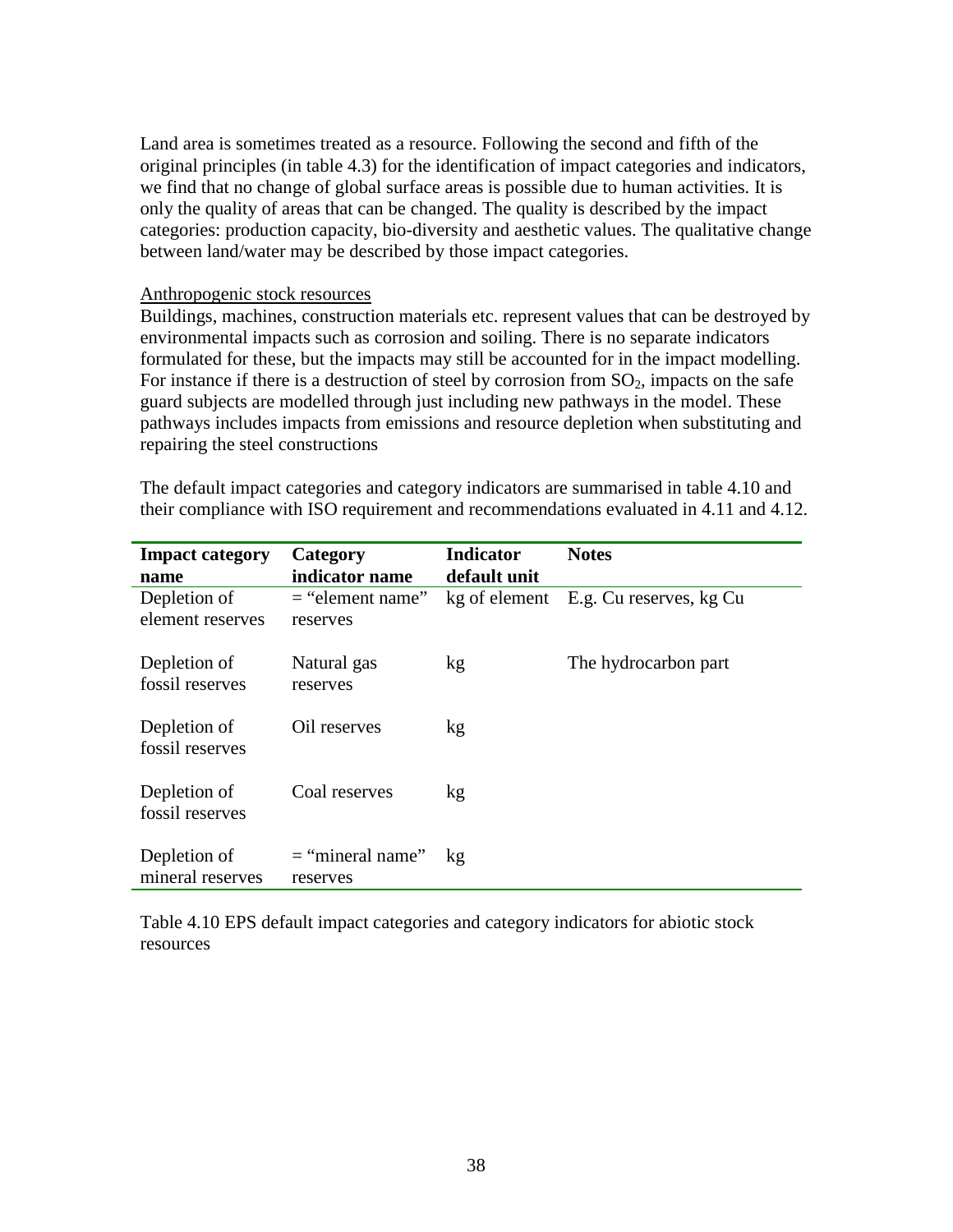| <b>ISO</b> requirement                                                                                                                                                                           | <b>How the choice of EPS</b><br>default abiotic stock<br>resource indicators<br>comply                 |
|--------------------------------------------------------------------------------------------------------------------------------------------------------------------------------------------------|--------------------------------------------------------------------------------------------------------|
| The selection of impact categories, category indicators and<br>characterisation models shall be consistent with the goal and<br>scope of the LCA study                                           | Allows weighting and<br>communication                                                                  |
| The sources for impact categories, category indicators and<br>characterisation models shall be referenced;                                                                                       | Through this report and<br>the models and data report<br>(Steen, 1999)                                 |
| The selection of impact categories, category indicators and<br>characterisation models shall be justified                                                                                        | Through this report and<br>the models and data report<br>(Steen, 1999)                                 |
| Accurate and descriptive names shall be provided for the<br>impact categories and category indicators                                                                                            | The names are descrip-<br>tive and allows reasonably<br>accurate determination of<br>indicator amounts |
| The selection of impact categories shall reflect a<br>comprehen-sive set of environmental issues related to the<br>product system being studied, taking the goal and scope into<br>consideration | Includes significant<br>abiotic resources, but not<br>all                                              |

Table 4.11 Compliance of EPS default indicators for abiotic stock resources with ISO 14042 requirements for the selection of impact categories and category indicators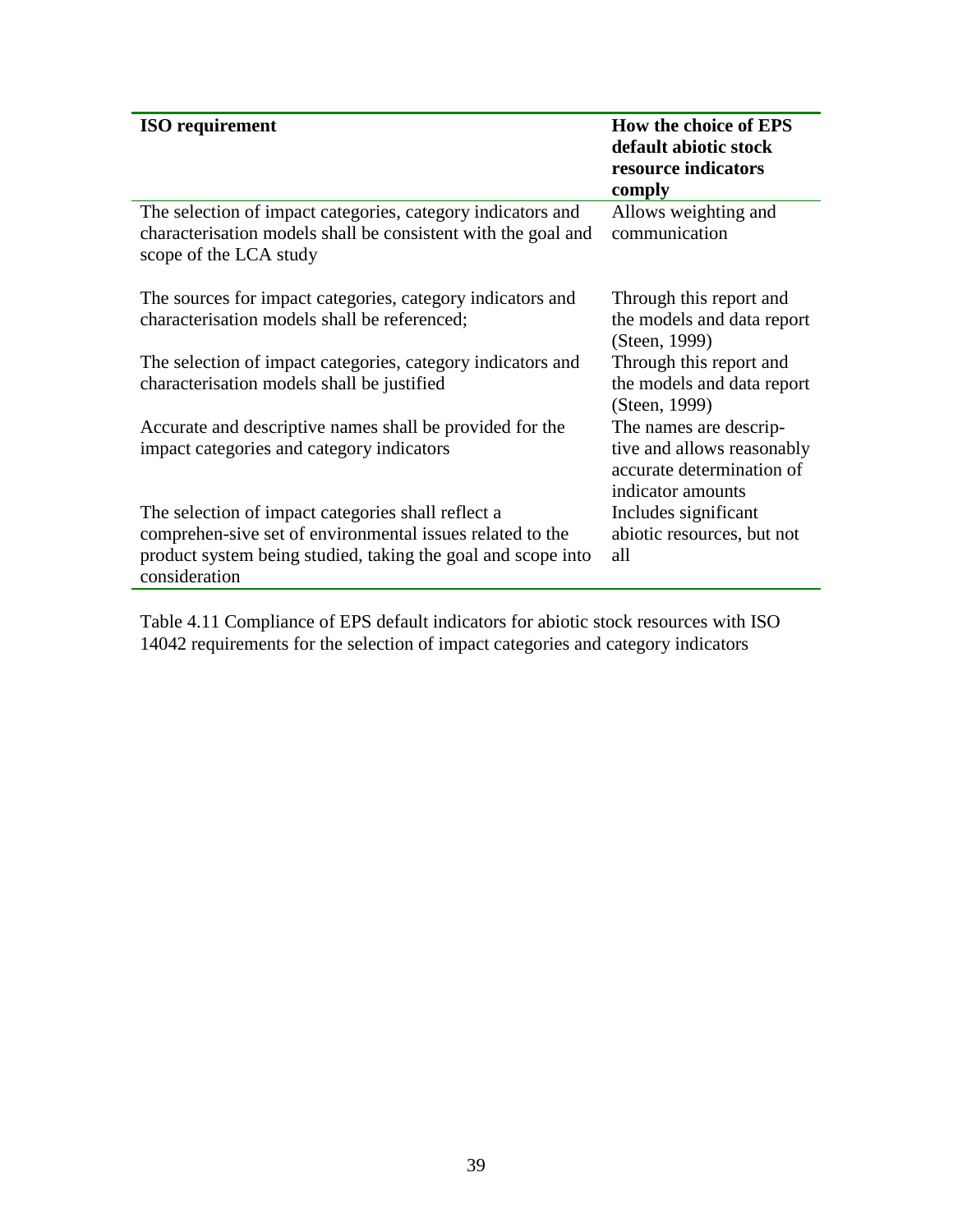<span id="page-40-0"></span>

| <b>ISO</b> recommendations                                   | How the choice of EPS      |
|--------------------------------------------------------------|----------------------------|
|                                                              | default abiotic stock      |
|                                                              | resource indicators        |
|                                                              | comply                     |
| The impact categories, category indicators, and              | Weak compliance at         |
| characterisation models should be internationally accepted,  | present stage, agree by    |
| i.e. based on an international agreement or approved by a    | large with documentation   |
| competent international body                                 | from SETAC (Udo            |
|                                                              | deHaas et.al, 1999)        |
| The impact categories should represent the aggregated        | Compliance because         |
| emissions or resource use of the product system on the       | indicators are chosen at   |
| category endpoint(s) through the category indicators         | the endpoint level         |
|                                                              |                            |
| Value-choices and assumptions made during the selection of   | The intention is followed, |
| impact categories, category indicators, and characterisation | but the compliance is      |
| models should be minimised                                   | difficult to verify        |
|                                                              |                            |
| The impact categories, category indicators, and              | Reasonably well met.       |
| characterisation models should avoid double counting unless  |                            |
| required by the goal and scope definition, for example when  |                            |
| the study includes both human health and carcinogenicity     |                            |
|                                                              |                            |
| The category indicators should be environmentally relevant   | Documented in this report  |

Table 4.12 Compliance of EPS default indicators for abiotic stock resources with ISO 14042 recommendations for the selection of impact categories and category indicators

# 4.3.4 Bio-diversity impact indicators

Our present knowledge about the relation between human activities and decrease of biodiversity is limited, as is the availability of data on the state of bio-diversity. Some records are kept, e.g. on endangered species (WCMC, 1999) and sometimes the main threat causes. One of the greatest problem in finding suitable impact category indicators lie in the understanding of the quantitative value of bio-diversity. In short term aspects bio-diversity may be considered to be a resource like others, for instance for more efficiently producing food and medicine. In the long run a sufficient bio-diversity is absolutely crucial to human life and there is no trade-off options.

Part of the value of bio-diversity may overlap the safe guard subjects 'production capacity of ecosystems', and 'recreational and cultural values'. The safeguard subject 'bio-diversity' is focussing on the genetic resource values.

The most well known change in the safe guard subject bio-diversity caused by human activities is extinction of species. Each year a number of species is extinct. The value given to this change can be estimated from the cost of counteractive measures. Therefore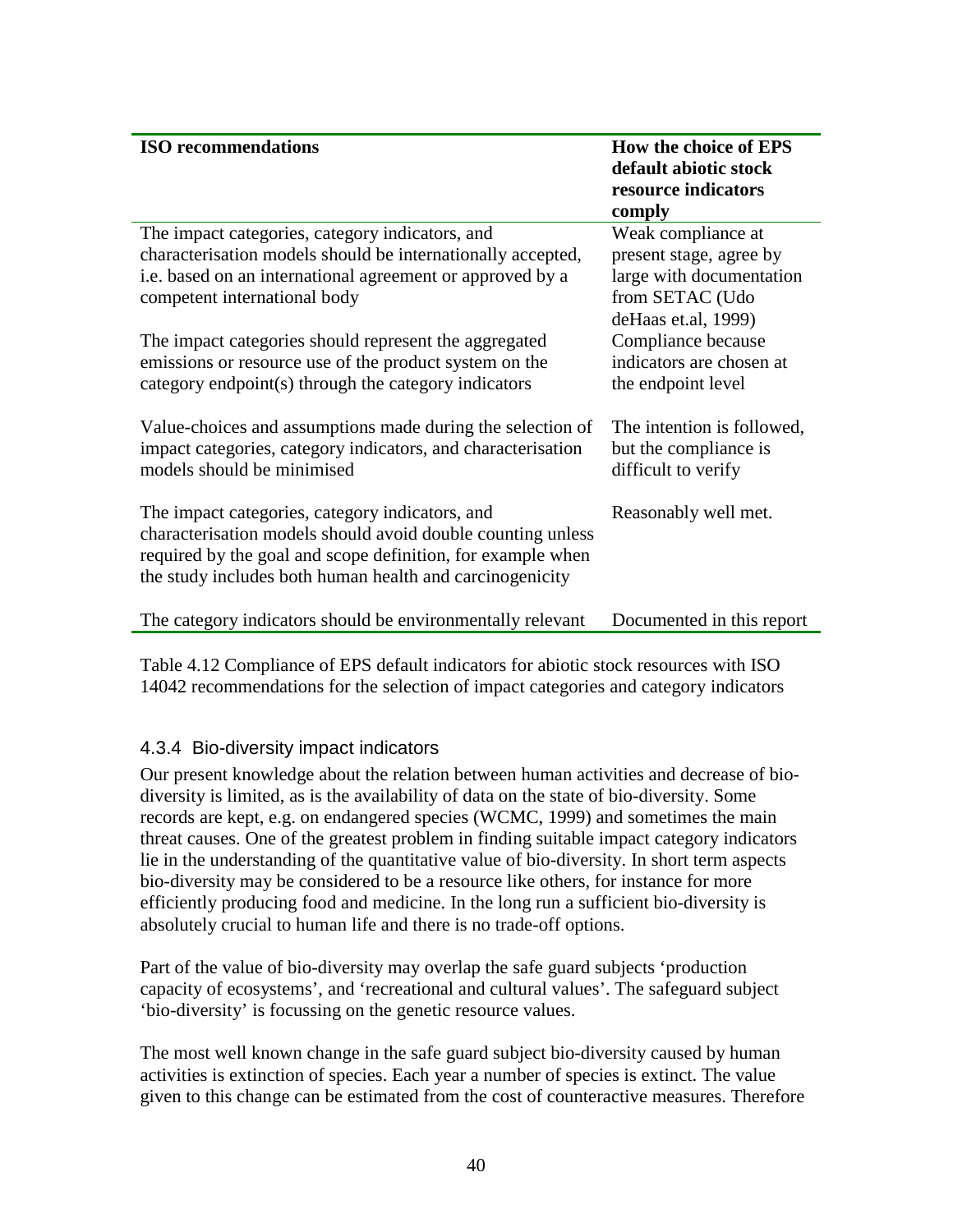it seems reasonable to use the yearly extinction of species as an indicator for the safe guard subject.

There is however a problem of finding the contribution to the yearly depletion from various activities. One reason is that it is not known exactly which species that are being extinct.

The only way of estimating the contribution to species extinction is via the probability of extinction of red-listed species. Focussing on preserving red-listed species is claimed to be a good strategy for preserving other bio-diversity qualities as well.

So, the category indicator is defined as 'the normalised extinction of species' The indicator unit is dimensionless. The category indicator name is shortened to NEX. The normalisation is made with respect to the species extinct during 1990.

Finding an indicator value may be difficult. However, considering that the main threats today are habitat reductions, hunting, harvesting, emissions of toxic substances and similar, estimation of the contribution to extinction may be made on via estimated on reduction of habitat area, number of individuals or number of species in a group or similar.

The default impact categories and category indicators are summarised in table 4.13 and their compliance with ISO requirement and recommendations evaluated in 4.14 and 4.15 respectively.

| <b>Impact</b>            | Category                                                    | <b>Indicator</b>   | <b>Notes</b>                                                                     |
|--------------------------|-------------------------------------------------------------|--------------------|----------------------------------------------------------------------------------|
| category name            | indicator name                                              | default unit       |                                                                                  |
| Extinction of<br>species | Normalised<br>extinction of<br>species, short-<br>name: NEX | Dimension-<br>less | The normalisation is made.<br>with respect to the species<br>extinct during 1990 |

Table 4.13 EPS default impact categories and category indicators for bio-diversity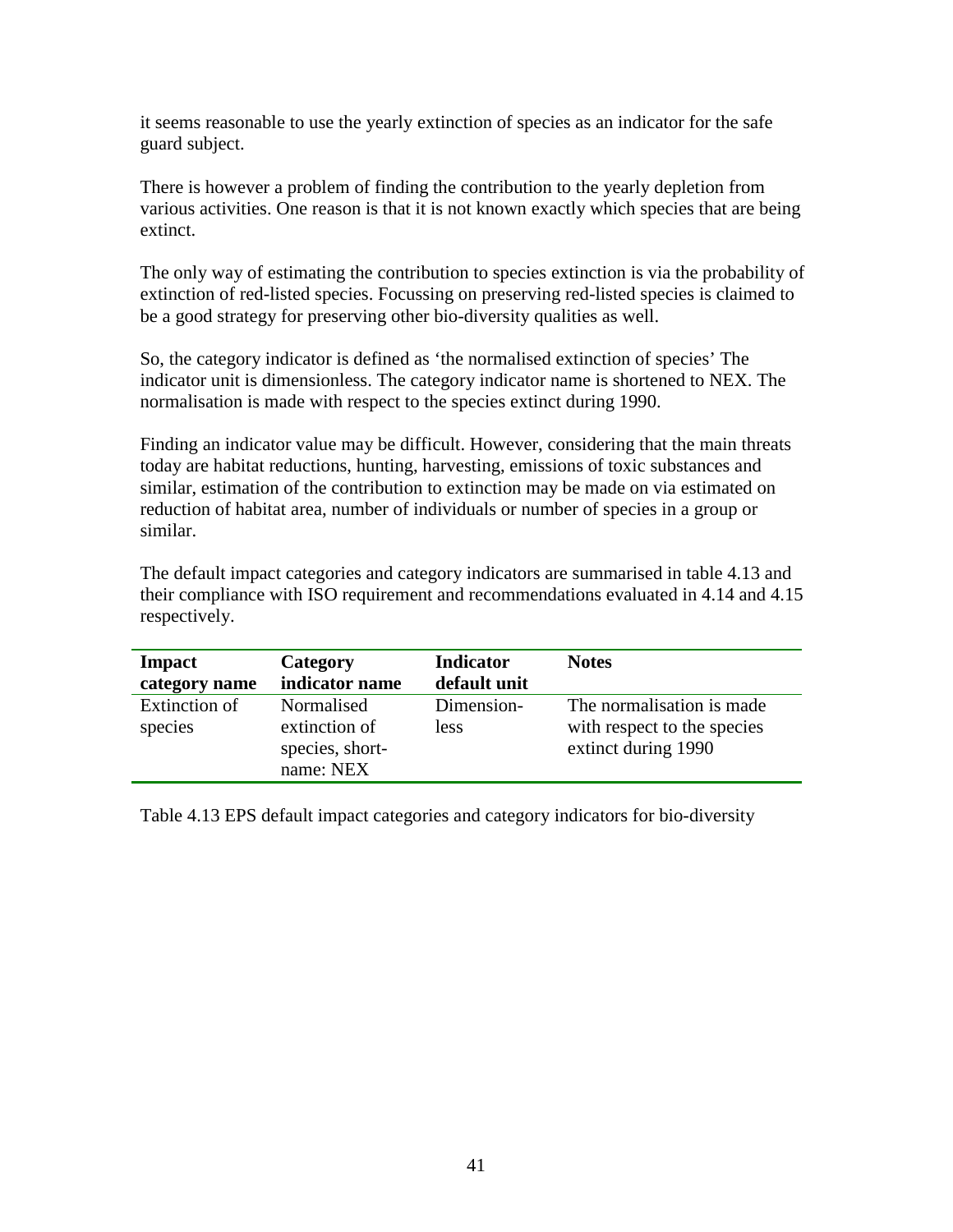| <b>ISO</b> requirement                                                                                                                                                                          | How the choice of EPS<br>bio-diversity indicator<br>comply    |
|-------------------------------------------------------------------------------------------------------------------------------------------------------------------------------------------------|---------------------------------------------------------------|
| The selection of impact categories, category indicators and<br>characterisation models shall be consistent with the goal<br>and scope of the LCA study                                          | Allows weighting and<br>communication                         |
| The sources for impact categories, category indicators and                                                                                                                                      | Through this report and the                                   |
| characterisation models shall be referenced                                                                                                                                                     | models and data report                                        |
| The selection of impact categories, category indicators and                                                                                                                                     | Through this report and the                                   |
| characterisation models shall be justified                                                                                                                                                      | models and data report                                        |
| Accurate and descriptive names shall be provided for the                                                                                                                                        | The names may be difficult                                    |
| impact categories and category indicators                                                                                                                                                       | to understand directly                                        |
| The selection of impact categories shall reflect a<br>comprehensive set of environmental issues related to the<br>product system being studied, taking the goal and scope<br>into consideration | Includes a significant aspect<br>on bio-diversity but not all |

Table 4.14 Compliance of EPS default indicators for bio-diversity with ISO 14042 requirements for the selection of impact categories and category indicators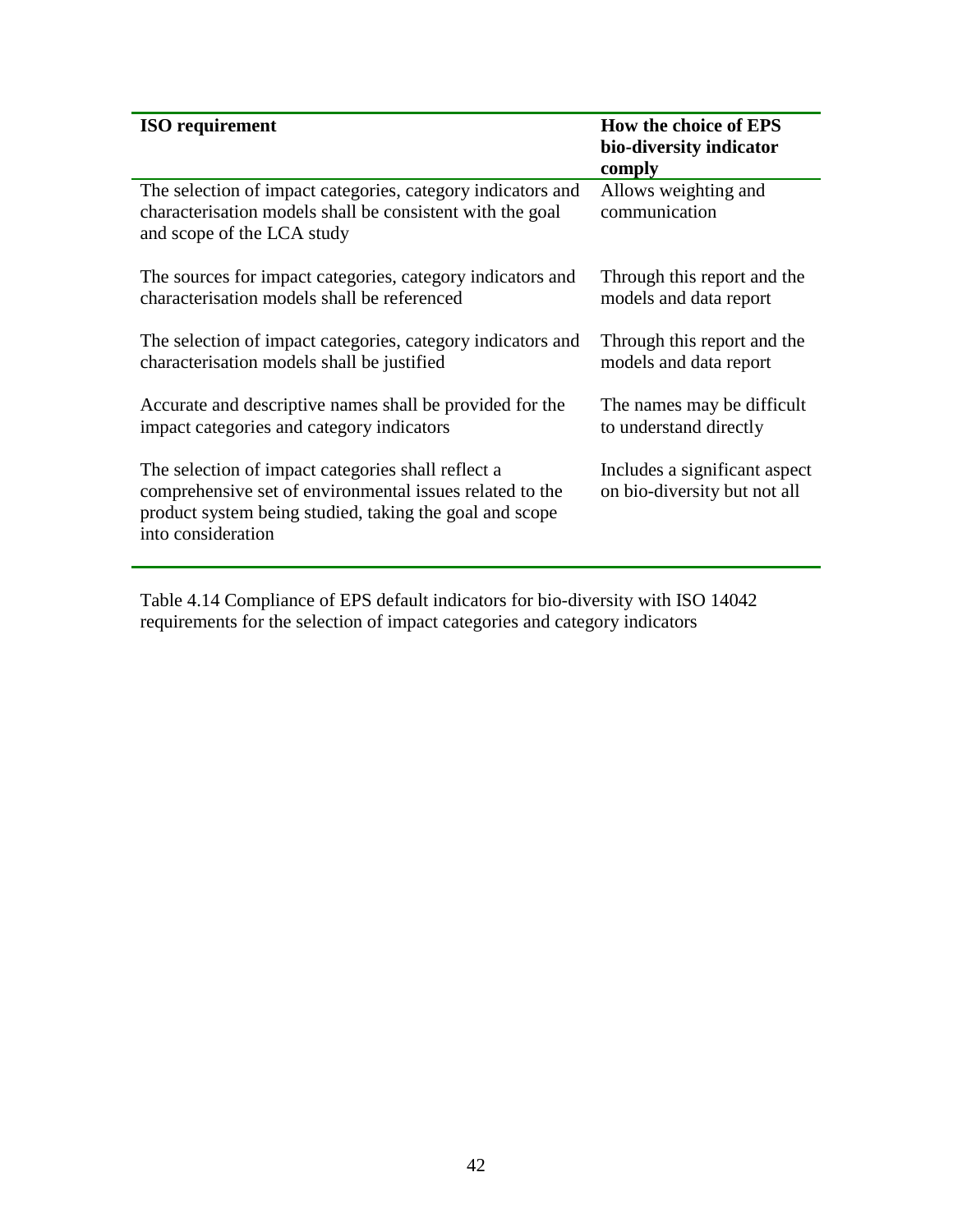<span id="page-43-0"></span>

| <b>ISO</b> recommendations                                                                                                                                                                                                                   | How the choice of EPS<br>bio-diversity indicator                                                                                      |
|----------------------------------------------------------------------------------------------------------------------------------------------------------------------------------------------------------------------------------------------|---------------------------------------------------------------------------------------------------------------------------------------|
| The impact categories, category indicators, and<br>characterisation models should be internationally accepted,<br>i.e. based on an international agreement or approved by a<br>competent international body                                  | comply<br>Weak compliance at present<br>stage. The focus on red-<br>listed species as a main<br>indicator is international<br>praxis. |
| The impact categories should represent the aggregated                                                                                                                                                                                        | Compliance because                                                                                                                    |
| emissions or resource use of the product system on the                                                                                                                                                                                       | indicators are chosen at the                                                                                                          |
| category endpoint(s) through the category indicators                                                                                                                                                                                         | endpoint level                                                                                                                        |
| Value-choices and assumptions made during the selection                                                                                                                                                                                      | The intention is followed,                                                                                                            |
| of impact categories, category indicators, and                                                                                                                                                                                               | but the compliance is                                                                                                                 |
| characterisation models should be minimised                                                                                                                                                                                                  | difficult to verify                                                                                                                   |
| The impact categories, category indicators, and<br>characterisation models should avoid double counting<br>unless required by the goal and scope definition, for<br>example when the study includes both human health and<br>carcinogenicity | Reasonably well met.                                                                                                                  |
| The category indicators should be environmentally                                                                                                                                                                                            | Documented through this                                                                                                               |
| relevant                                                                                                                                                                                                                                     | report                                                                                                                                |

Table 4.15 Compliance of EPS default indicators for bio-diversity with ISO 14042 recommendations for the selection of impact categories and category indicators

# 4.3.5 Cultural and recreation value indicators

Changes in cultural and recreational values are difficult to describe by general indicators, as they are highly specific and qualitative in nature. Indicators are therefore defined when needed.

# *4.4 Assignment of emissions and resources to impact categories (Classification)*

When carrying out a specific LCA study, elementary flows registered in the inventory phase are assigned to different impact categories. In traditional LCA, this is a part of the efforts to group and classify elementary flows in order to reduce the amount of impacts that has to be considered. The term classification, as used by SETAC and in the Nordic guidelines (Lindfors et al., 1994) indicates that environmental impacts of the elementary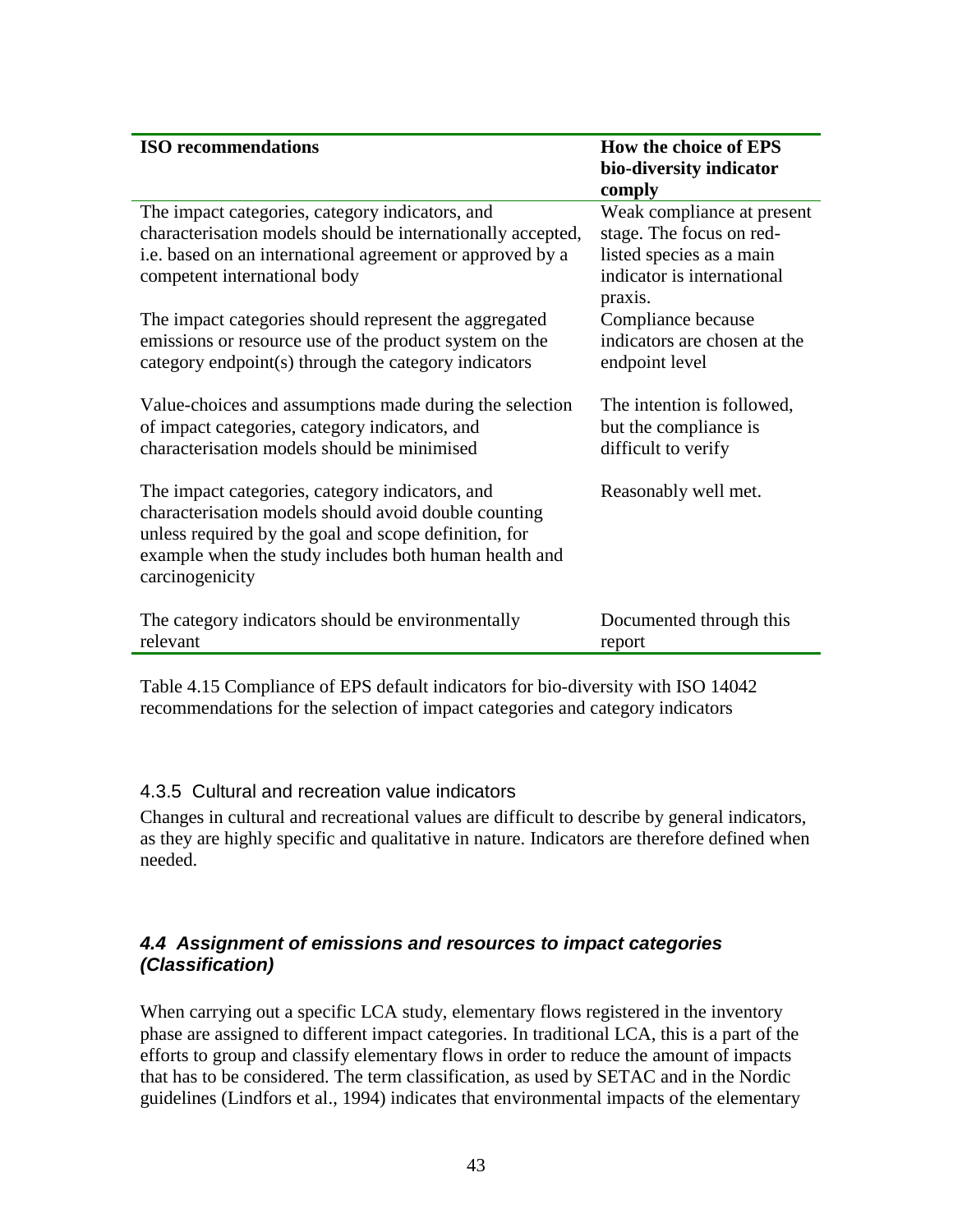<span id="page-44-0"></span>flows are seen as properties of the substances in the elementary flows rather than as a consequence from an exposure situation (you classify a substance). This is also confirmed by the frequent use of the term potential in connections with environmental effects.

In the method described here, a major principle used is to assign an emissions or resource to an impact category when actual effects have occurred or is likely to occur in the environment. This means that an emission is not only defined by the substance in the flow but also by the exposure situation. The default exposure situations accounted for are those, which are present today on a global basis.

The assignment of an emissions or resource to an impact category means not only a recognition that there is a mechanism by which the emissions or other activity is connected to the impact categories, but also that this mechanism is or may be causing impacts in the environment to an extent, which is worth recognising. For instance, any molecule emitted to the atmosphere will adsorb and emit electromagnetic radiation and thus interfering with the global radiation balance. But we chose only to assign those who are known as the main contributors to global warming.

ISO 14042 requests that assigning an emission or resource to an impact category is made on scientific grounds, but the assignment is nevertheless to a large extent a value-laden choice. Which effects should be included, and which effects should be overlooked? The environmental system we define has system borders as well as the technical system, geographical as well as temporal. There are qualitative system borders addressing which types of environmental impacts or changes to include. The LCA practitioner has to decide how to handle impacts that are not subject to scientific consensus. The economy of the LCA study calls for selection of focus. What is essential and what can be neglected?

Consequently, it is suitable to highlight this part of the LCA impact assessment and to report which assignments that has been made and their motives. For the EPS default method, this is made in the models and data report (Steen, 1999).

Emissions to air and water have normally a type of cause-effects chains or pathways that involves dispersion, transformation, deposition and dose-response characteristics. There are however also more direct impacts on the environment, like from physical activities as digging, harvesting etc. These are defined as different types of land use in the EPS default method.

# *4.5 Characterisation*

The characterisation step in a life cycle impact assessment aims at converting and possibly aggregating inventory results to category indicator results. For this it is necessary to find quantitative relations between the inventory parameters and impact category indicators.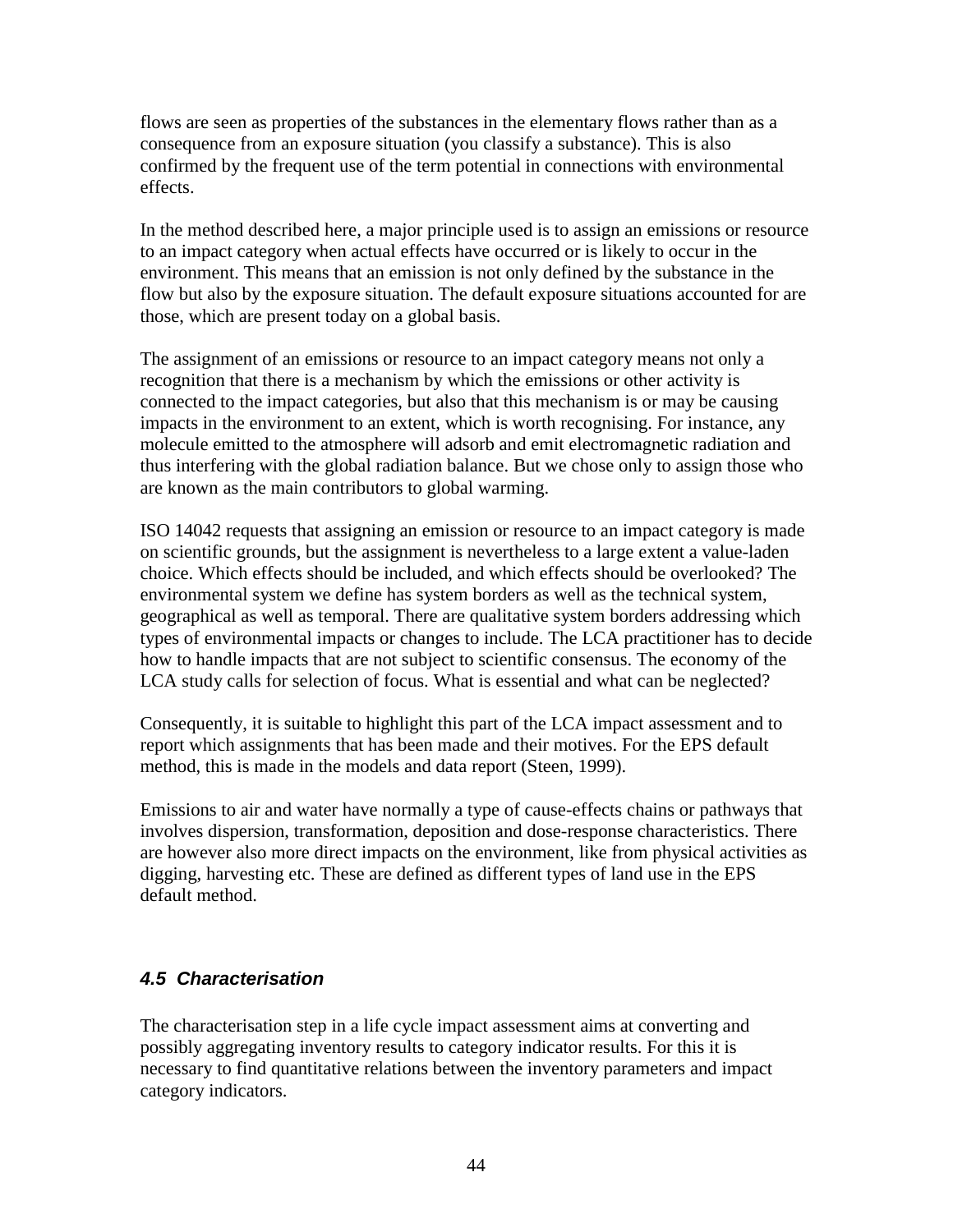An ideal model of a relationship represents a causal relationship. If an extra amount of a substance leaves (or enters) the technical system we would like to find the change in the category indicator occurring in the environmental system. To find this, we have to add up all changes in the impact indicator in all parts of the environmental system that is influenced. This means that dispersion patterns and time constants of the cause-effect chain already become important factors just when selecting system borders.

Many parameters influencing a characterisation factor may be unknown, such as

- future emission and resource depletion volumes. If there is a non linear relationship, the impact from each new human activity will depend on the overall pollution level or resource depletion level.
- spatial information. The location of a source is seldom known. To model an impact we would ideally like to know where the emission or resource depletion take place. For emissions this means also the hight of the chimney or depth in water.
- temporal information. Some products, like buildings, will be used for many years, and we do not know for how long. Some emissions, like NOx, contribute to health effects in a different way during winter and summer, and the contribution have even a diurnal pattern.
- flow volumes. A typical LCA inventory result is expressed in relation to a functional unit. If impact categories are of threshold type, or have other nonlinear relations to the inventory parameters, the characterisation factor depends on the flow volume.

Some of the information is lacking because we have no resources to collect it although it exists. Some does not even exist yet and might not be determined even if there were vast resources available.

A common way of dealing with large amounts of information is to use statistical methods. Instead of trying to describe a certain cause-effect chain exclusively, we assign it to a group of cause-effect chains for which the average behaviour is modelled, and we estimate its distribution properties. The final result is then not an exact value, but rather a most probable value or a probability of a certain value being less than a certain level.

Dealing with unknown information on the future, scenario techniques are often used. The most interesting scenario is probably "business as usual". As LCA most often is used to guide the development of technology in a more sustainable direction, it is meaningful to ask the question: what will be the consequences if we go on like this? If we examined scenarios where future technology would solve all environmental problems we would not get the incitements to develop such technology.

In order to tell a user of a characterisation factor if the factor is relevant or not, we thus have to make clear for what types of emissions and resource flows it was developed and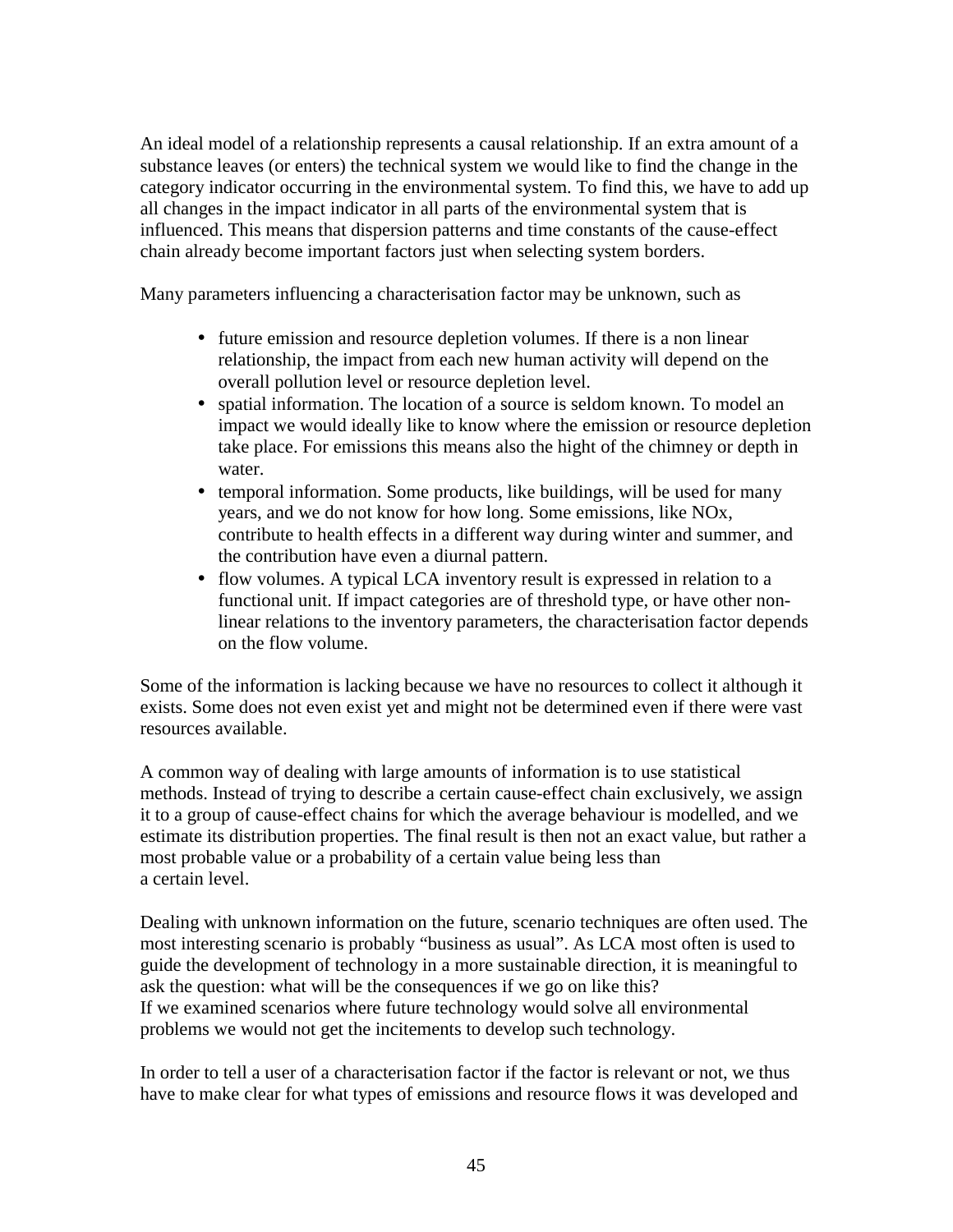<span id="page-46-0"></span>which impact scenario that is used. The LCA practitioner has to decide which characterisation factors that are most relevant for his/hers purpose. He or she assigns normally inventory flows to a set of "ready-made" characterisation factors representing a certain population of impact scenarios and flows having certain sizes and spatial and temporal extensions.

# 4.5.1 Modelling characterisation factors.

Characterisation factors express quantitative impacts on category indicators from elementary flows. The size of the impacts often depends on several pathways. Characterisation factors are therefore often a sum of several pathway-specific characterisation factors and each one of these is modelled separately.

There are in principle three types of models used to determine pathway-specific characterisation factors. The first type of methods we may call 'empirical', the second 'equivalency methods' and the third 'mechanistic'. The names are chosen because they represent carrying elements in the methods, not because they are purely mechanistic etc.

For the *empirical method*, the system borders in time and space is defined, and the characterisation factor for a substance is determined by dividing a category indicator value allocated to the system with an emission of the substance allocated to the system. The allocation of indicators and emissions may be necessary because of trans-boundary pollution.

Modelling according to the empirical method is most simple if the size of the system is large enough to include all or almost all of the change in indicator value caused by the emission. This happens if the size of the modelled system is larger than r∗u and r in space and time, where r is the residence time of the substance in air or water and u its corresponding mean transport velocity. This is also the case if the system borders include all or near all of the target or recipient. Then all effects within the system can be assigned exclusively to the emissions within the system, and all effects caused by emissions in the system will occur within the system.

If some of the effects caused by the emissions modeled are outside the system the allocation becomes more complicated.

Assume we have a system like in figure 4.2.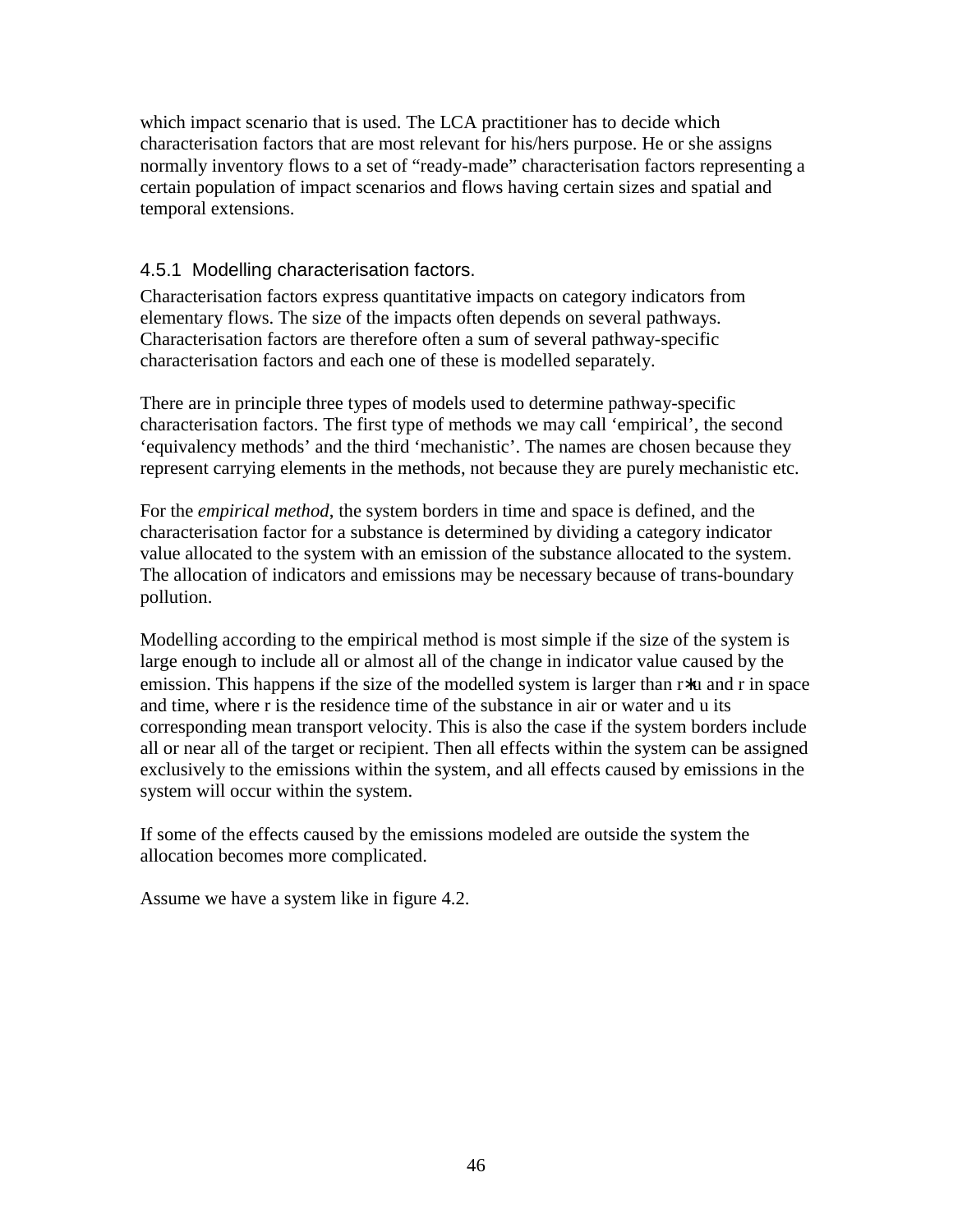

Figure 4.2 Modelling of a characterisation factor with the *empirical method*  $F_{in}$  and  $F_{out}$  are the mass transport of the modelled substance in and out of the system, E and D the emission and deposition within the system and  $C_s$  and C the system related and total exposure concentrations at the target.

If the total indicator response related to the substance in the system is  $\psi$ , the characterisation factor can be written:

$$
(f·\psi)/(g·E)
$$
, where

f is a factor telling what part of  $\psi$  that is allocated to E and g is a factor telling what part of E that should be allocated to ψ.

A way of determining f may be to set it equal to  $C<sub>s</sub>/C$ . This would be rather uncontroversial if there is a linear dose-response curve. If we have a non-linear dose response curve it becomes more complicated. As there seldom is any information on which part of the dose response curve that is valid at a particular LCA study,  $C\sqrt{C}$  may also be used as a best estimate for non-linear cases (cf. 3.5.2).

The problem of allocating E is similar to those that occur in the LCI phase, where the modelled system borders are small compared to whole affected system. The solution to the problem is outside the modelled system but there is a lack of information about what is outside. The most simple way of handling this problem is to assume that the outside system is similar to the modelled system and set  $g = L/(r \cdot u)$  for r $u > L$ . For air emissions in urban areas however this is a poor model. In these cases the dispersion and target population densities are important and the information about the surrounding system have to be more detailed. In those cases the empirical method become less suitable and we need a more mechanistic approach.

As most characterisation factors, which are used as defaults concern the global system, corrections due to geographical trans-boundary pollution is limited for the initial phase of an EPS analysis. However, the more site-specific the characterisation becomes the more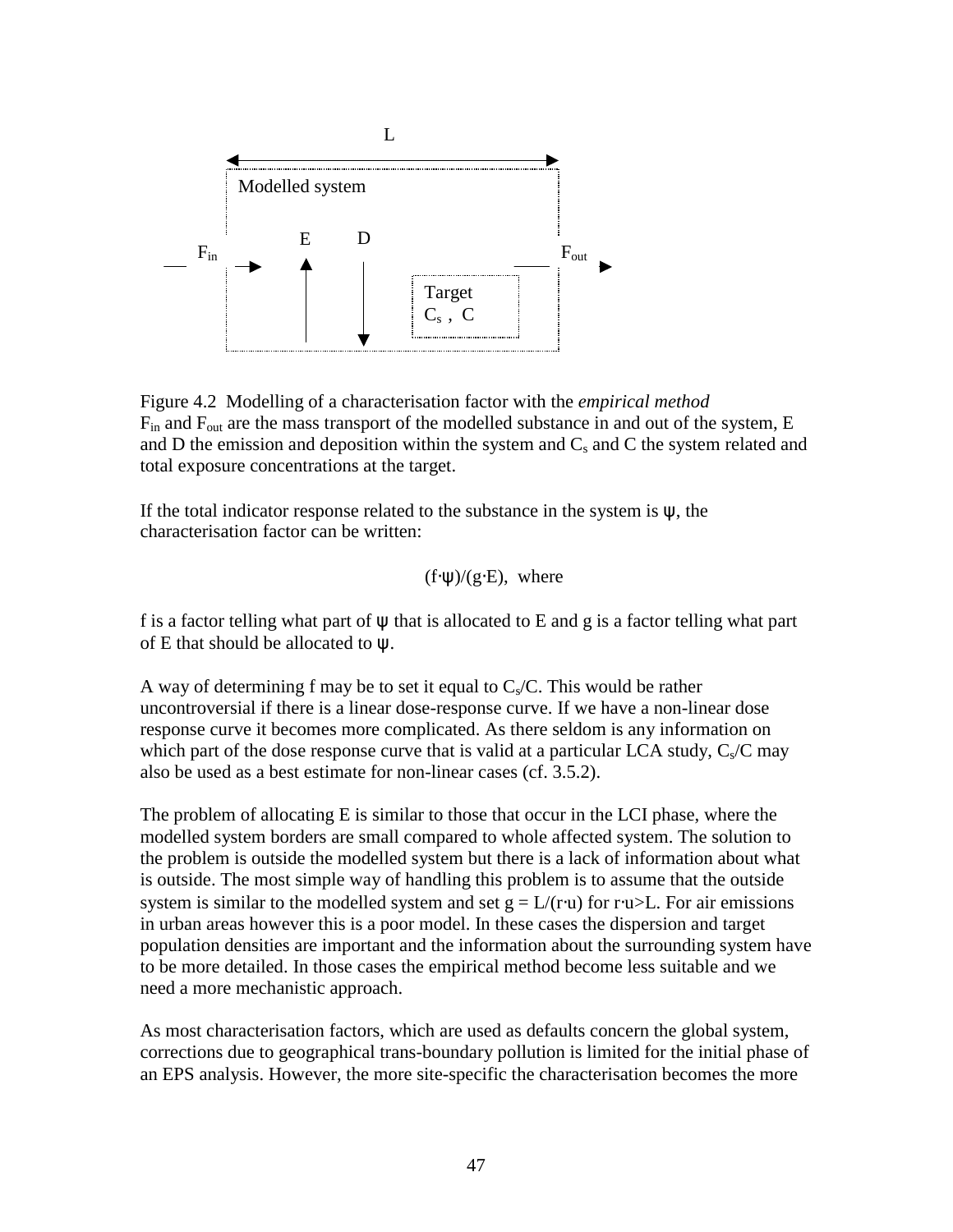<span id="page-48-0"></span>consideration has to be given to this aspect. Sometimes, as in the case of  $CO<sub>2</sub>$ , there is a trans-boundary pollution in time.

The *equivalency method* use traditional equivalency factors like the global warming potential to calculate characterisation factors. For example to calculate CO's impacts on severe morbidity via global warming, the characterisation factor for  $CO<sub>2</sub>$  with respect to severe morbidity is used and just multiplied by the GWP for CO relative  $CO<sub>2</sub>$ .

The *mechanistic method* typically estimates the portion of an emitted amount of a substance that will reach a sensitive target and use dose-response information to calculate the response per mass of the emitted substance.

# *4.6 Weighting*

The term 'weighting' came to substitute the term 'valuation' during the development of ISO 14042. A major reason for that was to find a broader consensus in a term that did not emphasise the subjective element in this LCA step. There are many methods that allow comparison across impact categories, where the subjective element is limited to the choice of the weighting principle, like for instance the MIPS-measure (Schmidt-Bleek, 1994) where the total mass flow is used as an overall measure.

However in the EPS default method, the weighting is still made through valuation.

Although not explicitly expressed in ISO 14042, weighting requires definition of weighting indicators and weighting factors in a similar way as for characterisation of emissions. For the EPS default method there is only one weighting indicator, as only one value for the total environmental impact is requested.

# 4.6.1 Definition of default weighting indicator

As discussed in 3.5.1, the default-weighting indicator, which is preferred, is the willingness to pay (WTP) to restore impacts on the safeguard subjects, as measured amongst today's OECD inhabitants. The choice of today's OECD inhabitants is made in order to facilitate the understanding by the designer, who most likely is an OECD inhabitant or a person outside OECD with good contact with the OECD world. Today the OECD countries have a dominating role in the development of new technique and are beginning to adopt the ideas of sustainable development. Of course there are many other cultures that can claim to be more sustainable than those of the modern OECD countries, but their limited use of tools like LCA makes it more reasonable to investigate the consequences of their attitudes as options and not as a default.

The choice of default reference state is the environment of today. The reasons are similar as for the choice of WTP. There is a need for an understanding of what the reference state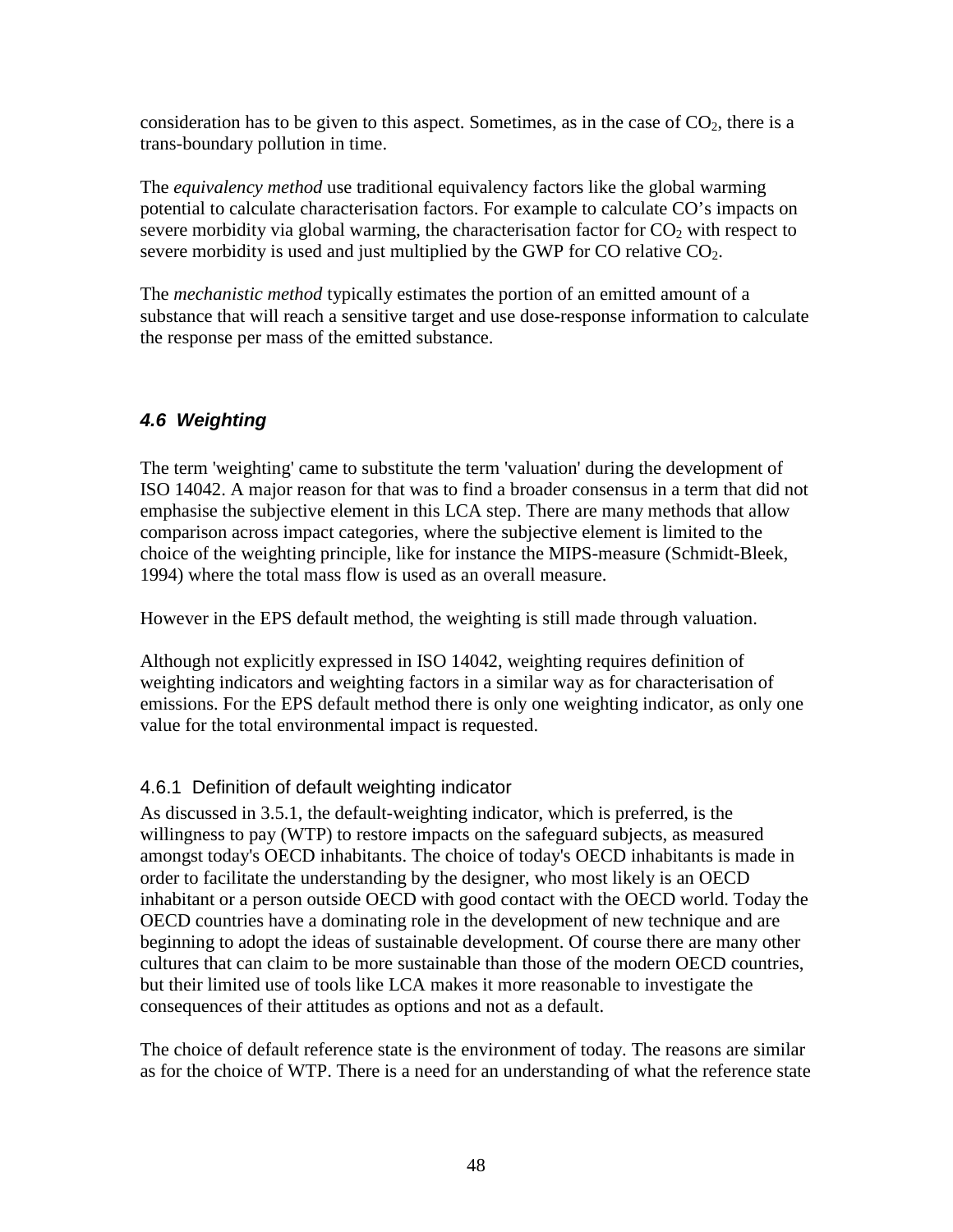<span id="page-49-0"></span>look like. Today's situation is real to us and can easier be communicated than a hypothetical state like 'the untouched nature'.

### 4.6.2 Methods to determine default weighting factors.

Weighting factors are the ratio of weighting indicators and impact category indicators. They represent the WTP for one indicator unit. They are separately modelled and a set of models (factors) is used 'ready-made' by the LCA practitioner.

WTP for category indicator units may be estimated by various methods. Various methods tend to give different results. However this is not a serious problem, and may be addressed in the same way as measuring emissions. The uncertainty is estimated and expressed as a distribution function.

For some category indicators, the market price may be used to estimate WTP. It may be disputed whether the marked price is what is paid or if various subsidiaries and taxes should be included. For instance, what WTP should be used for crop? Is the world market price that is paid directly better to use than the price the society pays, which mainly is the sum of the buyers costs and the cost for subsidiaries. If we accept to add the cost of subsidiaries we also have to accept the subtraction of taxes if we want to be consequent.

However, the goal that was set up for the EPS system requires the result to be understandable for the designer. This speaks for a choice of a monetary value that is familiar to the designer: the price the buyer has to pay.

When studying the market prices you find great variations, partly because there are differences between different regions but also because the category indicators are not sharply defined. Crops includes all sorts of crops, like oat, wheat, barley, rice and corn, and their prices vary on the market. These variations are included in the uncertainty measure of the weighting factor.

If there is no direct market, where the indicator value may be found, there are several other methods used for finding the WTP. Some involves studies of behaviour, like the hedonic pricing method, where estate prices are used or like studies of travelling. Both use the extra costs taken to reach a better environment as a measure of the WTP.

A method often used to estimate non-market environmental values is the CVM method. CVM stands for 'Contingent Valuation Method' and is widely used to measure WTP in various groups to various concepts, which are described to them. The CVM technique is based on interviews and is following a special procedure. In the EPS-system the CVM technique is used for category indicators of morbidity and nuisance and for recreation values. The precision of the CVM technique varies.

When trying to find the WTP for indicators of the safe guard subject 'abiotic stock resources', we find that neither the market nor the customers are available to study. You cannot use the CVM technique to determine the WTP for those that are concerned,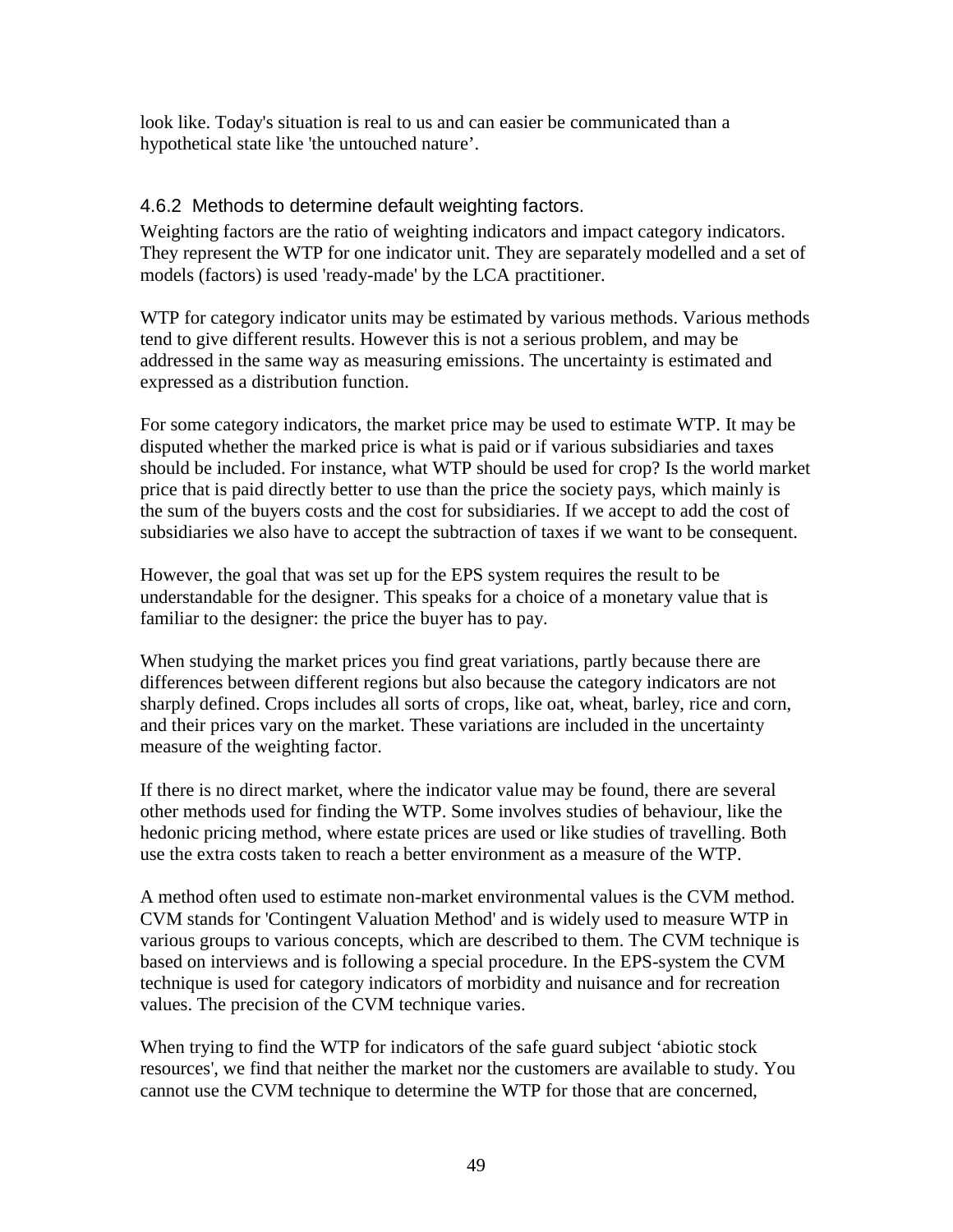<span id="page-50-0"></span>because most of them belong to future generations. There is no one to ask. To cope with this in the EPS default method, a market scenario was created, where the production cost of substances similar to the abiotic stock resources is used as an estimate of WTP. It is assumed that some of these stock resource materials always will be produced even if the volumes decrease. Consequently there is a will to pay at least it takes, but probably, in the long run, not much more.

# *4.7 Analysis of sensitivity and uncertainty*

As indicated in 3.4 life cycle impact assessment involves large uncertainties. Some of these come from known variations in data, some are of methodological and epistemological character.

It is vital to know how these uncertainties influence our conclusions. In the EPS system there are methods developed for analysis of sensitivity and uncertainty, using estimates of identified uncertainty for individual input data.

Uncertainties due to deficient knowledge of mechanisms and processes are however not dealt with.

Life cycle assessments are normally made without quantitative estimations of accuracy or precision. In SETAC´s 'Code of practice'(1993) sensitivity and uncertainty analysis are recommended, but the methodology is not very well developed. In the ISO 14040 sensitivity analysis is requested.

Hoffman et al.(1994) reviewed statistical analysis and uncertainties in relation to LCA discussing technical, methodological and epistemological uncertainty (e.g. from lack of knowledge of system behaviour). Heijungs (1997) developed a sort of sensitivity analysis called 'dominance analysis', where the most important contributions to the result are identified. Kennedy et al.(1996) makes an uncertainty analysis of the inventory part of an LCA using beta-distributions.

# 4.7.1 Terms and definitions

The term *significance* is used in a traditional meaning based on the probability of a statement being true, for instance: one concept being better than another or that a single concept leads to an impact less than a given level of ambition.

The term *sensitivity* may sometimes be unclear. One may ask the question: sensitivity of what for what? Is it how a single parameter depend on another in a continuos function, is it how the resulting impact quantity depend on allocation rules or system borders or is it how sensitive a priority obtained is to uncertainties in input data?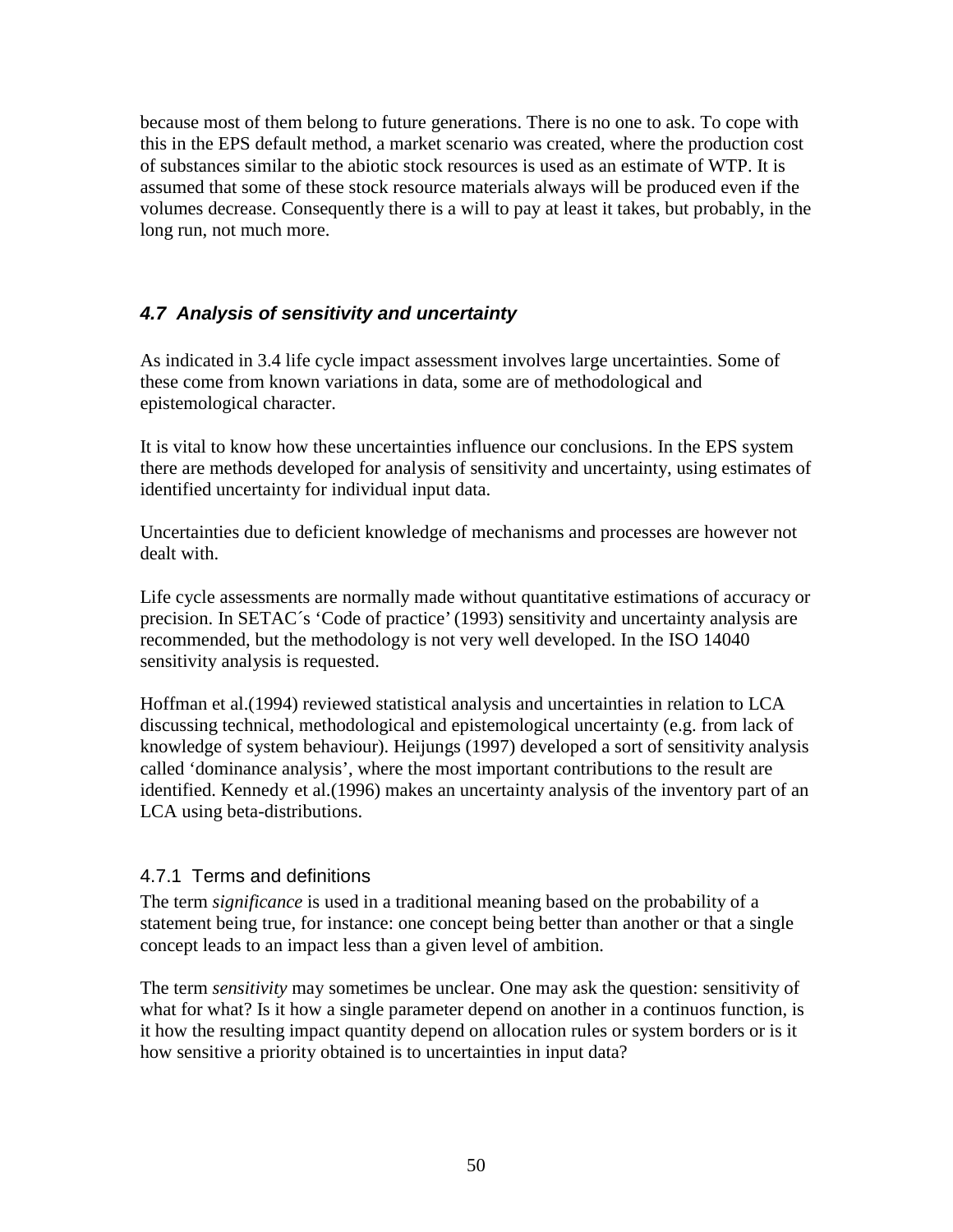<span id="page-51-0"></span>For a continuos function y = f(x) the sensitivity is normally defined by a derivative  $\partial y/\partial x$ . y can be thought of as the result and x as any input parameter. The parameter y changes with x according to the derivative. In linear expressions, which are normally used in LCA, the derivative is constant.

A non-linear function may exist when an input parameter, x, represents an emission causing an effect where there is a threshold. The sensitivity may then be defined for ranges of x's, but this is probably only meaningful when there are few such ranges or independent non-linear parameters. If the sensitivity expression becomes too complex, it looses its informative capability.

When changes in allocation rules or system borders are made there is a discrete discontinuous change in y. The sensitivity is then a change in the parameter y as a result of a specific change in an allocation or a system border.

A particular type of sensitivity is at hand in a comparative LCA. Is A better than B or vice versa? The sensitivity of the priority given to changes in the input parameters expressed as a derivative is not very informative as it is always zero as long as the derivative exists. There is no change in the result (priority) when the parameter changes until we reach the transition point, where there is a discontinuity and a derivative cannot exist. In the EPS default method the sensitivity of the priority to a given parameter x is expressed by means of the change ∆x, necessary to change the priority obtained in a comparative LCA. This number itself may however not be very suitable to use as a measure of sensitivity as it increases when the sensitivity of the priority to a parameter decrease. It is therefore referred to as *the critical error* in x and ∆x/x as the *critical error factor (CEF)*.

The sensitivity of the priority to various input parameters is easier to understand and remember when using a *relative sensitivity*,  $\sigma_{x}/\Delta x$ , where  $\sigma_{x}$  is the uncertainty of x expressed as a standard deviation. The ratio tells us how important the precision in the estimation of x is for the priority obtained.

When making an improvement on the basis of a weighted LCA result, uncertainty in the input data leads to a certain probability of making the wrong decision. In those cases, the impact on the environment is negative. To describe the consequences of uncertain input data on improvement of the environment we define a term *net improvement efficiency* which is equal to the ratio of the average environmental impact improvement to the highest possible improvement, which is obtained if all decisions are correct.

# 4.7.2 The log-normal distribution

As uncertainty and variability in data often is large and as a large number of factors influence the data, the log-normal distribution is mostly relevant to use. Even if variations are small and the ordinary normal distribution can be used the log-normal distribution is preferred in this work unless there are special reasons. Natural logarithms are used.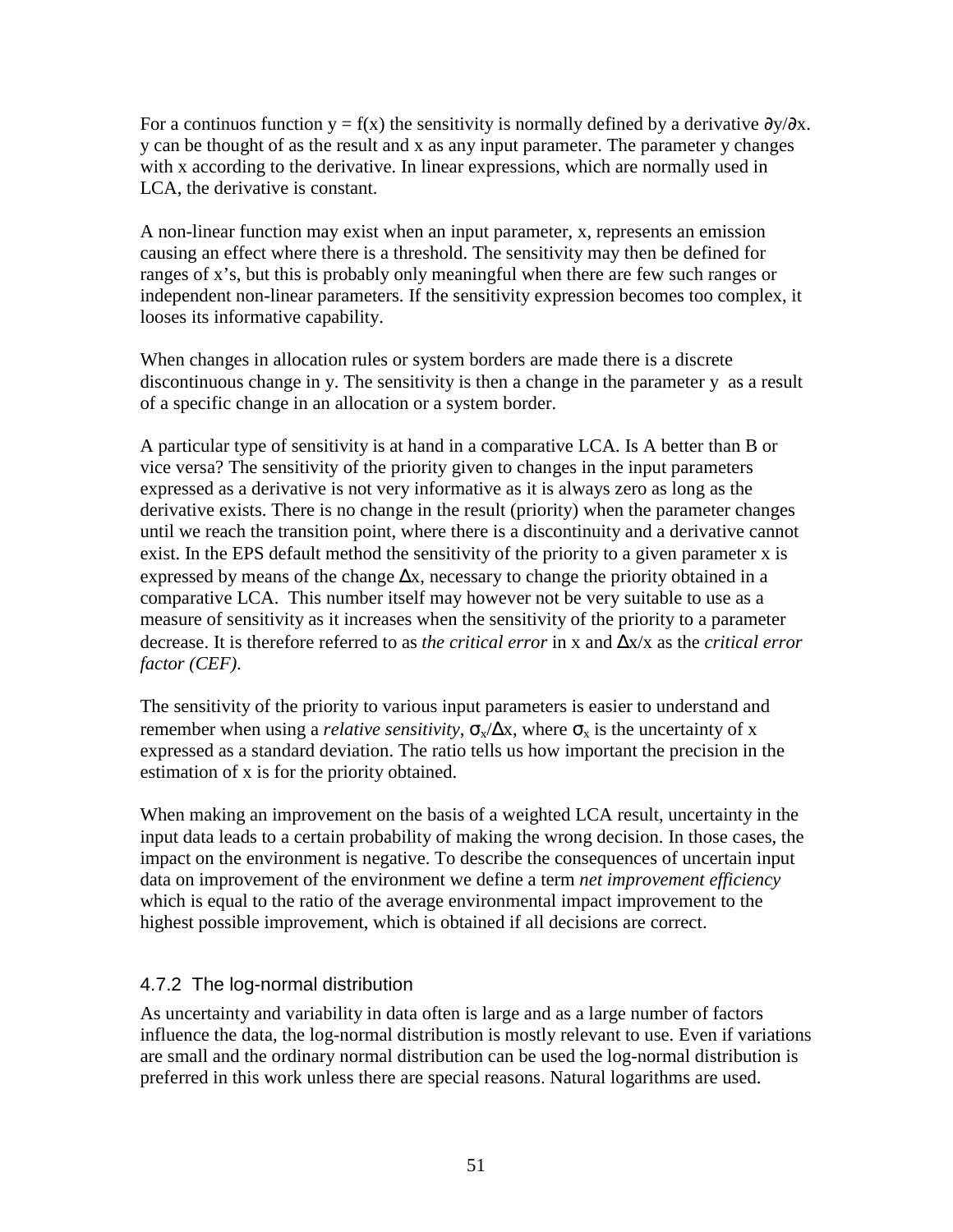If an uncertainty interval is identified, where almost all variability may be included or within which the true value lies with a high degree of probability, this is taken as 2 standard deviations from the average of the log values.

In a log-normal distribution the average of the log values is not the same as the average of the original values. But the medians are the same.

If we want to find the original value corresponding to plus one standard deviation in the log values it may be found by multiplying the original median value (M) by a factor being the anti-log of the standard deviation in the log values. A standard deviation in a log-normal distribution of 0.6931 thus corresponds to an uncertainty of a factor of two in the original values.  $exp(ln M + 0.6931) = exp(ln M + ln2) = exp(ln(M*2)) = 2M$ . Or more general:  $exp(\ln M + \sigma) = exp(\ln M + \ln(exp \sigma)) = exp(\ln(M*(exp \sigma))) =$  $M*(exp\sigma)$ 

To translate the interval of 2 standard deviations in the log values to original values we have to multiply the median with the square of the factor corresponding to one standard deviation.  $exp(\ln M + 2\sigma) = exp(\ln M + ln((exp\sigma)^2)) = exp(ln(M*ln(exp\sigma)^2)) =$  $M*(expσ)<sup>2</sup>$ .

As it is easier to conceptualise the original values, values of  $\sigma$  are seldom mentioned. Instead values of  $\sigma$ , is referred to as a 'standard deviations corresponding to a factor of expσ'.

When modelling characterisation factors, the result is mostly average values. To find the corresponding median values to be used in distribution modelling and in Monte-Carlo simulations to determine the overall uncertainty, a numerical PC program has been used. In this:

- 1. an initial value of the median is guessed,
- 2. the average of the original values is calculated and compared to the real one
- 3. depending on the comparison the guessed median value is increased or decreased with an increment.
- 4. A new average of the original values is calculated and compared to the real one
- 5. Etc. , until the average values are equal

Standard deviation or uncertainty intervals may sometimes be derived from earlier estimations. For instance if a characterisation factor is determined by multiplying two factors x and y, each having a log-normal distributed uncertainty and which logged standard deviations are known,  $\sigma_x$  and  $\sigma_y$ , the resulting standard deviation will be

 $\sigma_x^2 + \sigma_y^2$  or if expressed as 'corresponding factors' in original values the new factor will be  $\exp(\sqrt{(\ln(\exp \sigma_x))^2 + (\ln(\exp \sigma_y))^2})$ .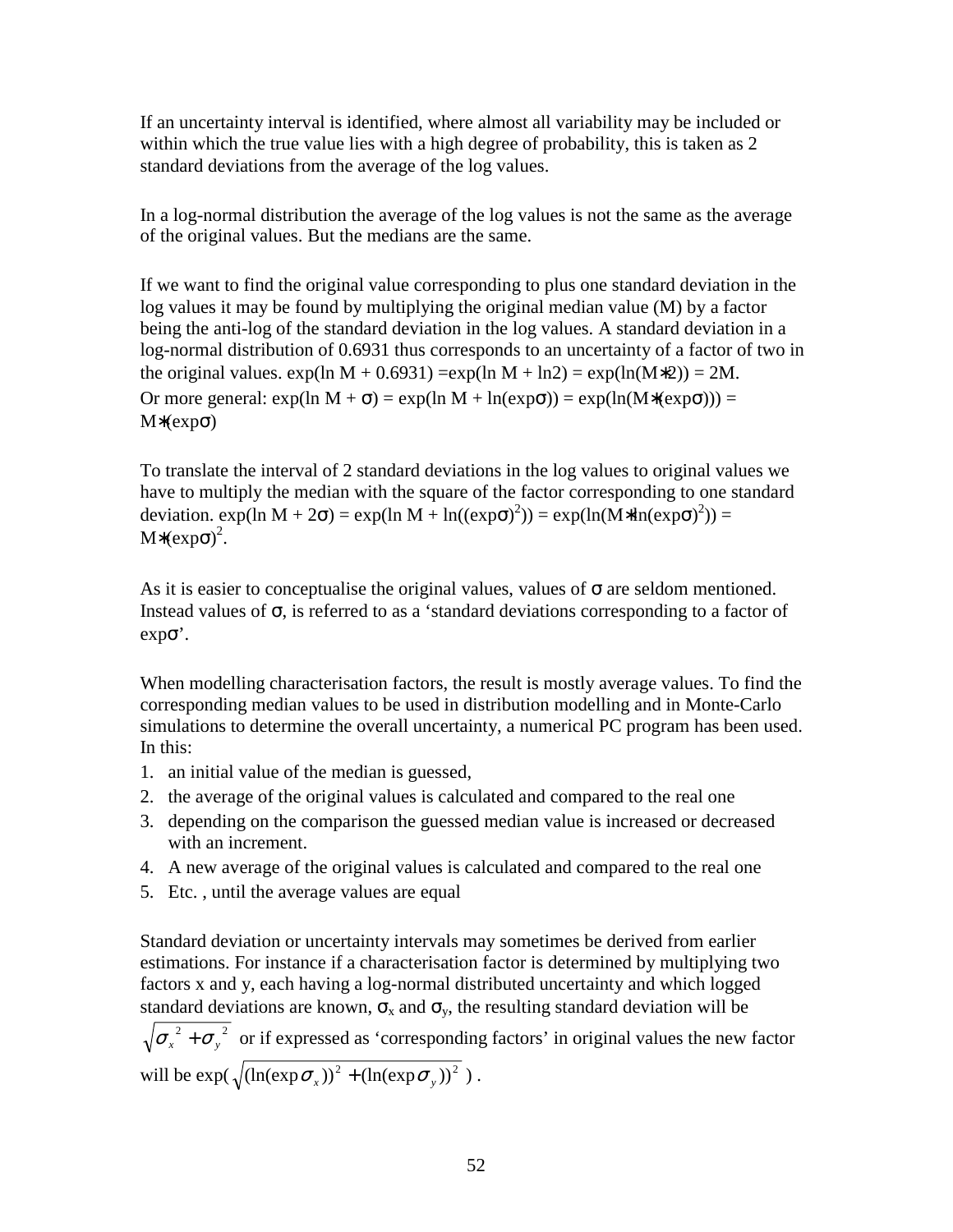# <span id="page-53-0"></span>4.7.3 Uncertainty in input data

A life cycle assessment contains a lot of input and output data. The input data are normally average values representing a population of data or some times single values. All data are uncertain to some extent. One may describe this uncertainty as a probability distribution. The probability distribution may be a normal or log-normal distribution or be characterised by some other expression.

Sometimes an allocation rule or a choice of a system border causes the uncertainty. In such cases one may analyse the consequences of alternative choices one by one, or chose a probability number for each alternative choice.

There are at least two types of uncertainty involved. One is the normal uncertainty associated with the determination of a parameter in a given system. The other is associated with the choice of such a parameter value to represent a value in another similar system. If we are going to use a truck for transportation of a future product, we normally use emission data for trucks representing some average driving cycle and load. Such data are typically some years old. We thus use old data for a given situation to represent a future situation with different driving conditions. An extra error or uncertainty is added. This means that a user of data from a database would have to reconsider uncertainties given in the database if the data populations are not the same.

The use of linear relations instead of more accurate non-linear relations introduces an extra uncertainty.

It is often argued that the estimation of uncertainty in itself is very uncertain in LCA studies. This may explain the striking lack of such estimations in reports and publications.

Even if a strict calculation of distribution parameters in a random sample of the parameter x is not available, it may still be meaningful to give a number to the magnitude of for instance the standard deviation of the distribution. Considering the very large difference in precision between estimations of economically important parameters, for instance oil consumption, and more peripheral parameters such as trace metal concentrations, which are measured only occasionally, it seems likely that this information may add something to the life cycle assessment.

Variations in series of measurements of emissions and process parameters, comparative studies with different methods, and analysis of models used to estimate characterisation factors are sources of information that may be used to estimate distribution parameters.

 After having made a full sensitivity analysis the sensitivity to errors in error estimates may also be analysed.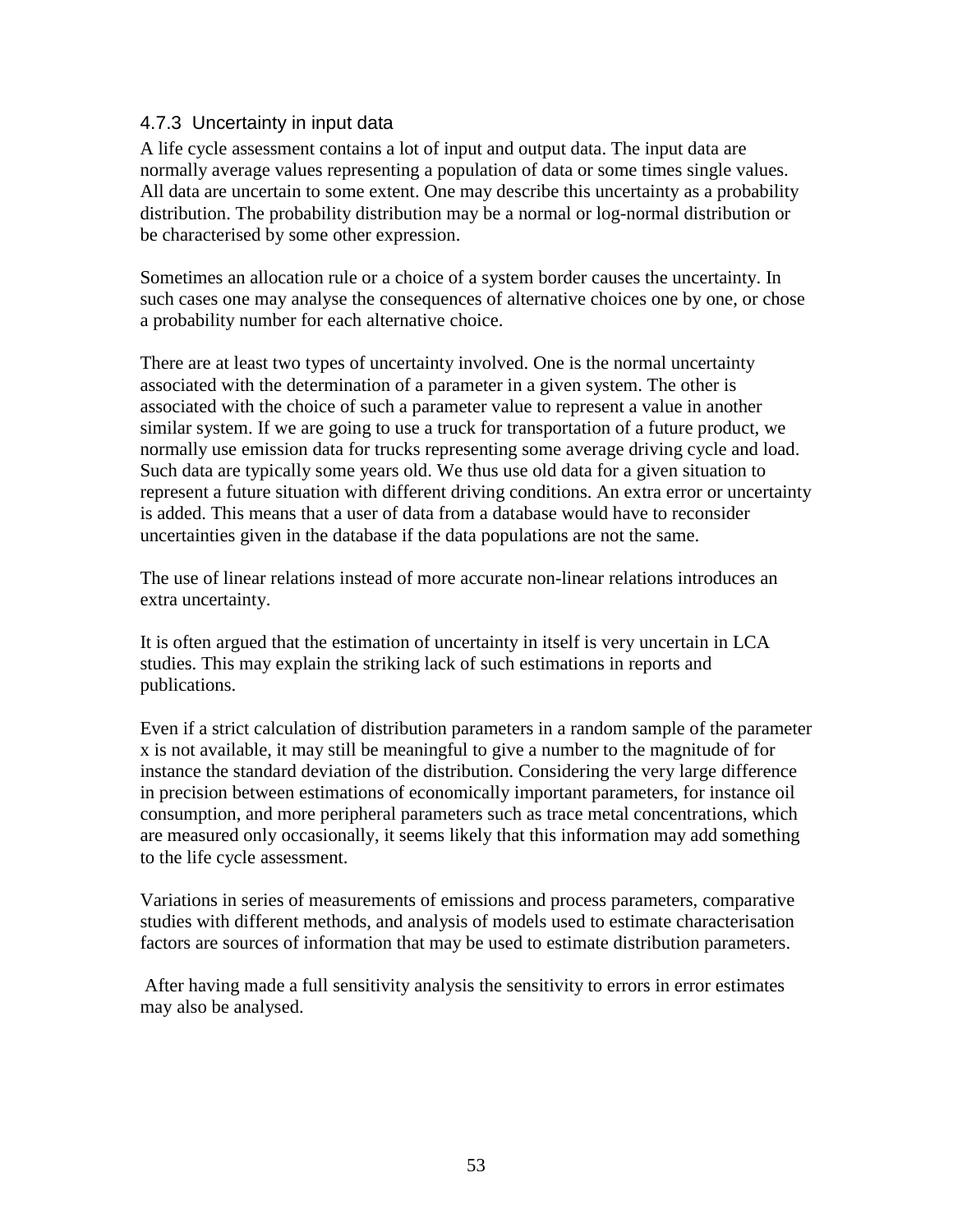# <span id="page-54-0"></span>4.7.4 Uncertainty in output data

As input data used in calculations may have different distributions, and as an LCA normally involves solving large matrixes it is hardly practical to formulate an analytical expression for the probability distribution of the calculated values unless the calculations made in the LCA are very simple. A more general and convenient way is to use numeric simulations. Most of the calculations of the LCA are made by computer programs and the extra programming necessary to make numeric simulations is limited.

In the spreadsheet program Microsoft<sup>®</sup> Excel, random number generators are available for even probability distributions and for normal distributions.

It is however important to remember that some of the input parameters are not independent. For instance, in a comparative LCA where both concepts use transports with emissions that have been estimated by means of the same emission factors the consequence of a too large value will be an increased environmental impact for both concepts. Therefore the LCA calculations should as far as possible be made "from the cradle", which means that a primary value is entered only once in a calculation model. An example will be given below.

Assume that the calculated LCA value for a design concept is y, determined by the expression

$$
y = i_1 \cdot c_1 \cdot v_1 + i_2 \cdot c_2 \cdot v_2 \tag{1}
$$

where  $i_1$  is the inventory result of emission 1,  $c_1$  the characterisation factor of emission 1, and  $v_1$  the valuation factor for the characterised emission 1 etc.

Assume that the parameters of equation (1) have values and distributions according to table 4.16 below.

| <b>Paramete</b><br>r | <b>Best</b><br>estimate | <b>Distribution</b><br>function | <b>Distribution parameter</b><br>type | <b>Distribution</b><br>parameter<br>value |
|----------------------|-------------------------|---------------------------------|---------------------------------------|-------------------------------------------|
| 1 <sub>1</sub>       |                         | Log-normal                      | standard deviation, $(\sigma_x)$      | 1.2                                       |
| c <sub>1</sub>       |                         | Log-normal                      | standard deviation, $(\sigma_x)$      | 2                                         |
| V <sub>1</sub>       | 5                       | Log-normal                      | standard deviation, $(\sigma_x)$      | 3                                         |
| 12 <sub>2</sub>      | 3                       | Log-normal                      | standard deviation, $(\sigma_x)$      | 1.5                                       |
| c <sub>2</sub>       | 2                       | Log-normal                      | standard deviation, $(\sigma_x)$      | 2.5                                       |
| $V_2$                |                         | Log-normal                      | standard deviation, $(\sigma_x)$      |                                           |

Table 4.16 Values and distributions in demonstration example of equation (1). All distribution functions and distribution parameter types are the same in this example but they could as well be of different kinds.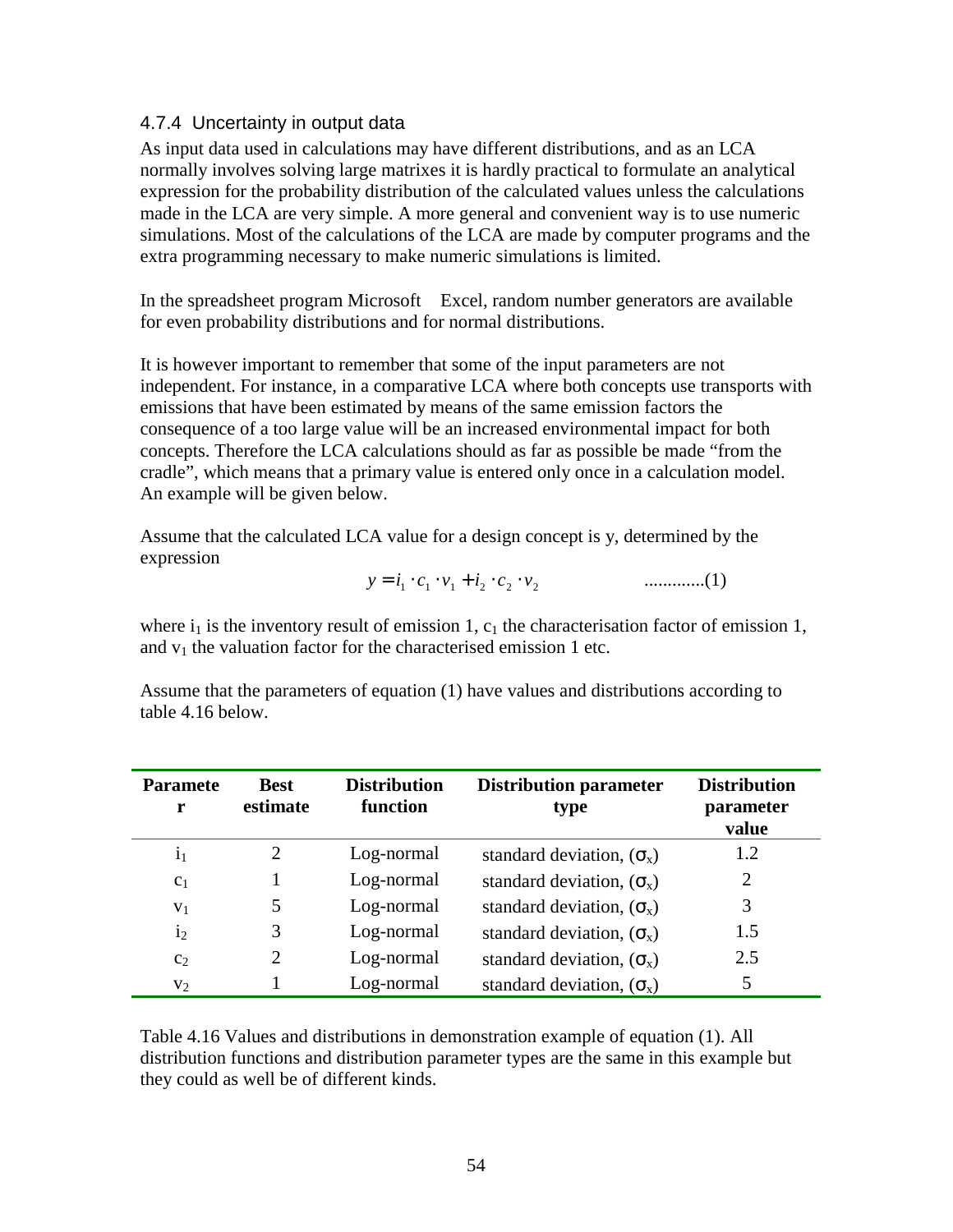The values are fictive examples but not unrealistic. Inventory data for emissions of  $NO<sub>x</sub>$ and  $SO<sub>x</sub>$  are often determined by an overall accuracy of about 20% and characterisation factors vary typically with and factors of 2-3 for different circumstances (Lindfors et al., 1994). Valuations as determined in western populations vary even more (Strand, 1991). The value of y in this example is 16 if no uncertainties are included in the analysis. If small errors are generated to give a log-normal distribution of the input parameters we obtain values similar to the best estimates but being somewhat larger or less. For instance for  $i_1$ , with the best estimate of 2, values like 1.80266, 2.143637, 2.345679, 1.68151...etc. would be obtained. In a simulation with 100 calculations and random errors on all input parameters y got values as shown by figure 4.3.

Normally 100 simulations seem to give enough information on the precision of the results but if a reproducibility on the percent level is wanted 1000 simulations is more relevant.



Figure 4.3 Cumulative distribution of results from equation (1) when random errors are added to input data for i, c and v. Note that the median value differs from the first estimate, 16. This may be explained by the skewed log-normal distributions, which means that the value of y will increase more when a parameter value is above median than it will decrease when it is below.

The result above may seem rather depressing as we are used to have better precision in most quantitative calculations. However, the result y is very seldom used for decisions. It is more common to have a comparison between two concepts, and the result  $y_A - y_B$  is of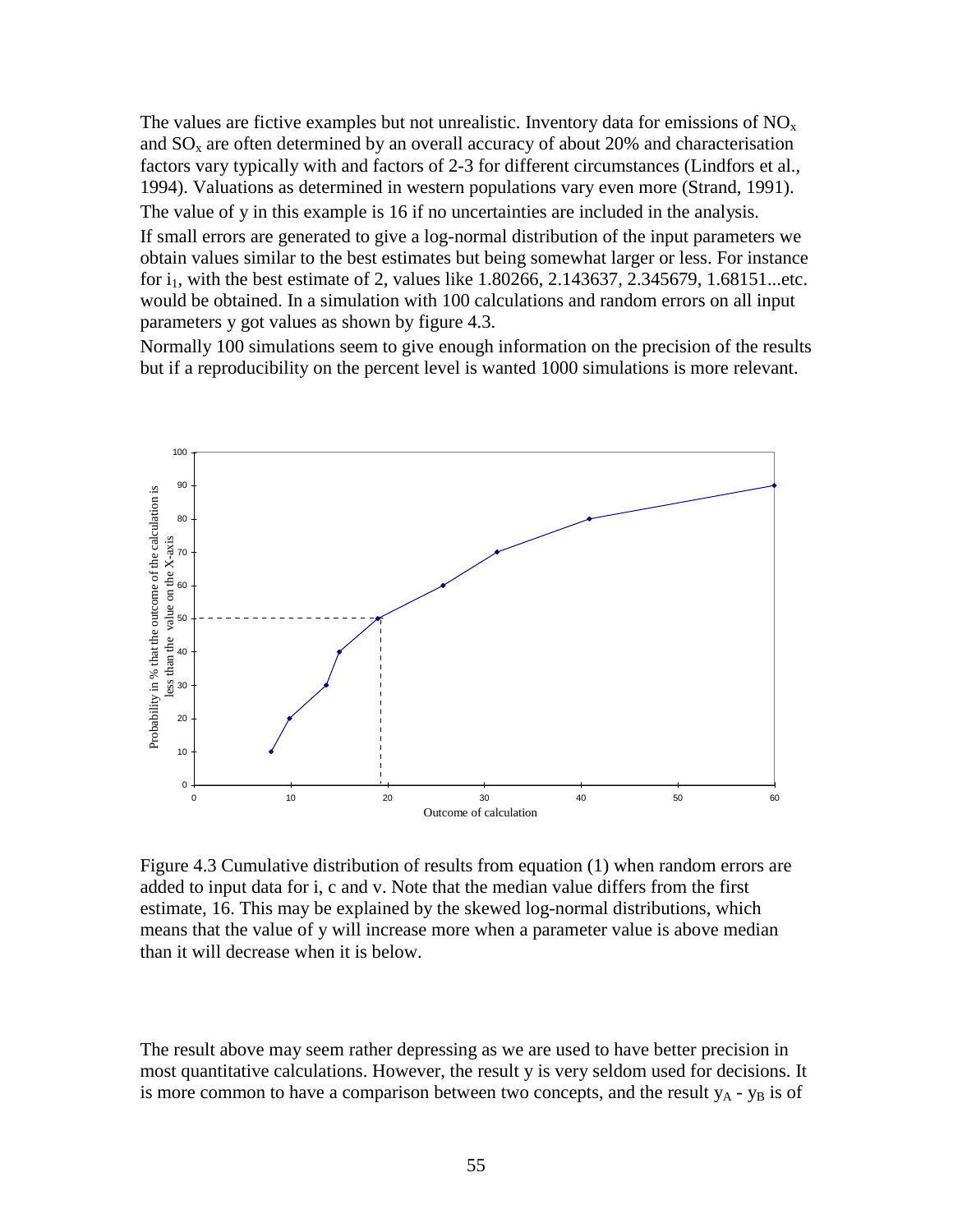more interest. Or rather the sign of the expression  $y_A - y_B$ . If concept A is better that B, which means it has a smaller y value,  $y_A - y_B$  is negative.

If we thus let table 4.16 above represent concept A and table 4.17 below represent concept B, where B emits the same types of substances, we get the same characterisation and valuation factors, but different inventory data.

| <b>Parameter</b> | <b>Best</b><br>estimate | <b>Distribution</b><br>function | <b>Distribution parameter</b><br>type | <b>Distribution</b><br>parameter<br>value |
|------------------|-------------------------|---------------------------------|---------------------------------------|-------------------------------------------|
| $\mathbf{1}_1$   | 3                       | Log-normal                      | standard deviation, $(\sigma_x)$      | 1.2                                       |
| C <sub>1</sub>   |                         | Log-normal                      | standard deviation, $(\sigma_x)$      | 2                                         |
| $V_1$            | 5                       | Log-normal                      | standard deviation, $(\sigma_x)$      | 3                                         |
| 1 <sub>2</sub>   | 2,5                     | Log-normal                      | standard deviation, $(\sigma_x)$      | 1.5                                       |
| c <sub>2</sub>   | $\overline{2}$          | Log-normal                      | standard deviation, $(\sigma_x)$      | 2.5                                       |
| V <sub>2</sub>   |                         | Log-normal                      | standard deviation, $(\sigma_x)$      | 5                                         |

Table 4.17 Input parameters to equation (1) for concept B.

The best estimate for  $y_B$  is 20, thus giving  $y_A - y_B$  equal to -4.

If we in the same way as for the calculation of  $y_A$  add random errors to all "i", "v" and "c":s all "i":s would get different random errors, while  $c_1$  is the same random error for A and B. This means that if  $c_1$  gets a too low value, both  $y_A$  and  $y_B$  becomes too low and the change in  $y_A$  -  $y_B$  is less than if  $c_1$  for A and B each varied independently at random. A cumulative distribution of the results from 100 calculations of  $y_A - y_B$  is shown in figure 4.4.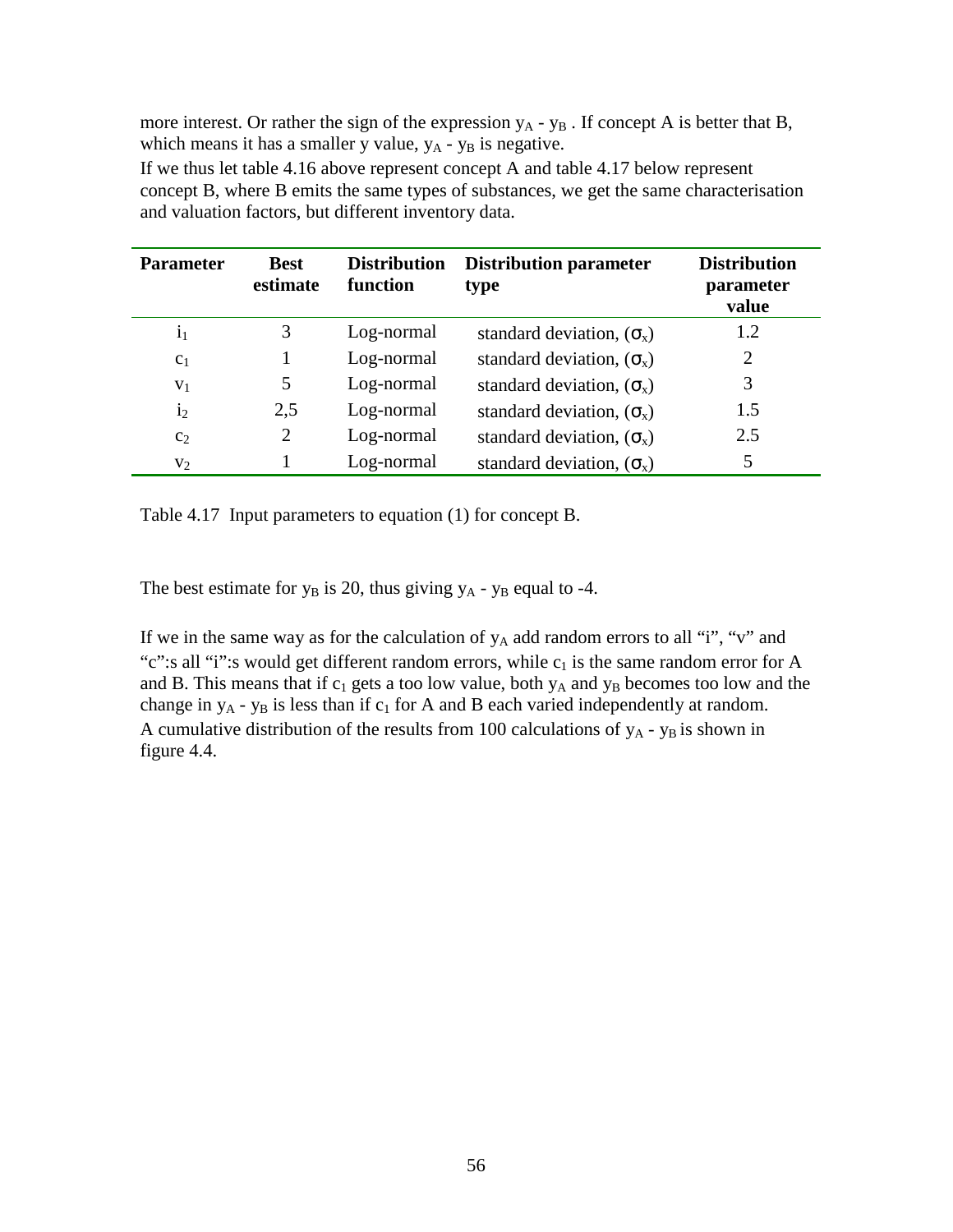

Figure 4.4 Cumulative distribution of  $y_A - y_B$  values when random errors are added to input data for i, c and v.

The results as shown in figure 4.4 tell us that the probability of concept A being better than concept B is about 80%.

There is however more information for a decision-maker in figure 4.4.

If concept A is chosen before concept B, the probability of decreasing the environmental impact is 80% and the probability of increasing it is 20%. If many decisions are made due to results like in figure 4.3, the net improvement efficiency would be approximately 80 -  $20 = 60\%$ . More precisely the net improvement efficiency of choosing A would be  $(T_2 - T_1)$  $T_1/(T_1+T_2)$ ,

where  $T_1$  and  $T_2$  is the surfaces between the curve and the Y-axis at the interval 0-100 above and below the point of interception respectively.  $T_2 - T_1$  represents the net improvement when making some right and some wrong decisions and  $T_1+T_2$  represent the maximum achievable improvement when making the right decision every time.

The improvement efficiency may be increased either by improving the database for the calculations or by changing the technical concept so that the marginal becomes greater for the best performing alternative.

In a way one could say that the value of data quality is reflected in the cost for increased marginal of environmental performance necessary for new technical concepts to give significant improvements.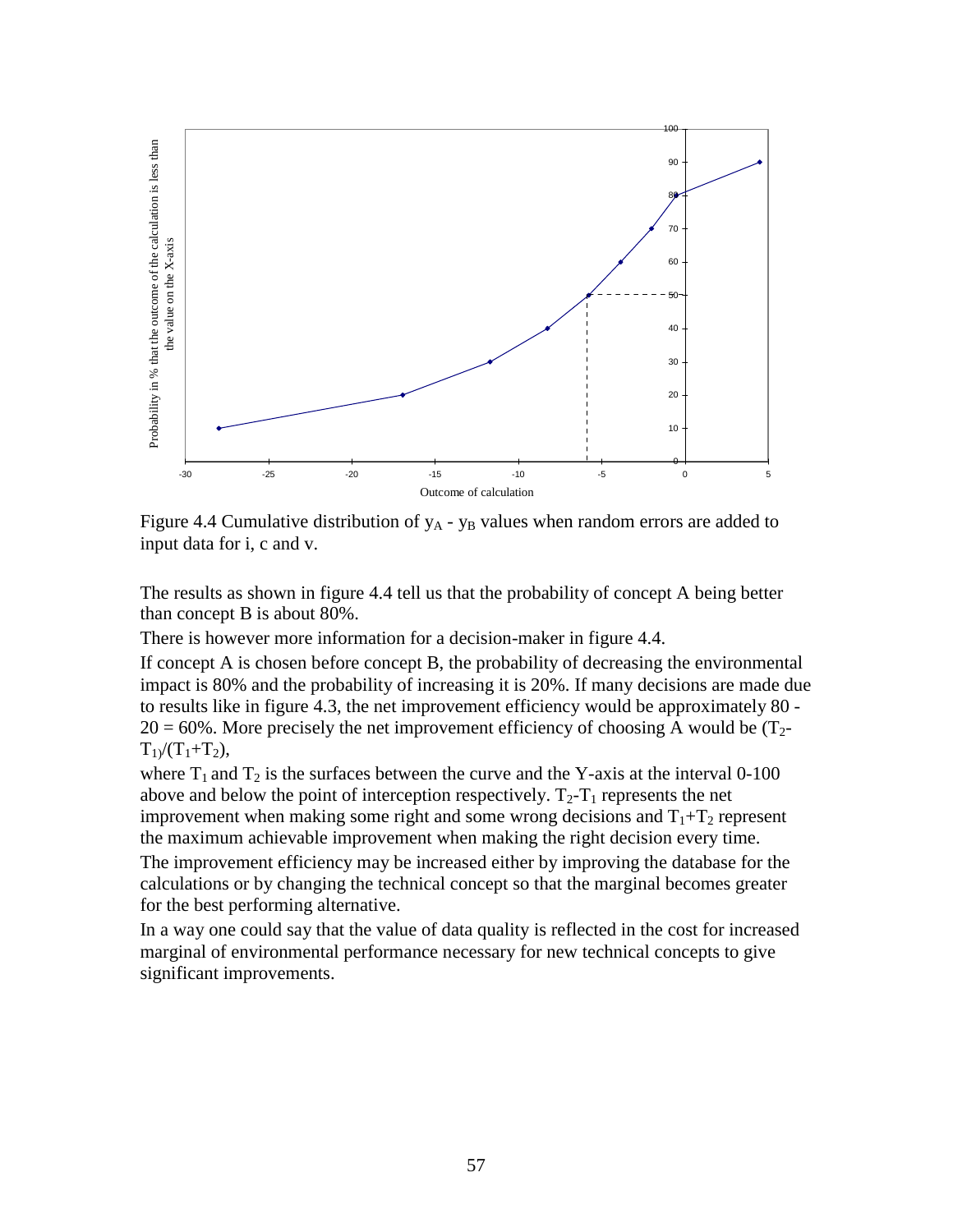#### <span id="page-58-0"></span>4.7.5 Sensitivity analysis

#### Sensitivity of aggregated data to input data

In the example above in table 1,  $y = i_1 \cdot c_1 \cdot v_1 + i_2 \cdot c_2 \cdot v_2$ , and all sensitivities of  $y_A$  to

changes in input parameters may easily be calculated. For instance  $\partial y_A/\partial i_1 = 5$  as c<sub>1</sub>=1 and  $v_1=5$ .

But what does the sensitivity figure mean? One may of course find out for which data y<sub>A</sub> is most sensitive. Heijungs(1997) has developed a methodology for this. But is the uncertainty acceptable or not?

It is not until data is used in a comparison or decision, this question may be answered. Therefore the sensitivity of priorities will be addressed below.

#### Sensitivity of priorities to input data

Through the results presented in figure 2, we found that the significance in the statement that concept A was better than B was about 80%.

A sensitivity analysis may tell us what is contributing most to the low significance. The relative sensitivity for the example above is calculated and the results shown in table 4.18.

|                | parameter operation to make | critical error factor | error  | relative sensitivity |
|----------------|-----------------------------|-----------------------|--------|----------------------|
|                | $y_A - y_B = 0$             | (CEF)                 | factor |                      |
| $1_{1A}$       | multiply by CEF             | 1,4                   | 1,2    | 0,857                |
| 12A            | multiply by CEF             | 1,667                 | 1,5    | 0,800                |
| $1_{1B}$       | divide by CEF               | 1,363                 | 1,2    | 0,880                |
| 12B            | divide by CEF               |                       | 1,5    | 0,3                  |
| C <sub>1</sub> | divide by CEF               |                       |        | 0,4                  |
| C <sub>2</sub> | multiply by CEF             |                       |        | 0,4                  |
| V <sub>1</sub> | multiply by CEF             |                       |        | 0,6                  |
| V <sub>2</sub> | multiply by CEF             |                       |        |                      |

Table 4.18 Calculation of relative sensitivity.

From the results in table 3 it can be seen that the largest relative sensitivity of the priority is to  $v_2$ , which means that it has the highest contribution to the uncertainty in determining the priority between concept A and B. The inventory data  $i_{1A}$ ,  $i_{2A}$  and  $i_{1B}$  has a relative sensitivity that is close to 1 and is also contributing to a low significance of the results. So in order to improve the LCA study the data  $v_2$ ,  $i_{1A}$ ,  $i_{2A}$  and  $i_{1B}$  are the ones that should be considered first.

In a more generalised way we can write any aggregated LCA result:

$$
\sum i_j \cdot k_{jk} \cdot \nu_k
$$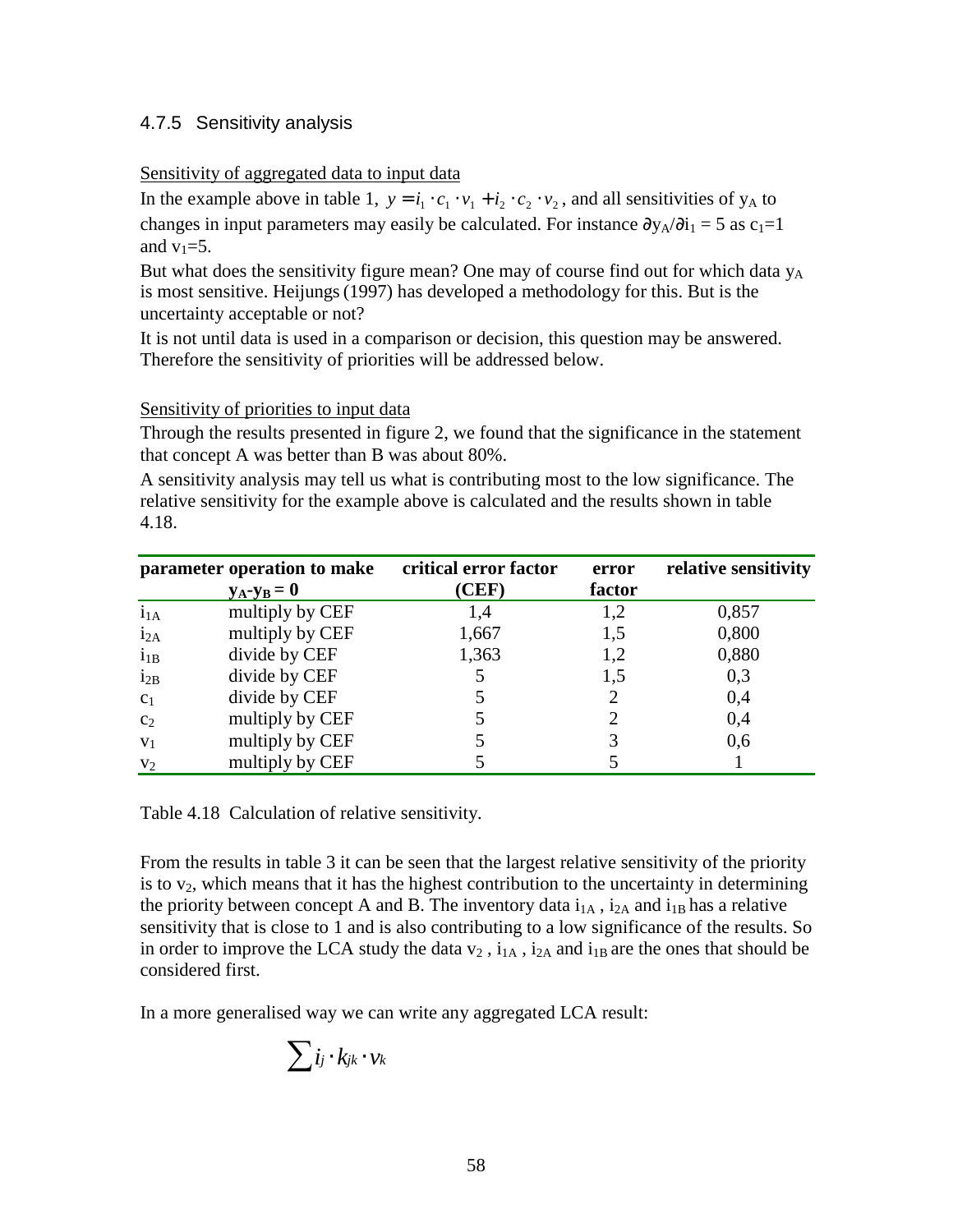, where  $i_i$  is the j:th inventory result,  $k_{ik}$  the characterisation factor between inventory parameter j and impact indicator k, and  $v_k$  is the weighting factor for impact indicator k.

Any change of a parameter *i, k* or *v* will thus result in a linear response of the aggregated result (figure 4.5). If , for instance the parameter is a characterisation factor and the corresponding inventory parameter values in concept A is less than in B. the slope is less and the priority will change if the characterisation factor value increase to a certain level.



Figure 4.5 The total environmental load is linearly dependent on all input data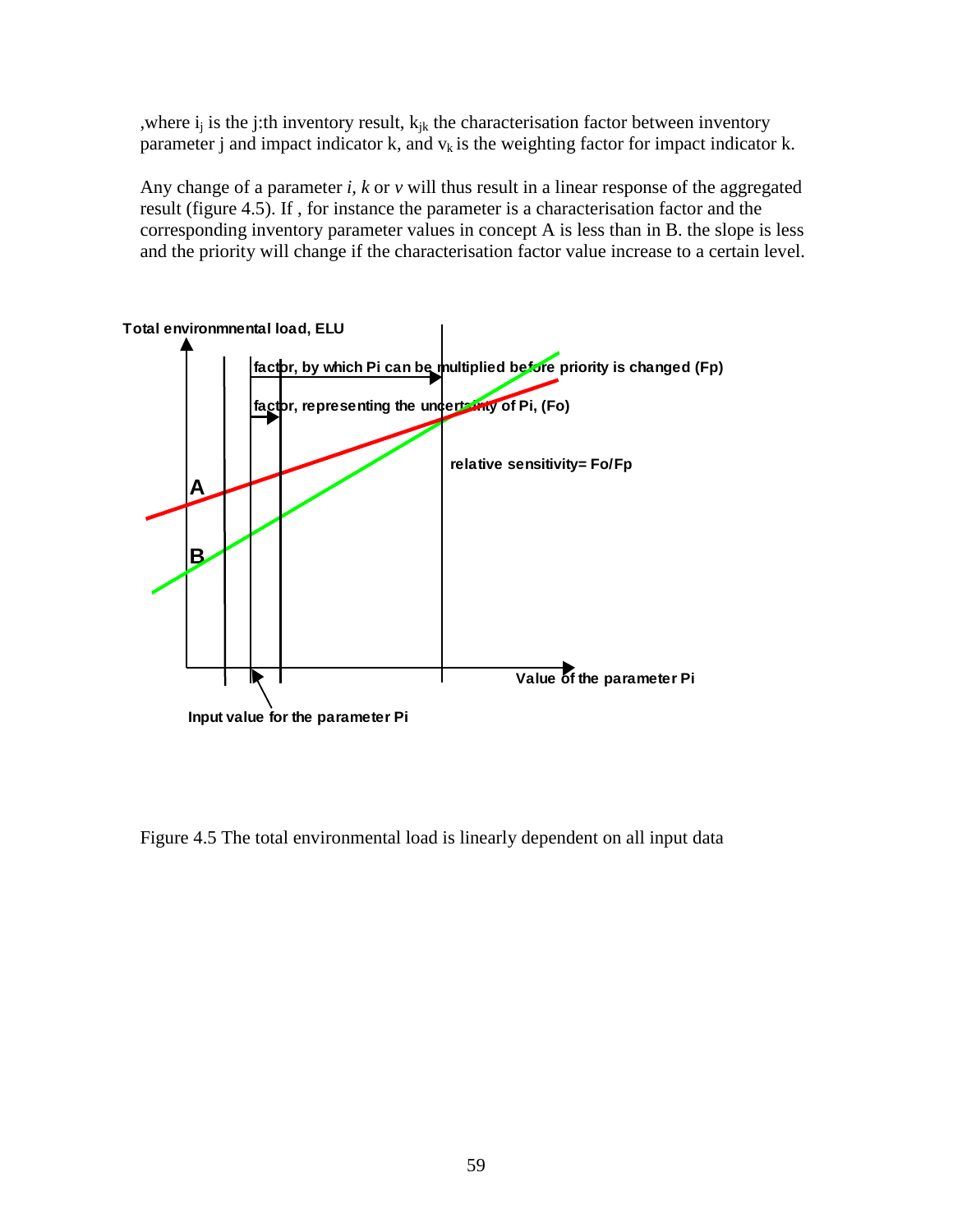# <span id="page-60-0"></span>**5 Optional methods**

The EPS system is designed to allow alternative impact assessments when needed. For instance, when a supply chain has been identified and the particular locations of important production plants are known, more specific temporal and spatial conditions may be entered into the models used for characterisation factors.

Another reason for using alternative impact assessments could be to implement a company's environmental policy, which may give other priorities than what is obtained by the default method.

Using several optional methods is a way of getting a more comprehensive view of various aspects of the added impact from a product and alternative product concepts.

Lindfors et al.(1994) recommend that several weighting method is used at a life cycle impact assessment, but it may be difficult at an early stage in a design process.

# *5.1 Changing system borders and scenarios in default method*

# 5.1.1 Temporal system borders

If the temporal system borders are decreased down to a few hundred years, a significant decrease in the weighting of abiotic stock resources occur. A time scale is then approached for which many of the present reserves or anticipated future reserves may not be depleted.

When decreasing the temporal system borders to less than 100 years the type of effects that has to do with decreased mineralisation from toxic metals in soil tend to be important. Emissions of arsenic, copper, cadmium, chromium etc. gets significantly increased weights, as only the initial toxic effect on micro-organisms and the subsequent decrease of available nutrients is included and not the compensating increase that occur after 100 years.

Another significant change when decreasing the temporal system borders is the decrease of the weights for greenhouse gases. Much of the effects are on the 100 years scale. If temporal system borders are less than 100 years, part of the effects will not be included.

Instead of a distinct cut off for the temporal system borders, a shift in focus may be achieved by using discounting.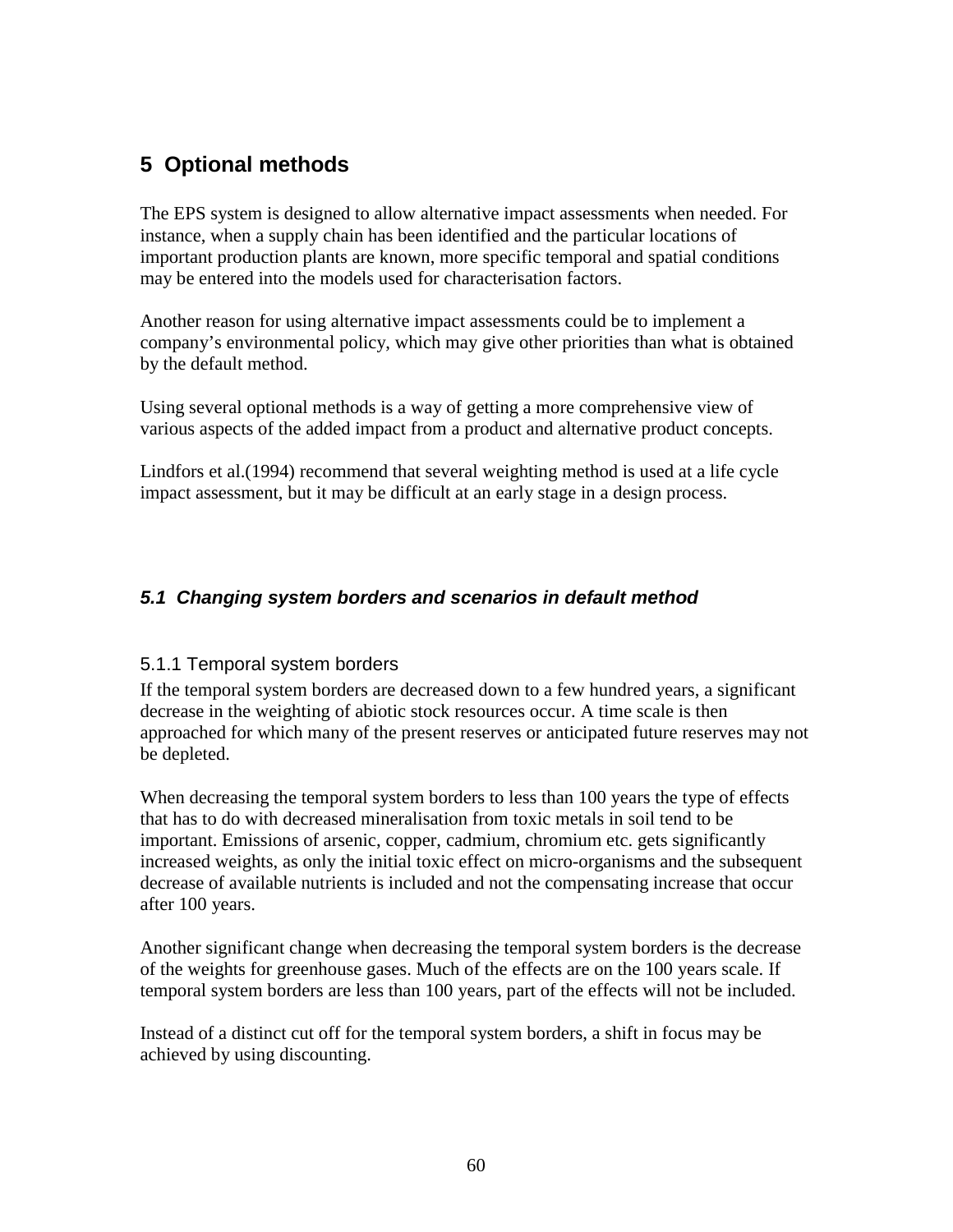# <span id="page-61-0"></span>5.1.2 Spatial system borders

In the default method average impacts on the globe from average emissions on the globe are considered. The precision in the impact assessment may be increased considerably if the location of a source is known. Then the spatial system borders for the emissions and for some of its effects may be much narrower. One reason for narrowing the spatial system borders for the effect is that it may only occur locally and consequently the modelling become easier. Another reason could be that management of local effect is given priority compared to management of global effects.

# 5.1.3 Technological and societal scenarios

In order to be able to estimate future impacts assumptions have been made on which society and available technology there will be. The scenarios used in the default method are of 'business as usual'type and a very conservative approach is made to future technological progress. The scenario setting in the default method is particularly important for long-term effects like the greenhouse effect, the depletion of reserves and for bio-diversity.

If, for instance, it were assumed that economic growth in Africa increased considerably, the consequences of global warming would be much less. Then, importing from other regions could compensate a decrease in food production.

Some scenarios used in the default method describe the sustainable production of abiotic reserves. It would not be unrealistic to assume that some of the reserves may be substituted in another way. For instance, micro-organisms may gather some of the very scarce metals or plants and some metals may be produced from higher grades than assumed in the default method.

# 5.1.4 Environmental scenarios

If the temporal and spatial system borders change, there will be another type of environment to include in the modelling of characterisation factors.

There are also optional scenarios that may be of interest when keeping the system borders as they are in the default method. For instance, dose-response curves for the sensitivity of crops to air pollution may change due to the introduction of more resistant types. Or, counteractive measures, like setting aside protected areas, may reduce the vulnerability of red-listed species for forestry and agriculture.

Some of the models for effects caused by global warming are very uncertain, and alternative scenarios may be formulated, for instance on the impact on bio-diversity

# 5.1.5 Scenarios with alternative value-settings

It may be of interest to examine the outcome of weighting factors that represent attitudes of other cultures or anticipated changes of life conditions in the near future for the OECD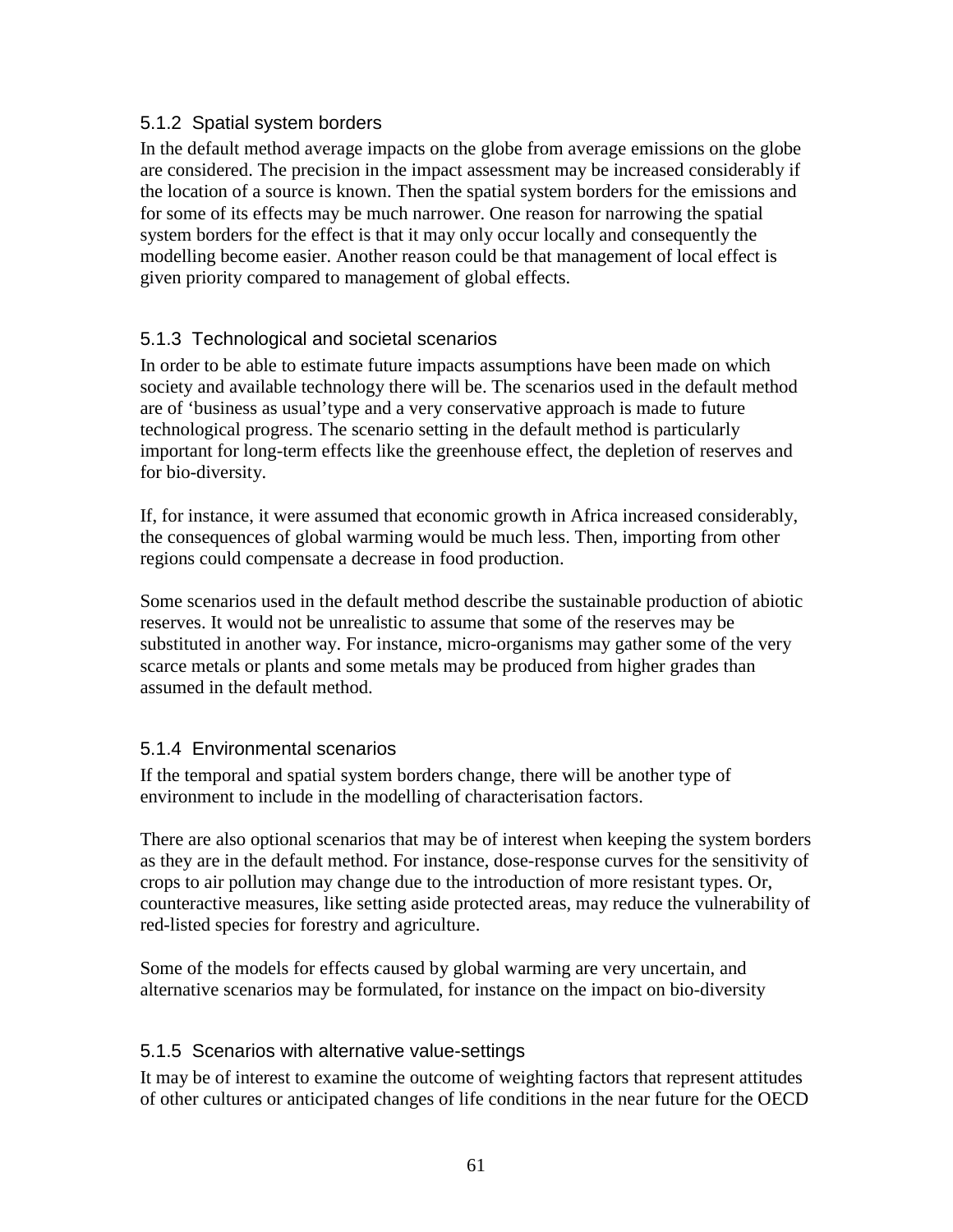<span id="page-62-0"></span>population. There has been a tendency in the last decades of increasing the value of human health compared to the value of food. This tendency could continue, but it could also be the reverse.

Today the concern of bio-diversity is most likely based on a scenario that we after all may manage to keep it on a 'functional' level. If signs occur that this may not be the case, a significant change may be expected in the weight given to the threat of red-listed species.

# *5.2 Using alternative indicators and weighting methods*

In 3.5, alternative weighting methods were discussed. Most of them can be adapted to the EPS system. There is however a need to make additional estimates on uncertainties of the characterisation and weighting factors.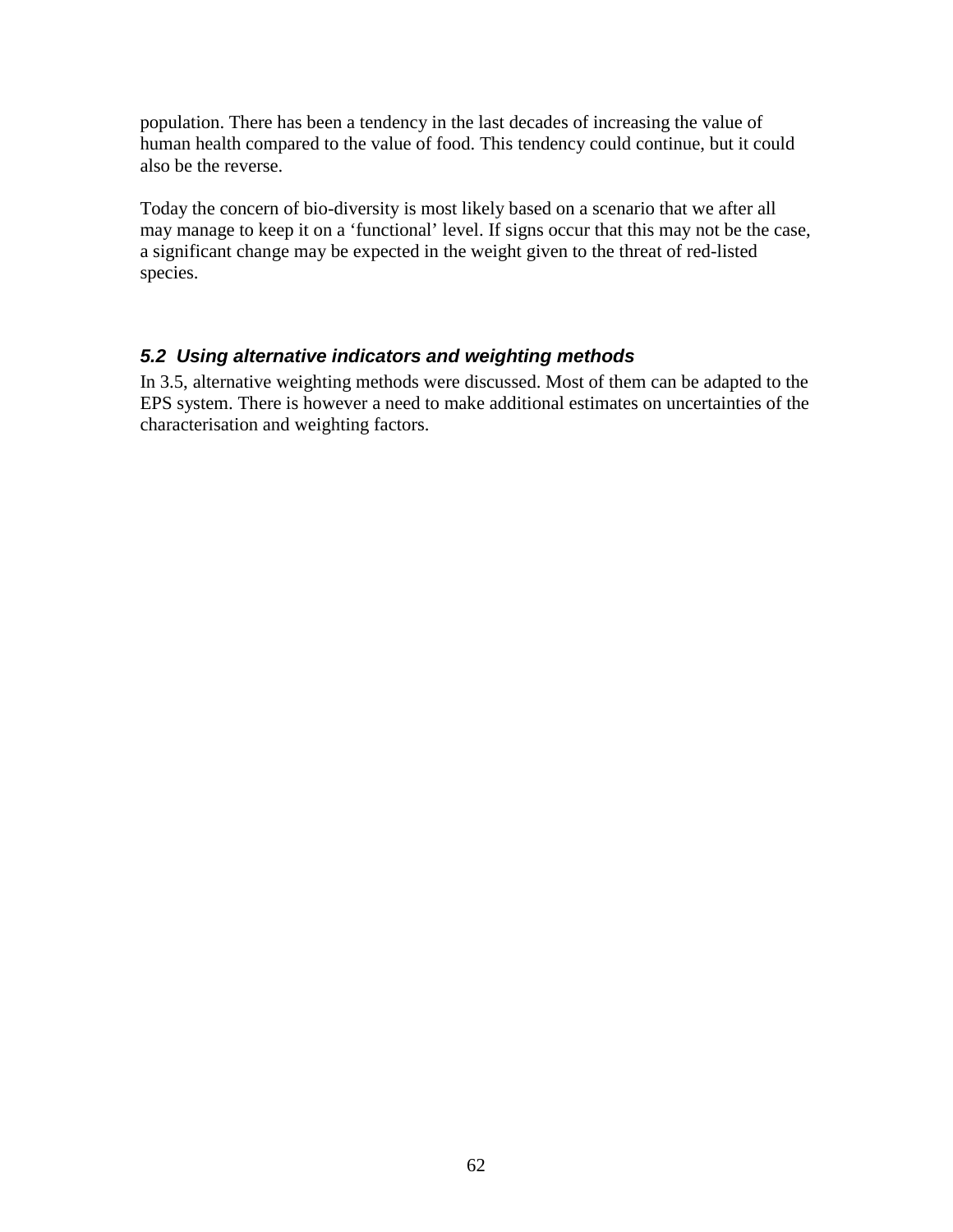# <span id="page-63-0"></span>**6 References**

Ahbe, S., Braunschweig, A. and Müller-Wenk, R. "Metodik für Oekobilanzen auf der Basis ökologischer Optimierung. Schriftenreihe Umwelt Nr 133 Bundesamt für Umwelt, Wald und landschaft, (BUWAL), Bern, 1990 Reviewed in Nordic Guidelines on Life-Cycle Assessment, 1995:20, Nordic Council of Ministers, Copenhagen 1995.

Azar, C. and Sterner, T. (1996). Discounting and distributional Considerations in the context of Global Warming, *Ecological Economics* **19**, 169-185.

Baumann, H., Ekvall, T., Eriksson, E., Rydberg, T., Ryding, S-O., Steen, B., Svensson, G., Svensson, T. and Tillman, A-M ,"Miljöbedömning av förpackningsutredningens slutsatser" Report from REFORSK, FOU NR 71, Malmö, Sweden, 1992.

Bengtsson, M., "Värderingsmetoder i LCA", Report NR 1998:1 from CPM, Chalmers University of Technology, Göteborg, Sweden, 1998.

Betrani, G., "Safe Guard Subjects. The Conflict between Operationalisation and Ethical Justification" Int.J.LCA 2 (1), pp. 45-51 (1997).

ExternE, (1995) "Externalities of Energy" European Commission, DG-XII, Vol 2, "Methodology", Brussels-Luxembourg, 1995.

ExternE, (1995) "Externalities of Energy" European Commission, DG-XII, Vol 2, "Methodology", Brussels-Luxembourg, 1995.

Goedkoop, M. "The ECO-indicator 95" Final Report. Netherlands agency for energy and environment. Report NR 9523. 1995.

Goedkoop, M. and Spriensma, R., "The Eco-indicator 97: Proposal for the impact assessment methodology", version 1.1, PréConsultants April 1997.

Goedkoop, M., Hofstetter, P. , Müller-Wenk, R and Spriemsma, R., "The Eco-Indicator 98 Explained", Int.J.LCA 3 (6) 352 – 360, 1998

Guinée, J., Heijungs, R., Udo de Haes, H., and Huppes, G., "Quantitative life cycle assessment of products. 2. Classification, valuation and improvement analysis", J. Cleaner Prod. Vol 1, No. 2 p. 81-91 (1993)

Hansen, O.J., Rønning, A. and Rydberg, T., "Sustsainable product development", Report from Stiftelsen Østfoldsforskning, NR 08/95, Fredrikstad, Norway, August, 1995.

Heijungs, R., 'Identification of key issues for further investigation in improving the reliability of life-cycle assessments', Journal of Cleaner Production, Vol 4, No. 3. (1997)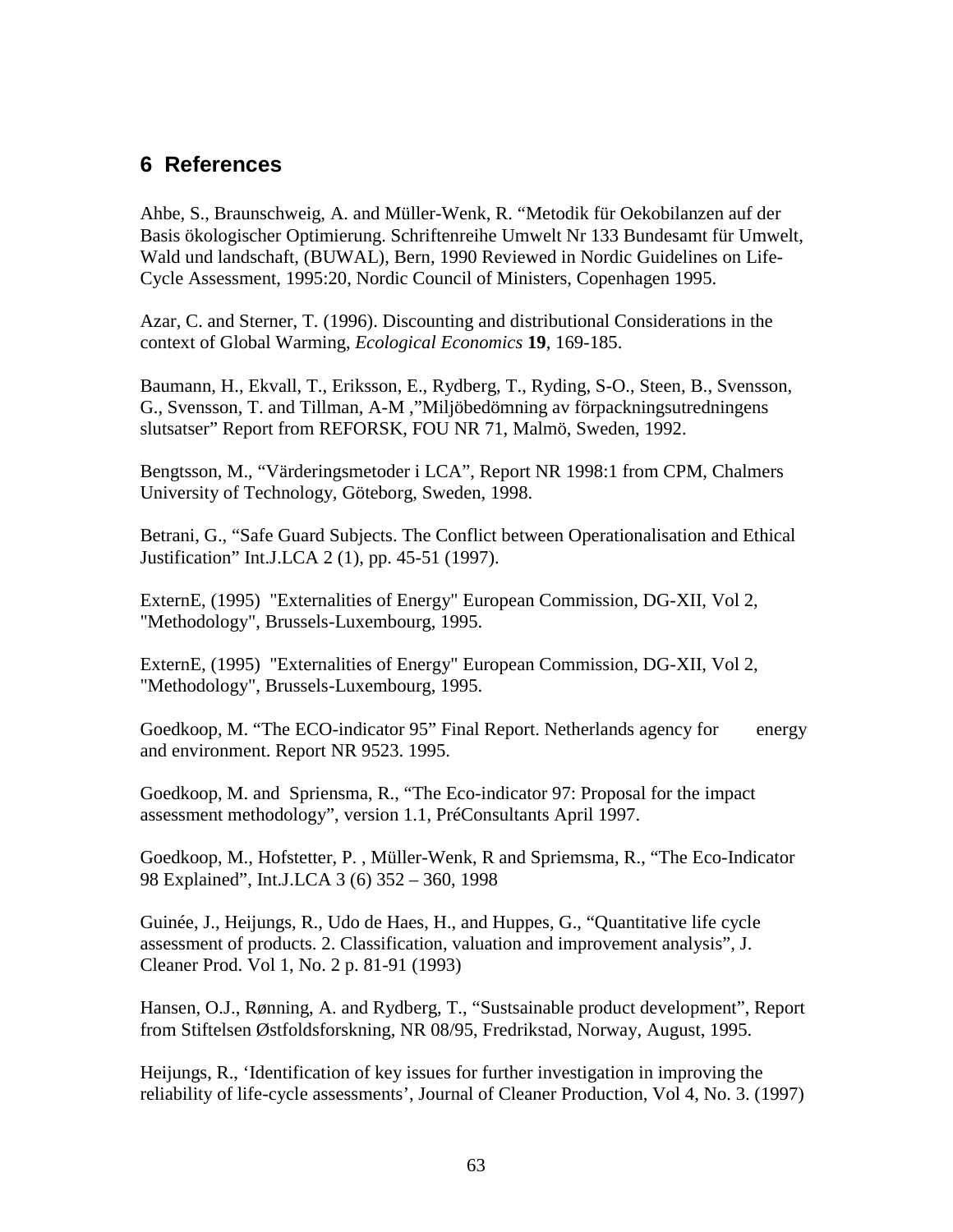Hoffman, l., Weidema, B., Kristiansen, K., and Ersbøll, A. 'Statistical analysis and uncertainties in relation to LCA', Special Reports No. 1, LCA-Nordic, Nordic Council of Ministers, Report 1995:503, Copenhagen 1994.

Hofstetter, P., "Perspectives in Life Cycle Impact Assessment", Kluwer Academic Publishers, Boston, 1998.

ISO, 'Environmental Management-Life cycle assessment-Principles and framework', ISO 14040, 1997.

Karlsson, R. "Recycling in Life Cycle Assessment", Chalmers University of Technology, Technical Environmental Planning, Thesis work, 1995

Kennedy, D., Montgomery, D. and Quay, B., 'Data Quality. Stochastic Environmental Life Cycle Assessment Modeling' Int. J. LCA, Vol 1, No.4, p.199-207, (1996)

Krozer, J., Decision model for Environmental Strategies of Comparison (DESC), report from TME, Haag, Netherlands,1992.

Lim, M.Y., "Trace elements from coal combustion-atmospheric emissions", Report number ICTIS/TR05, IEA Coal Research, London, May 1979.

Lindeijer, E., "Normalisation and Valuation", I: "Towards a Methodology for Life Cycle Impact Assessment", Report from SETAC\_Europe, Brussels Belgium, 1996.

Lindfors, L.G.,Christiansen, K., Hoffman, L., Virtanen, Y., Juntilla, V. Leskinen, A., Hanssen, O-J., Rønning, A., Ekvall, T. and Finnveden, G., Nordic Guidelines on Life-Cycle Assessment, Nordic Council of Ministers, Report Nord 1995:20. Copenhagen 1994.

Lohmann, Hans, "Psykisk hälsa och mänsklig miljö",

McKinskey & Company. "Integrated substance chain management".1991. Reviewed in Nordic Guidelines on Life-Cycle Assessment, 1995:20, Nordic Council of Ministers, Copenhagen 1995.

Pedersen, Stefi, "Psykanalysen i vår tid", Wahlström&Widstrand, Stockholm 1986, p.121

Perry, R., Green, D. and Maloney, J., "Perry's chemical engineers' handbook", 7<sup>th</sup> ed., McGraw-Hill, New York, 1997.

Ryding, S-O, ed., "Miljöanpassad produktutveckling" Industrilitteratur, Stockholm, 1995

Ryding, S-O, Steen,B., Wenblad,A. and Karlsson,R., 'The EPS system-A Life Cycle Assessment Concept for Cleaner Technology and Product Development Strategies, and Design for the Environment'. EPA workshop on Identifying a Framework for Human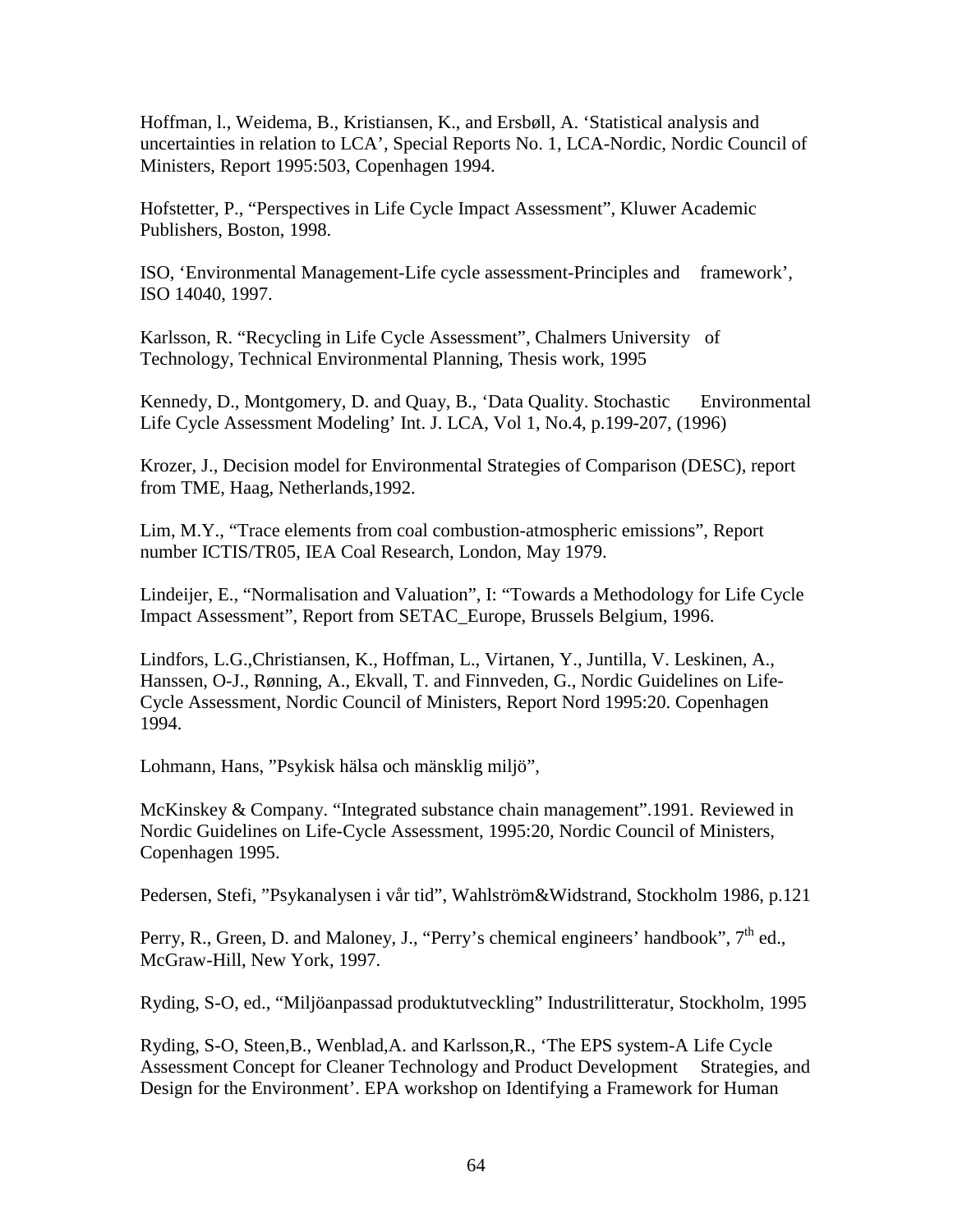Health and Environmental Risk Ranking, Washington DC, June 30 - July 1, 1993.

SETAC 'Guidelines for Life-Cycle Assessment, A Code of practice', Proceedings from the SETAC workshop held in Sesimbra, Portugal, march 31-April 3, 1993

Shrader-Frechette, K.S.,"Environmental Ethics",2<sup>nd</sup> ed., The Boxwood Press, Pacific Grove, CA, USA.1991.

Steen, B. "Valuation of Environmental Impacts from Depletion of Metal and Fossil Mineral Reserves and from Emission of  $CO<sub>2</sub>$ ", AFR-report nr 70, 1995

Steen, B., "A systematic approach to environmental priority strategies in products development (EPS). Version 2000 – Models and data." CPM report 1999:5, Chalmers University of Technology, Gotheburg, Sweden 1999.

Steen, B., "EPS-Default Valuation of Environmental Impacts from Emission and Use of Resources, Version 1996", Swedish Environmental Protection Agency, AFR Report 111, April 1996.

Steen, B., Carlson, R. and Löfgren, G., "SPINE , A Relation Database Structure for Life Cycle Assessments" Swedish Environmental Research Institute, Report L95/196, Göteborg, September 1995.

Strand, Jon and Wenstöp, Fred, 'Kvantifisering av Miljöulemper ved ulike energiteknologier' Report from Sosialökonomisk Institutt Oslo University, June 1991. (in Norwegian)

Sundqvist, J-O, Finnveden, G., Albertsson, A-C, Karlsson, S, Berendson, J., Eriksson, E and Höglund, L.O., "Life Cycle Assessment and Solid Waste", AFR-report 29, Swedish Environmental Protection Agency, January 1994.

Tellus Institute, "The Tellus Packaging Study". Tellus Institute, Boston, M.A, U.S.A. 1992. Reviewed in Nordic Guidelines on Life-Cycle Assessment, 1995:20, Nordic Council of Ministers, Copenhagen 1995.

Tillman, A-M, Baumann, H., Eriksson, E. and Rydberg, T., "Packaging and the Environment" Offprint from 1991:77, Chalmers Industriteknik, Göteborg, Sweden, September 1991.

Udo deHaas, H. et.al. Int.J.LCA, 1999

.

WCMC, World Conservation Monitoring Centre, "Threatened Animals of the World", http://www.wcmc.org.uk/

Wenzel, H., Hauschild, M. and Alting, L., "Environmental Assessment of Products", Vol 1, Chapman & Hall, London 1997.